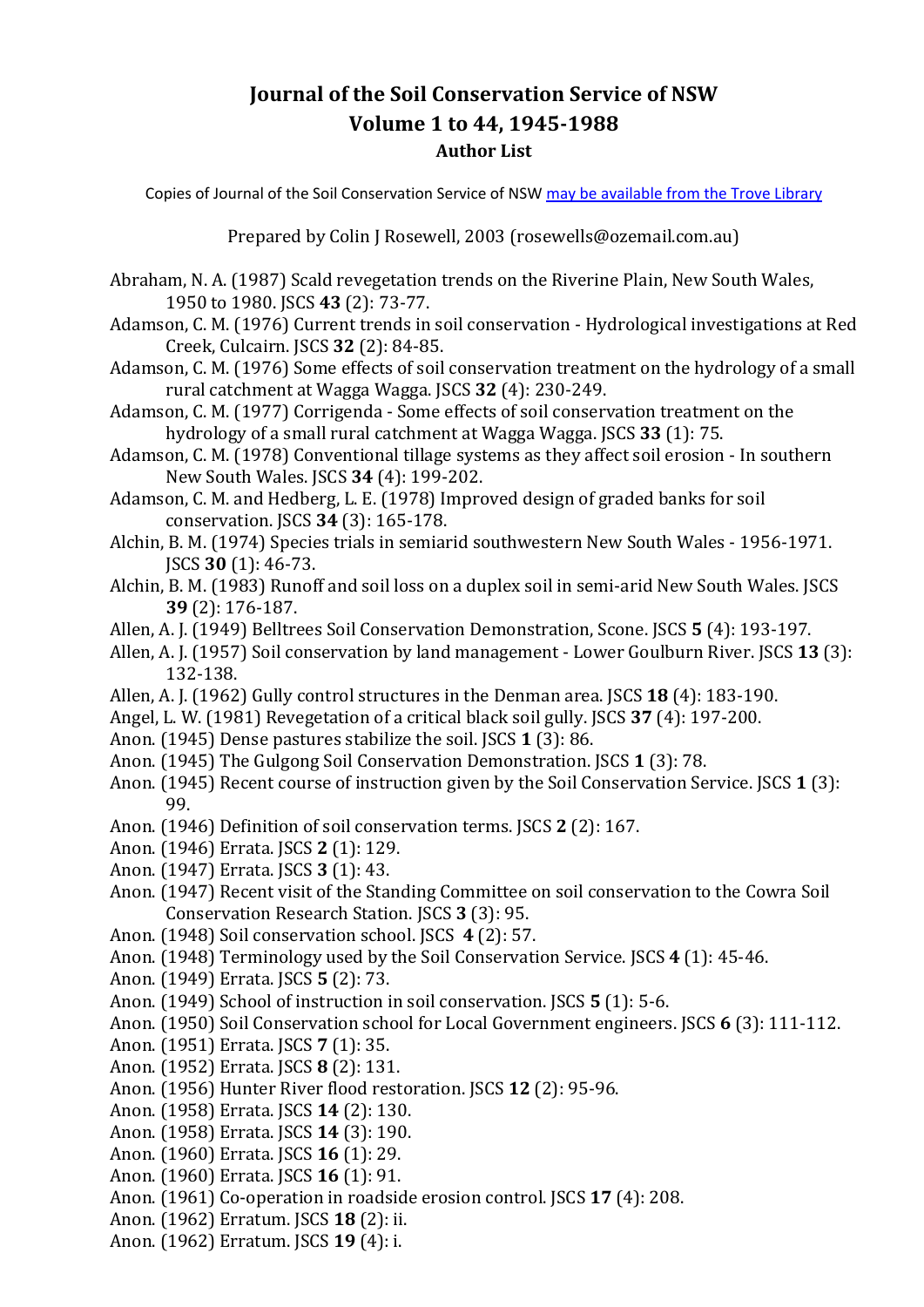- Anon. (1962) Obituary R. Powles. JSCS **18** (3): i.
- Anon. (1962) Resignation J.D. Colclough. JSCS **18** (4): 155.
- Anon. (1964) Addendum Phalaris tuberosa and soil conservation. JSCS **20** (1): 3.
- Anon. (1964) Farm planning and soil conservation competition Report of the Judge. JSCS **20**  (1): 4-11.
- Anon. (1964) Farmers co-operate in roadside erosion control experiments. JSCS **20** (4): 173- 177.
- Anon. (1964) Retirement J.V. Gray. JSCS **20** (4): 171.
- Anon. (1964) Silver Jubilee, 1939-1964. JSCS **20** (3): 107.
- Anon. (1965) Farm planning and soil conservation competition Report of the Judge. JSCS **21**  (1): 20-25.
- Anon. (1965) Retirement W. Wasar. JSCS **21** (2): 93.
- Anon. (1965) Soil Conservation Annual Conference, Inverell, 1964. JSCS **21** (2): 42-43.
- Anon. (1967) Narraburra Shire Soil Conservation Competition, 1966 Report of the Judge. JSCS **23** (2): 78-85.
- Anon. (1967) Obituary R.E. Orr. JSCS **23** (4): 245.
- Anon. (1967) Retirement G.M. Pettit. JSCS **23** (4): 249.
- Anon. (1967) Retirement H.J. Nicholas. JSCS **23** (4): 247.
- Anon. (1967) Retirement I.C. Booth. JSCS **23** (3): 161.
- Anon. (1967) Soil Conservation Annual Conference Orange, 1966. JSCS **23** (2): 86.
- Anon. (1968) Narraburra Shire Soil Conservation Competition Report of the Judges. JSCS **24**  (3): 155-162.
- Anon. (1969) Appointment as Assistant Commissioner for Western Lands R.W. Condon. JSCS **25** (1): 3.
- Anon. (1970) In-Service School, Wellington. JSCS **26** (3): 204.
- Anon. (1970) Retirement E. Gorrow. JSCS **26** (1): 4.
- Anon. (1970) Retirement H.M. Penfold. JSCS **26** (4): 223.
- Anon. (1970) Retirement L.W. Smith. JSCS **26** (1): 3.
- Anon. (1971) Narraburra Shire Council Soil Conservation Competition, 1970. JSCS **27** (2): 103-109.
- Anon. (1971) Obituary R.C. Trotman. JSCS **27** (1): 3.
- Anon. (1972) Natural Resources team from Iran visit New South Wales. JSCS **28** (3): 131.
- Anon. (1972) Retirement C.M. Blandford. JSCS **28** (4): 155.
- Anon. (1972) Soil conservation school for Rural Youth. JSCS **28** (1): 40.
- Anon. (1973) Obituary A.E. Plummer. JSCS **29** (4): 181.
- Anon. (1974) Corrigenda Retirement J.M. McGrath. JSCS **30** (3): 156.
- Anon. (1974) Official opening of new Rylstone Office building. JSCS **30** (4): 246-247.
- Anon. (1974) Retirement J.M. McGrath. JSCS **30** (2): 77.
- Anon. (1974) Retirement T.F. Mau. JSCS **30** (4): 173.
- Anon. (1974) Standard mapping symbols Soil Conservation Service. JSCS **30** (3): 170.
- Anon. (1975) The Australian National Field Days, 1974. JSCS **31** (2): 108-109.
- Anon. (1975) Current trends in soil conservation Natural gas pipeline. JSCS **31** (4): 254.
- Anon. (1975) Current trends in soil conservation Soil surveys aid urban planning. JSCS **31**  (4): 254-255.
- Anon. (1975) Minister opens 9th Annual Conference of Soil Conservationists. JSCS **31** (3): 139.
- Anon. (1975) Retirement A.J. Allen. JSCS **31** (3): 143.
- Anon. (1975) Retirement A.R. Tewksbury. JSCS **31** (4): 205.
- Anon. (1975) Retirement A.W.G. Parker. JSCS **31** (3): 141.
- Anon. (1975) Retirement D.L. Lamy. JSCS **31** (1): 7.
- Anon. (1975) Retirement J. Skurlow. JSCS **31** (1): 8.
- Anon. (1975) Retirement J. Stewart. JSCS **31** (2): 80-81.
- Anon. (1976) Current trends in soil conservation Erosion and direction of cultivation. JSCS **32** (1): 35.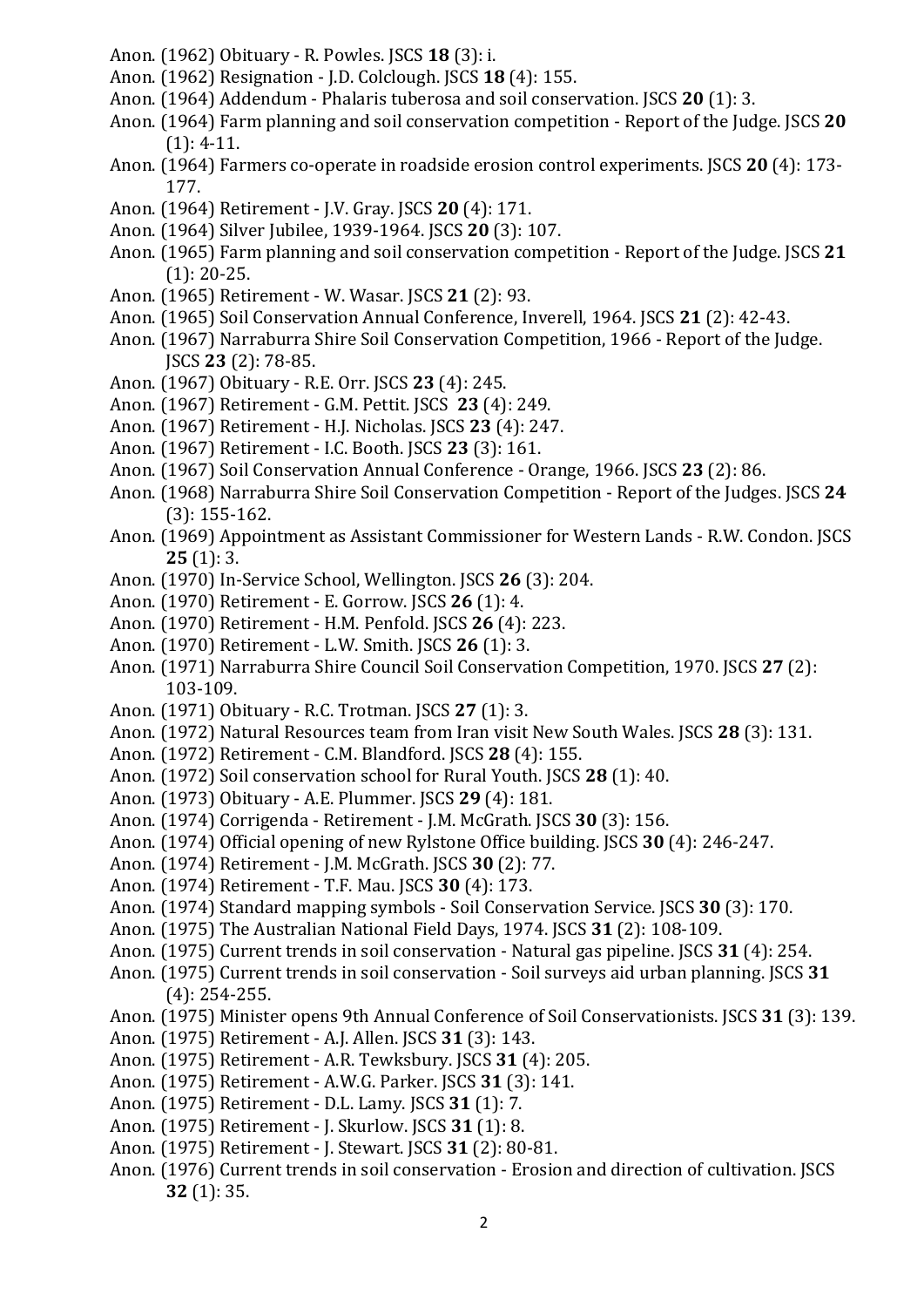- Anon. (1976) Googong Soil Conservation Project officially opened. JSCS **32** (3): 134.
- Anon. (1976) Land Resource Symposium. JSCS **32** (3): 135.
- Anon. (1976) New Minister for Agriculture and Water Resources. JSCS **32** (2): 61.
- Anon. (1976) New Minister for Conservation and Water Resources. JSCS **32** (3): 118.
- Anon. (1976) Obituary D.D.H. Godfrey. JSCS **32** (2): 62.
- Anon. (1976) Retirement G.R. Wiltshire. JSCS **32** (3): 179.
- Anon. (1976) Retirement H.S. Simpson. JSCS **32** (1): 7.
- Anon. (1976) Vale Judith Cassell, "Blue Gum". JSCS **32** (1): 8.
- Anon. (1977) Current trends in soil conservation Beach improvement. JSCS **33** (4): 263.
- Anon. (1977) Current trends in soil conservation Research grants. JSCS **33** (2): 106.
- Anon. (1977) Retirement G.W. Mort. JSCS **33** (4): 234.
- Anon. (1977) Retirement J.H. Warburton. JSCS **33** (4): 235.
- Anon. (1977) Standing Committee on Soil Conservation 37th meeting. JSCS **33** (1): 40-42.
- Anon. (1978) Conservation tillage Glossary of terms. JSCS **34** (4): 219.
- Anon. (1978) Current trends in soil conservation Vibrating ripper for Cobar. JSCS **34** (3): 155.
- Anon. (1978) Retirement A.H. Clough. JSCS **34** (1): 6.
- Anon. (1978) Retirement E.C. Smith. JSCS **34** (1): 7.
- Anon. (1978) Retirement E.T. Clark. JSCS **34** (3): 153.
- Anon. (1978) Tribute C.S. Robinson. JSCS **34** (3): 156.
- Anon. (1979) Current trends in soil conservation Soil Conservation Competition Narraburra Shire, 1978. JSCS **35** (2): 97.
- Anon. (1979) Current trends in soil conservation Urban erosion and sediment control handbook. JSCS **35** (2): 96.
- Anon. (1979) Mine rehabilitation Glossary of terms. JSCS **35** (4): 236-237.
- Anon. (1979) Retirement G.A. Barnett. JSCS **35** (3): 125.
- Anon. (1979) Tribute Arthur Heath A pioneer in soil conservation. JSCS **35** (2): 95.
- Anon. (1980) New Commissioner for Soil Conservation Service L.D. Longworth. JSCS **36** (3): 189.
- Anon. (1980) New Director-General of Agriculture G.H. Knowles. JSCS **36** (3): 187.
- Anon. (1980) New Minister for Agriculture responsible for Soil Conservation. JSCS **36** (2): 71.
- Anon. (1980) Retirement E. Blacket. JSCS **36** (3): 160.
- Anon. (1980) Retirement E.V. Graham. JSCS **36** (3): 190.
- Anon. (1981) New Assistant Commissioner for Soil Conservation Service. JSCS **37** (3): 123.
- Anon. (1981) Project update. JSCS **37** (4): 210.
- Anon. (1981) Retirement K.A.P. Bridge. JSCS **37** (2): 169.
- Anon. (1981) Retirement T.H. Hanmer. JSCS **37** (2): 170.
- Anon. (1981) Sydney Water Board inspects catchment area protection works. JSCS **37** (3): 166-168.
- Anon. (1981) Third Australian soil conservation conference. JSCS **37** (3): 124.
- Anon. (1982) Retirement P. R. Daniel. JSCS **38** (2): 48.
- Anon. (1982) Trends in Soil Conservation World Soils Policy takes shape. JSCS **38** (2): 71.
- Anon. (1983) Research highlights Slope limits for forest harvesting Soil Conservation Authority of Victoria. JSCS **39** (2): 210.
- Anon. (1983) Retirement R.E. Herrington. JSCS **39** (1): 112.
- Anon. (1983) Tribute J.C. Newman. JSCS **39** (1): 105.
- Anon. (1984) Research highlights Control of dryland salting. JSCS **40** (2): 121.
- Anon. (1984) Research highlights Economic studies on dryland salting. JSCS **40** (2): 121.
- Anon. (1985) Retirement J.M. Logan. JSCS **41** (1): 48.
- Anon. (1986) Commissioner Longworth retires. JSCS **42** (2): 135.
- Anon. (1986) New Commissioner for Soil Conservation. JSCS **42** (2): 135-136.
- Anon. (1986) Retirement J.R.H. Phillips. JSCS **42** (2): 136.
- Anon. (1986) Retirement L.J. Squires. JSCS **42** (2): 136.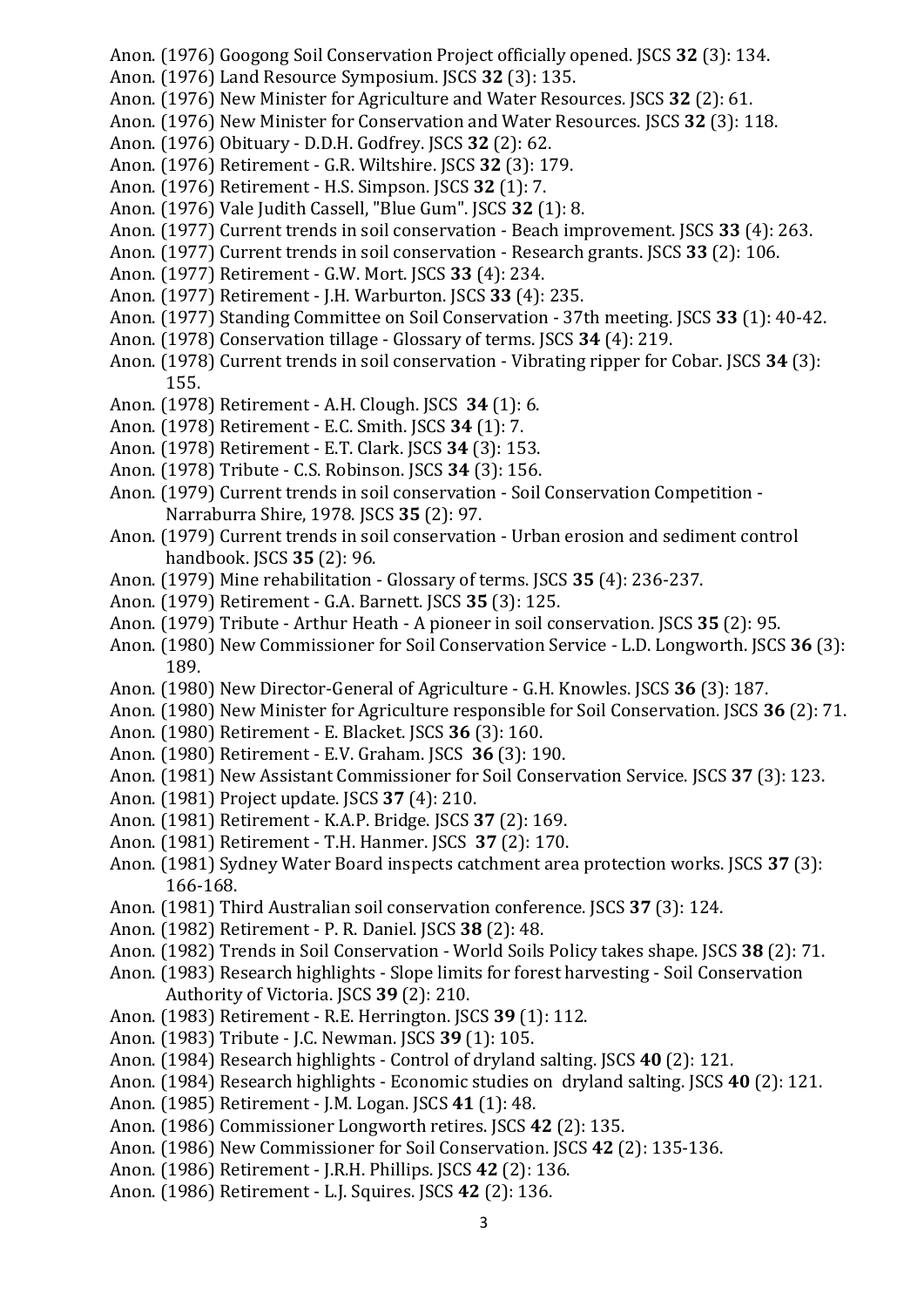- Anon. (1986) Retirement N.R. Nebauer. JSCS **42** (2): 136.
- Anon. (1986) Total Catchment Management. JSCS **42** (1): 42-47.
- Anon. (1987) New Commissioners appointed for Soil Conservation. JSCS **43** (2): 96.
- Anon. (1988) Errata Volume 43, Number 2, 1987. JSCS **44** (1): 21.
- Anon. (1988) From the Editor. JSCS **44** (1): 3.
- Anon. (1988) Obituary L.D. Longworth. JSCS **44** (1): 64.
- Armstrong, J. L. (1985) Effects of gypsum on the erodibility of unstable cracking clay soils. JSCS **41** (1): 12-19.
- Armstrong, J. L. and Watt, L. A. (1987) The use of polymer emulsions for erosion control on critical areas. JSCS **43** (1): 10-17.
- Atkinson, G. (1984) Erosion damage following bushfires. JSCS **40** (1): 4-9.
- Atkinson, G. (1985) Soil conservation and the ANZCAN cable Part I Site investigation. JSCS **41**  (2): 68-73.
- Atkinson, G. (1986) Land use planning and catchment management on Lord Howe Island. JSCS **42** (1): 86-88.
- Atkinson, G. (1986) Soil resources of Lord Howe Island. JSCS **42** (2): 105-117.
- Atkinson, G. and Veness, R. A. (1981) Soils of the Coffs Harbour region. JSCS **37** (2): 97-115.
- Atkinson, W. J. (1971) Improved techniques to stabilize frontal and hind dunes after beach mining. JSCS **27** (4): 199-208.
- Atkinson, W. J. (1972) A simple technique for assessing regeneration after mining on coastal sands. JSCS **28** (2): 98-102.
- Aveyard, J. M. (1967) Rhodes grass (Chloris gayana, Kunth) for erosion control A review of plant testing. JSCS **23** (2): 95-111.
- Aveyard, J. M. (1968) The effect of seven pre-sowing seed treatments on total germination and germination rate of six Acacia species. JSCS **24** (1): 43-54.
- Aveyard, J. M. (1969) Some observations on the fertility of an artificially eroded site in the Upper Hunter Valley of N.S.W. JSCS **25** (3): 258-268.
- Aveyard, J. M. (1971) Studies on the germination of Bitou Bush (Chrysanthemoides monilifera) (L) T. Norl. JSCS **27** (1): 82-91.
- Aveyard, J. M. (1988) Land degradation Changing attitudes Why? JSCS **44** (1): 46-51.
- Aveyard, J. M., Colless, R. H. and Osborne, P. D. (1978) Conservation tillage practice in future soil conservation programmes in Southern New South Wales. JSCS **34** (4): 234-236.
- Aveyard, J. M., Hamilton, G. J., Packer, I. J. and Barker, P. J. (1983) Soil Conservation in cropping systems in southern New South Wales. JSCS **39** (1): 113-120.
- Aveyard, J. M. and Leighton-Jones, J. S. (1970) Revegetation and management of waterways in vineyards at Pokolbin, N.S.W. JSCS **26** (3): 172-178.
- Aveyard, J. M. and Sutherland, S. J. M. (1986) Agriculture An important land use in catchments. JSCS **42** (1): 51-53.
- Barnett, G. A. (1951) Some common errors in soil conservation practices. JSCS **7** (1): 63-69.
- Barnett, G. A. (1954) A survey of the Coonabarabran sub-district. JSCS **10** (4): 180-188.
- Barnett, G. A. (1965) The use of advanced trees for specialised soil conservation works. JSCS **21** (1): 34-40.
- Barnett, G. A. (1967) Twenty years of meteorological records Wellington Research Station 1946-1965. JSCS **23** (2): 127-157.
- Barr, D. A. (1957) The effect of sheet erosion on wheat yield. JSCS **13** (1): 27-32.
- Barr, D. A. (1965) Restoration of coastal sand dunes after beach mining. JSCS **21** (4): 199-209.
- Barr, D. A. (1966) Fertilizer requirements for coastal heath stabilization. JSCS **22** (2): 86-94.
- Barr, D. A. (1966) Jute-mesh dune forming fences. JSCS **22** (3): 123-129.
- Barr, D. A. and Atkinson, W. J. (1970) Stabilization of coastal sands after mining. JSCS **26** (2): 89-107.
- Barr, D. A. and Golinski, K. D. (1969) Marram grass, mulch and bitumen A successful trial. JSCS **25** (3): 251-257.
- Barr, D. A. and Watt, B. G. (1969) Pedestrian access to beaches. JSCS **25** (4): 286-294.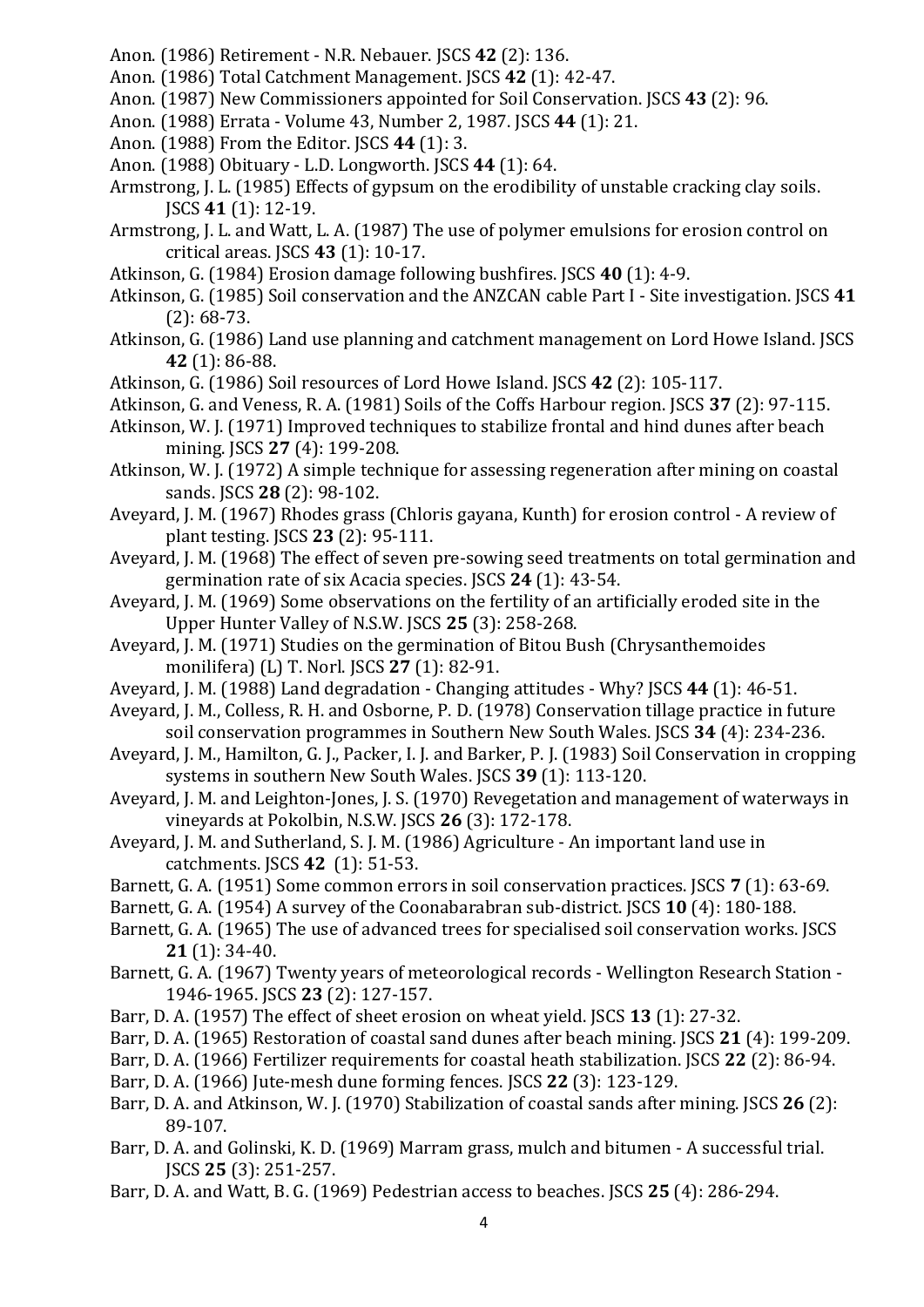- Beadle, N. C. W. (1945) Dust storms. JSCS **1** (2): 53-55.
- Beadle, N. C. W. (1945) Soil erosion in western New South Wales. JSCS **1** (1): 25-26.
- Beadle, N. C. W. (1946) Saltbushes. JSCS **2** (1): 124-129.
- Beadle, N. C. W. (1946) Saltbushes. JSCS **2** (2): 137-141.
- Beadle, N. C. W. (1948) Studies in wind erosion Part I The origin, general appearance and classification of scalds. JSCS **4** (1): 30-35.
- Beadle, N. C. W. (1948) Studies in wind erosion Part II Some characteristics of scalded surfaces. JSCS **4** (2): 64-68.
- Beadle, N. C. W. (1948) Studies in wind erosion Part III Natural regeneration on scalded surfaces. JSCS **4** (3): 123-134.
- Beadle, N. C. W. (1948) Studies in wind erosion Part IV Reclamation of scalds: General considerations. JSCS **4** (4): 160-170.
- Beattie, J. A. (1952) Soil characteristics and soil conservation. JSCS **8** (2): 87-91.
- Beirne, K. G. (1952) Soil erosion in the Camden district. JSCS **8** (3): 122-131.
- Beirne, K. G. (1953) Soil conservation in the Camden district. JSCS **9** (3): 135-141.
- Beirne, K. G. (1958) Graded banks in the Camden Sub-district. JSCS **14** (3): 177-183.
- Bennett, H. (1949) Land facts (reprinted). JSCS **5** (4): 162-164.
- Berman, R. W. (1950) Conservation farming in New England with a farm grader. JSCS **6** (3): 196-202.
- Berman, R. W. (1954) Pasture management and soil conservation on the Northern Tablelands. JSCS **10** (1): 16-23.
- Berman, R. W. (1960) A blueprint for erosion control in market gardens. JSCS **16** (1): 71-76.
- Berman, R. W. (1971) Overshot sills A safety device in diversions. JSCS **27** (3): 145-149.
- Bishop, A. V. (1973) Flood rains and erosion in the Bega Valley 1971. JSCS **29** (1): 22-28.
- Blake, N. A. (1951) Soil conservation in New England Laurel Dale Demonstration, Armidale. JSCS **7** (1): 30-35.
- Blake, N. A. (1953) Soil conservation measures on the foreshores of Burrendong Dam. JSCS **9**  (1): 38-44.
- Blandford, C. M. (1945) Median rainfall in the southwestern wheat areas. JSCS **1** (3): 91-98.
- Blandford, C. M. (1946) Land use in the southwest wheat area The present position in the Parish of Goolgowi South, County of Nicholson. JSCS **2** (2): 161-166.
- Blandford, C. M. (1947) The effect of ranges on rainfall in the south-west wheat area. JSCS **3**  (4): 166-170.
- Blandford, C. M. (1947) A pasture furrowing machine. JSCS **3** (2): 85-89.
- Blandford, C. M. (1948) Erosion control in the Hunter Valley Parkville Demonstration. JSCS **4**  (4): 151-156.
- Blandford, C. M. (1948) Some further remarks on dust storms. JSCS **4** (1): 36-39.
- Blandford, C. M. (1952) Soil erosion and soil conservation in the Parkville district. JSCS **8** (1): 17-20.
- Blandford, C. M. (1965) Advances for soil conservation works. JSCS **21** (2): 44-51.
- Blandford, C. M. (1965) Erosion control in the restoration of open cut coal mining areas Part I. JSCS **21** (2): 70-79.
- Blandford, C. M. (1965) Erosion control in the restoration of open cut coal mining areas Part II - Restoration. JSCS **21** (2): 127-145.
- Blandford, C. M. (1967) Two approaches to soil conservation in the Bathurst district Part I "Pine Hills". JSCS **23** (1): 3-18.
- Blandford, C. M. (1967) Two approaches to soil conservation in the Bathurst district Part II "Riverview". JSCS **23** (2): 112-125.
- Blandford, D. C. (1970) Erosion control on the Southern Tablelands by the use of deep ripping. JSCS **26** (1): 5-11.
- Blandford, D. C. (1972) Stabilization of batters at Bombala Sewage Treatment Works. JSCS **28**  (3): 107-115.
- Bligh, K. J. (1985) Research highlights Infiltration and suspended sediment mobilization,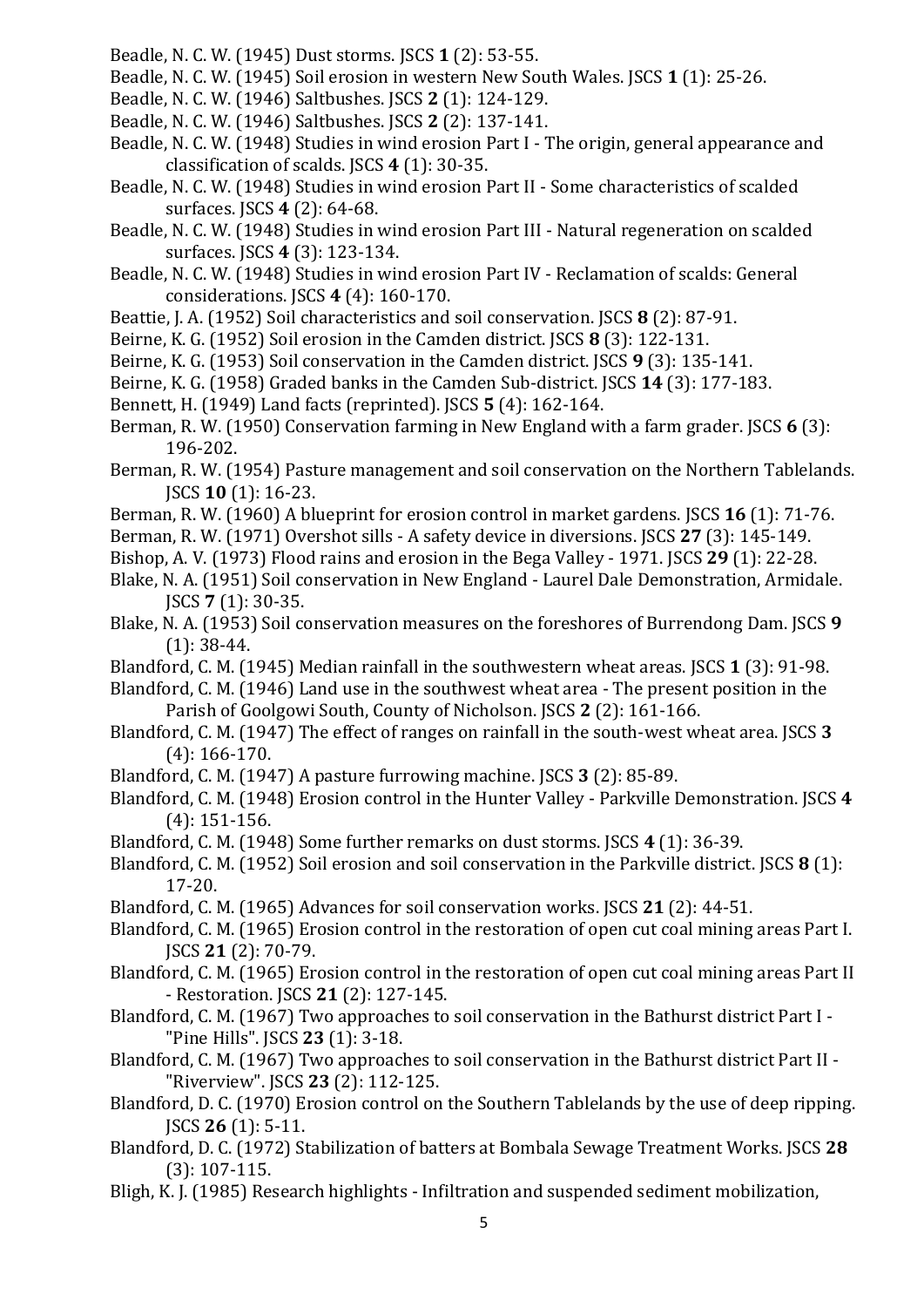Western Australia - 1983. JSCS **41** (1): 47-48.

- Bloch, R. W. (1954) Soil formation and erosion on the New England Plateau. JSCS **10** (3): 141- 148.
- Booth, C. A. and Barker, P. J. (1981) Shrub invasion on sandplain country west of Wanaaring, New South Wales. JSCS **37** (2): 65-70.
- Booth, C. A. and Lynch, L. G. (1988) Towards integrated soil, water and vegetation conservation. JSCS **44** (1): 58-64.
- Booth, I. C. (1960) Levels and levelling. JSCS **16** (2): 146-155.
- Booth, I. C. (1962) Technical notes on surveying and mapping Part III The plane table. JSCS **18** (3): 125-133.
- Booth, I. C. (1962) Technical notes on surveying and mapping Part IV Stadia surveys using a level. JSCS **18** (4): 191-198.
- Booth, I. C. (1963) Technical notes on surveying and mapping Part VI Estimation of capacities. JSCS **19** (2): 59-68.
- Booth, I. C. and Condon, R. W. (1961) Survey work and soil conservation. JSCS **17** (4): 201- 207.
- Booth, I. C. and Leet, N. T. (1966) Technical notes on surveying and mapping Part VIII Estimation of volume in walls of gully control structures. JSCS **22** (2): 77-85.
- Booth, I. C. and Rolfe, B. C. (1964) A note on tape recording of stadia observations. JSCS **20** (4): 189-192.
- Bourne, G. F. and Booth, W. (1986) The use of laser systems for surveying graded banks in the central highlands of Queensland. JSCS **42** (2): 118-122.
- Boyd, A. G. (1951) Hall's Creek sector, Keepit Catchment Area. JSCS **7** (4): 205-208.
- Breckwoldt, R. (1986) Total Catchment Management A farmer's viewpoint. JSCS **42** (1): 59- 62.
- Bridge, B. J., Ross, P. J. and Thompson, C. H. (1982) Research Highlights Studies in sand movement on vegetated dunes. JSCS **38** (2): 71, 84.
- Bridge, K. P. (1956) Stubble mulch machinery trials. JSCS **12** (2): 64-72.
- Bridge, K. P. (1970) Soil conservation progress in the North Coast District. JSCS **26** (4): 224- 231.
- Bridge, K. P. (1980) Foreword. JSCS **36** (4): 185.
- Bridge, K. P. (1981) Foreword. JSCS **37** (1): 5.
- Brown, A. C. (1948) Wise land use helps to conserve soil at Manilla The Inlet Demonstration Area. JSCS **4** (3): 109-111.
- Bryant, W. G. (1959) Makarikari panic (Panicum coloratum) for erosion control. JSCS **15** (2): 146-157.
- Bryant, W. G. (1961) Buffel grass (Cenchrus ciliaris L.) for soil conservation. JSCS **17** (3): 135- 148.
- Bryant, W. G. (1961) Studies on buffel grass The effect of varying periods of pre-sowing contact with superphosphate. JSCS **17** (2): 123-125.
- Bryant, W. G. (1962) An annotated list of naturalized and indigenous gramineae of the Upper Hunter Region, N.S.W. JSCS **18** (2): 67-77.
- Bryant, W. G. (1962) Studies on buffel grass A note on the effect of pre-sowing cultural treatment on the establishment and growth of five introduced grasses. JSCS **18** (3): 134-142.
- Bryant, W. G. (1963) Scone Research Station meteorological observations and analyses 1953-1962. JSCS **19** (4): 187-216.
- Bryant, W. G. (1964) Some characteristics of the climate of the Hunter Valley of New South Wales. JSCS **20** (2): 80-105.
- Bryant, W. G. (1965) Plant testing at Scone Research Station 1952-1963 Part I Problems, environment and techniques. JSCS **21** (4): 186-198.
- Bryant, W. G. (1966) Plant testing at Scone Research Station 1952-1963 Part II Warm season species. JSCS **22** (1): 48-65.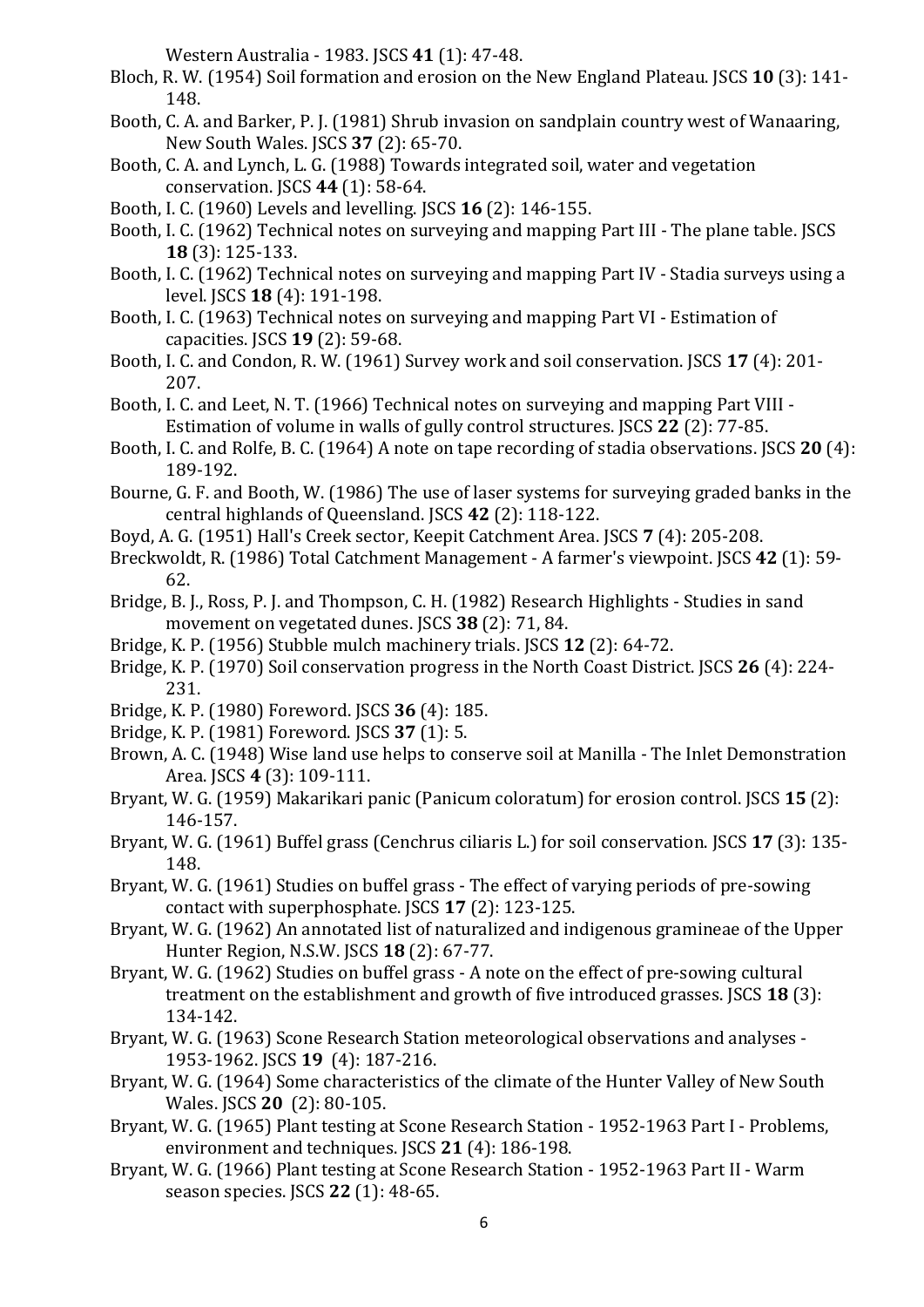- Bryant, W. G. (1967) Plant testing at Scone Research Station 1952-1963 Part III Cool season species. JSCS **23** (1): 35-56.
- Bryant, W. G. (1967) Plant testing at Scone Research Station A note on the morphological variability within the species Panicum coloratum L. JSCS **23** (4): 290-302.
- Bryant, W. G. (1969) Vegetation and ground cover trends Following the exclusion of stock at three sites in the Snowy Mountains, New South Wales. JSCS **25** (2): 183-198.
- Bryant, W. G. (1970) Corrigenda Vegetation and ground cover trends following the exclusion of stock at three sites in the Snowy Mountains. JSCS **26** (2): 143.
- Bryant, W. G. (1971) Deterioration of vegetation and erosion in the Guthega Catchment Area, Snowy Mountains, N.S.W. JSCS **27** (1): 62-81.
- Bryant, W. G. (1971) Grazing, burning and regeneration of tree seedlings in Eucalyptus Pauciflora woodlands. JSCS **27** (2): 121-134.
- Bryant, W. G. (1971) The problem of plant introduction for alpine and sub-alpine revegetation, Snowy Mountains, New South Wales. JSCS **27** (4): 209-226.
- Bryant, W. G. (1972) Fertilizer requirements for revegetation, Snowy Mountains, N.S.W. JSCS **28** (2): 88-97.
- Bryant, W. G. (1973) The effect of grazing and burning on a mountain grassland, Snowy Mountains, New South Wales. JSCS **29** (1): 29-44.
- Buckley, K. S. (1953) Pasture research for soil conservation at Wagga Research Station. JSCS **9**  (1): 12-18.
- Buckley, K. S. (1954) Climate and erosion rate at Inverell. JSCS **10** (4): 171-179.
- Buckley, K. S. (1959) Plant testing for soil conservation at Inverell Part I. JSCS **15** (3): 227-245.
- Buckley, K. S. (1959) Plant testing for soil conservation at Inverell Part II Summer growing species. JSCS **15** (4): 299-314.
- Buckley, K. S. (1960) Plant testing for soil conservation at Inverell Part III Winter growing species. JSCS **16** (1): 77-91.
- Butcher, J. A. (1967) Experimental roadside erosion control Gilgandra Shire. JSCS **23** (2): 87- 94.
- Callender, A. J. (1953) Erosion control on the red clay loam soils of the Merriwa district. JSCS **9**  (4): 177-182.
- Cameron, D. G. (1952) The clover-leyland-wheat rotation Its value in soil conservation. JSCS **8** (1): 28-39.
- Cameron, D. G. (1952) Studies in soil conservation at Cowra Research Station, 1941-1951. JSCS **8** (4): 158-168.
- Cameron, D. G. (1954) New grasses for soil conservation in New South Wales. JSCS **10** (3): 116-126.
- Cameron, D. G. (1955) Studies of annual legumes useful for soil conservation. JSCS **11** (1): 10- 21.
- Cameron, D. G. (1955) Vegetation in soil conservation. JSCS **11** (3): 115-124.
- Cameron, D. G. (1956) Perennial grasses tested for soil conservation. JSCS **12** (4): 177-191.
- Cameron, D. G. (1958) Legumes tested for soil conservation Results to April 1957. JSCS **14**  (4): 245-259.
- Cameron, D. G. (1959) Grasses tested for soil conservation Results to April, 1958 Part I. JSCS **15** (3): 189-202.
- Cameron, D. G. (1959) Grasses tested for soil conservation Results to April, 1958 Part II. JSCS **15** (4): 281-293.
- Cameron, D. G. (1959) Subterranean clover and soil conservation Part I. JSCS **15** (1): 5-18.
- Cameron, D. G. (1959) Subterranean clover and soil conservation Part II. JSCS **15** (2): 105-124.
- Cameron, D. G. (1960) Kikuyu grass and soil conservation. JSCS **16** (3): 159-173.
- Cameron, D. G. (1961) Legumes tested for soil conservation Results to April, 1960 Part I Annual species. JSCS **17** (1): 3-22.
- Cameron, D. G. (1961) Legumes tested for soil conservation Results to April, 1960 Part II Perennial species. JSCS **17** (2): 109-122.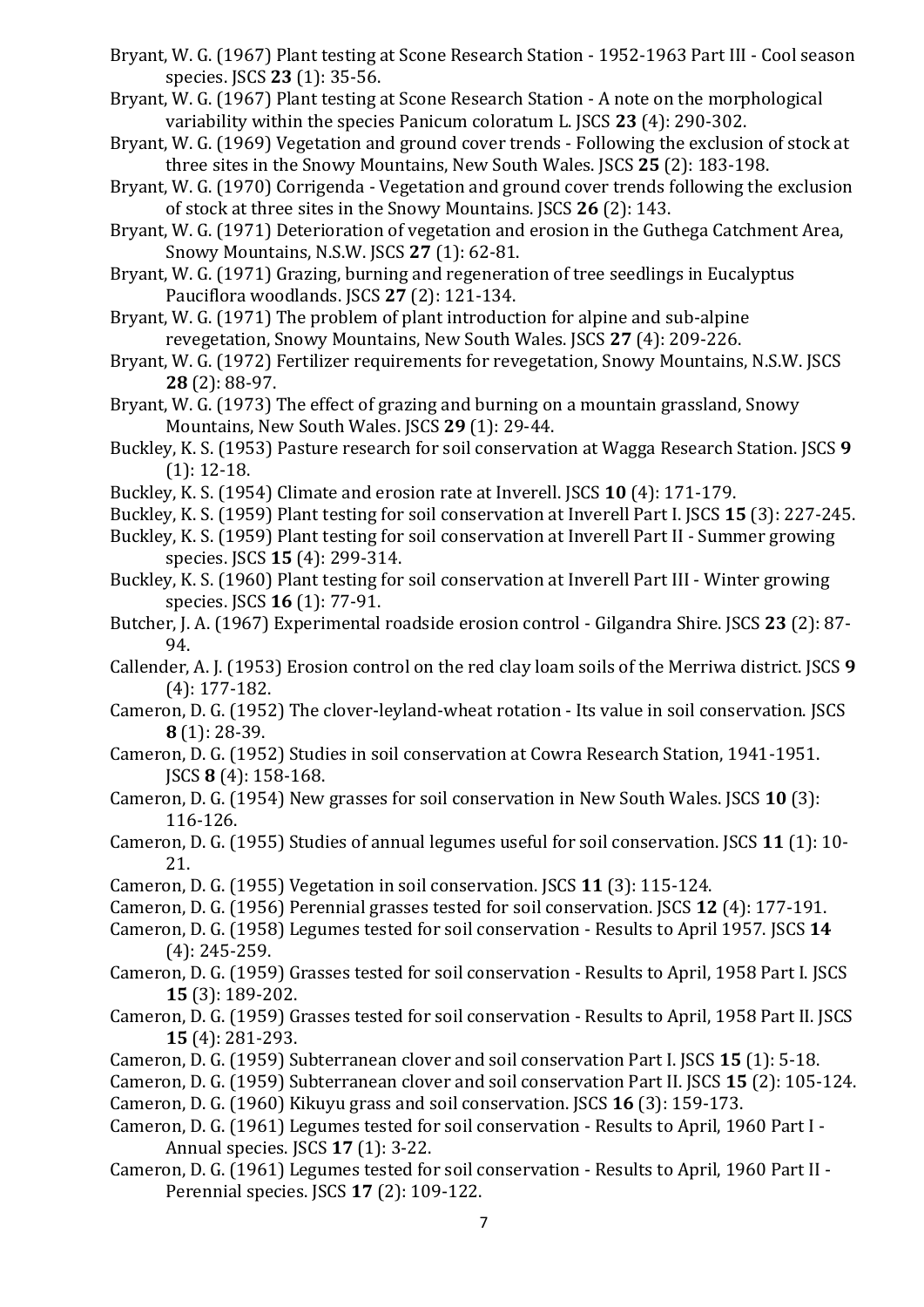- Cameron, D. G. (1961) Native grasses of value for soil conservation Part I. JSCS **17** (3): 177- 198.
- Cameron, D. G. (1961) Native grasses of value for soil conservation Part II. JSCS **17** (4): 230- 246.
- Cameron, D. G. (1962) Revegetation of denuded and eroded sites. JSCS **18** (3): 91-112.
- Cameron, D. G. (1963) Phalaris tuberosa and soil conservation Part I. JSCS **19** (3): 138-152.
- Cameron, D. G. (1963) Phalaris tuberosa and soil conservation Part II. JSCS **19** (4): 220-233.
- Cameron, D. G. and Newman, J. C. (1958) Nodulation of Barrel Medic in eroded acid soils. JSCS **14** (2): 87-96.
- Campbell, B. L., Elliott, G. L. and Loughran, R. J. (1985) Nuclear fallout as an aid to measuring soil erosion. JSCS **41** (2): 86-89.
- Carder, D. J. (1978) Managing Western Australia's land resources. JSCS **34** (2): 73-81.
- Chamala, S. and Coughenour, M. C. (1986) Constraints and incentives to stubble mulching among Queensland grain growers. JSCS **42** (2): 92-97.
- Charman, P. E. V. (1967) An outline of soil conservation work in the Bombala district. JSCS **23**  (3): 174-186.
- Charman, P. E. V. (1969) The influence of sodium salts on soils with reference to tunnel erosion in coastal districts Part I - Kempsey area. JSCS **25** (4): 331-347.
- Charman, P. E. V. (1970) The influence of sodium salts on soils with reference to tunnel erosion in coastal districts Part II - Grafton area. JSCS **26** (1): 71-86.
- Charman, P. E. V. (1970) The influence of sodium salts on soils with reference to tunnel erosion in coastal districts Part III - Taree area. JSCS **26** (4): 256-275.
- Charman, P. E. V. (1971) Soils of the Scone area, N.S.W., in relation to soil conservation. JSCS **27** (3): 155-181.
- Charman, P. E. V. (1973) A soil survey of Scone Research Station. JSCS **29** (4): 211-227.
- Charman, P. E. V. (1978) Current trends in soil conservation Soils and soil conservation in Canada. JSCS **34** (1): 27.
- Charman, P. E. V. (1982) Managing soil for future profit. JSCS **38** (2): 44-48.
- Charman, P. E. V. (1988) Soil conservation research Past, present and future. JSCS **44** (1): 28- 41.
- China Features (1987) Soil erosion on the loess plateau in central China. JSCS **43** (1): 36-37.
- Christie, R. W. (1980) Design of formless chute spillways. JSCS **36** (3): 146-159.
- Clark, R. W. (1976) Topsoiling of banks. JSCS **32** (1): 26-29.
- Clark, R. W. (1977) Current trends in soil conservation To measure batters. JSCS **33** (3): 188- 189.
- Clarke, E. T. (1951) The role of minor demonstrations and plant hire in Keepit Catchment Area. JSCS **7** (2): 91-96.
- Clarke, E. T. (1956) Abington Demonstration in the Coolah District. JSCS **12** (4): 203-207.
- Clarke, E. T. (1964) The changing pattern of land management on a property in the catchment of Glenbawn Dam. JSCS **20** (4): 178-188.
- Clarke, J. D. (1977) Merriwa Soil Conservation Project. JSCS **33** (1): 27-37.
- Clarke, J. D. and Clark, R. W. (1978) Conservation tillage practice in future soil conservation programmes - In northern New South Wales. JSCS **34** (4): 230-233.
- Clarke, R., Irwin, F., Marshall, C. J. and Wakefield, S. (1986) Trees in catchments. JSCS **42** (1): 54-58.
- Clayton, E. S. (1945) Foreword. JSCS **1** (2): 37.
- Clayton, E. S. (1945) Foreword. JSCS **1** (3): 69.
- Clayton, E. S. (1945) The Soil Conservation Service. JSCS **1** (1): 8-9.
- Clayton, E. S. (1946) Foreword. JSCS **2** (1): 105.
- Clayton, E. S. (1946) Foreword. JSCS **2** (2): 135.
- Clayton, E. S. (1946) Foreword. JSCS **2** (3): 171.
- Clayton, E. S. (1946) Foreword. JSCS **2** (4): 211-212.
- Clayton, E. S. (1947) Foreword. JSCS **3** (1): 3-4.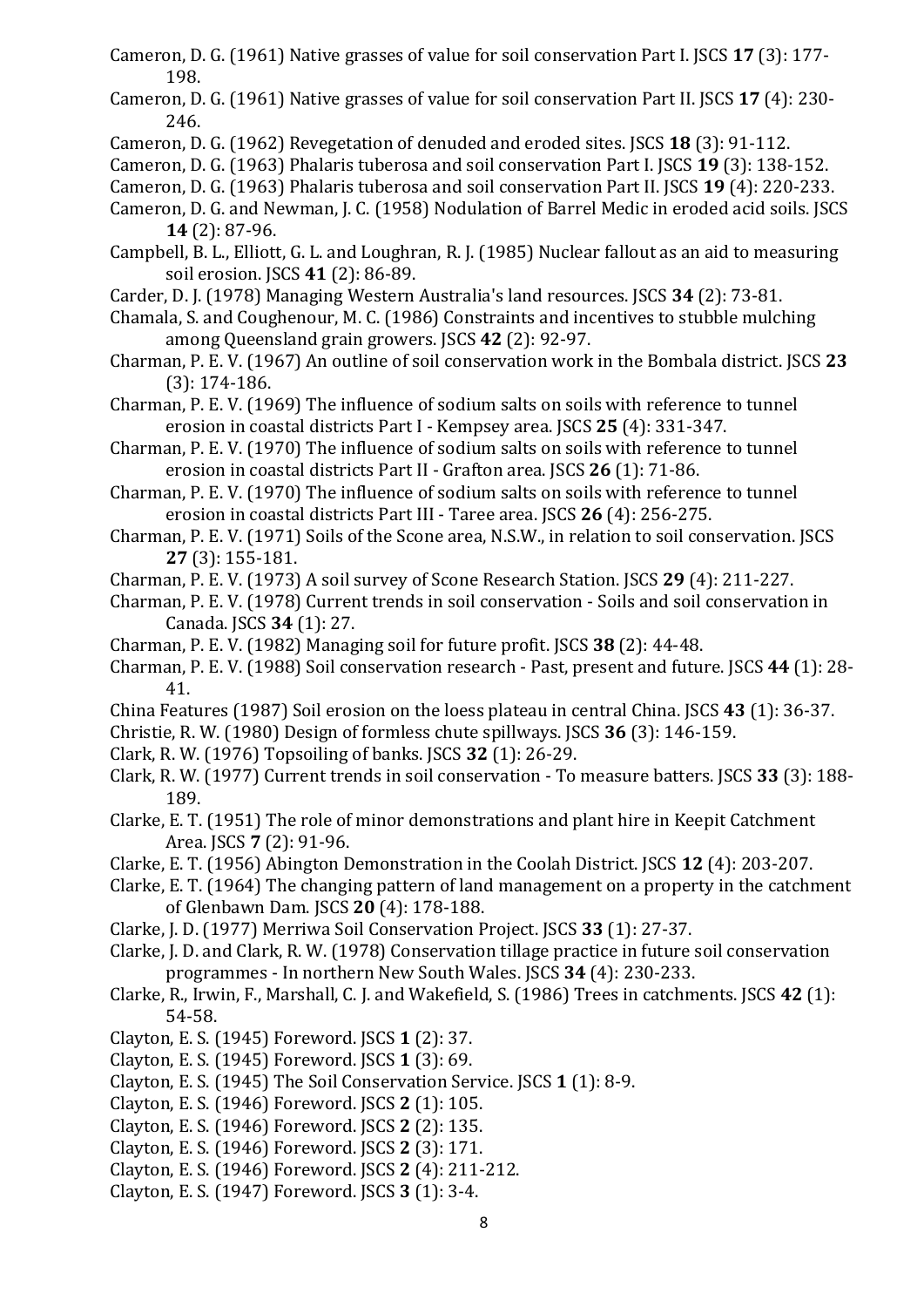Clayton, E. S. (1947) Foreword. JSCS **3** (2): 49. Clayton, E. S. (1947) Foreword. JSCS **3** (3): 93-94. Clayton, E. S. (1947) Foreword. JSCS **3** (4): 135. Clayton, E. S. (1948) Foreword. JSCS **4** (1): 3. Clayton, E. S. (1948) Foreword. JSCS **4** (2): 53. Clayton, E. S. (1948) Foreword. JSCS **4** (3): 99-100. Clayton, E. S. (1948) Foreword. JSCS **4** (4): 149-150. Clayton, E. S. (1949) Foreword. JSCS **5** (1): 3-4. Clayton, E. S. (1949) Foreword. JSCS **5** (2): 59. Clayton, E. S. (1949) Foreword. JSCS **5** (3): 107-108. Clayton, E. S. (1949) Foreword. JSCS **5** (4): 153-154. Clayton, E. S. (1950) Foreword. JSCS **6** (1): 5-6. Clayton, E. S. (1950) Foreword. JSCS **6** (2): 61. Clayton, E. S. (1950) Foreword. JSCS **6** (3): 109. Clayton, E. S. (1950) Foreword. JSCS **6** (4): 157. Clayton, E. S. (1951) Foreword. JSCS **7** (1): 3-4. Clayton, E. S. (1951) Foreword. JSCS **7** (2): 73-74. Clayton, E. S. (1951) Foreword. JSCS **7** (3): 121-122. Clayton, E. S. (1951) Foreword. JSCS **7** (4): 167. Clayton, E. S. (1952) Foreword. JSCS **8** (1): 3. Clayton, E. S. (1952) Foreword. JSCS **8** (2): 51-52. Clayton, E. S. (1952) Foreword. JSCS **8** (2): 95-96. Clayton, E. S. (1952) Foreword. JSCS **8** (3): 139-140. Clayton, E. S. (1953) Foreword. JSCS **9** (1): 3. Clayton, E. S. (1953) Foreword. JSCS **9** (2): 51-52. Clayton, E. S. (1953) Foreword. JSCS **9** (3): 99-100. Clayton, E. S. (1953) Foreword. JSCS **9** (4): 147-148. Clayton, E. S. (1954) Foreword. JSCS **10** (1): 5-6. Clayton, E. S. (1954) Foreword. JSCS **10** (2): 63-64. Clayton, E. S. (1954) Foreword. JSCS **10** (3): 107-108. Clayton, E. S. (1954) Foreword. JSCS **10** (4): 157-158. Clayton, E. S. (1955) Foreword. JSCS **11** (2): 63-64. Clayton, E. S. (1955) Foreword. JSCS **11** (3): 113-114. Clayton, E. S. (1955) Foreword. JSCS **11** (4): 163-164. Clayton, E. S. (1955) Sir Frederick McMaster - An appreciation. JSCS **11** (1): 1-2. Clayton, E. S. (1956) Foreword. JSCS **12** (1): 1-2. Clayton, E. S. (1956) Foreword. JSCS **12** (2): 55-56. Clayton, E. S. (1956) Foreword. JSCS **12** (3): 97-98. Clayton, E. S. (1956) Foreword. JSCS **12** (4): 153-154. Clayton, E. S. (1957) Foreword. JSCS **13** (1): 1-2. Clayton, E. S. (1957) Foreword. JSCS **13** (2): 41-42. Clayton, E. S. (1957) Foreword. JSCS **13** (3): 87-88. Clayton, E. S. (1957) Foreword. JSCS **13** (4): 143-145. Clayton, E. S. (1958) Foreword. JSCS **14** (1): 3. Clayton, E. S. (1958) Foreword. JSCS **14** (2): 85-86. Clayton, E. S. (1958) Foreword. JSCS **14** (3): 157-158. Clayton, E. S. (1958) Foreword. JSCS **14** (4): 243-244. Clayton, E. S. (1959) Foreword. JSCS **15** (1): 3-4. Clayton, E. S. (1959) Foreword. JSCS **15** (2): 103. Clayton, E. S. (1959) Foreword. JSCS **15** (3): 187-188. Clayton, E. S. (1959) Foreword. JSCS **15** (4): 279-280. Clayton, E. S. (1960) Foreword. JSCS **16** (1): 3. Clayton, E. S. (1960) Foreword. JSCS **16** (2): 93-94.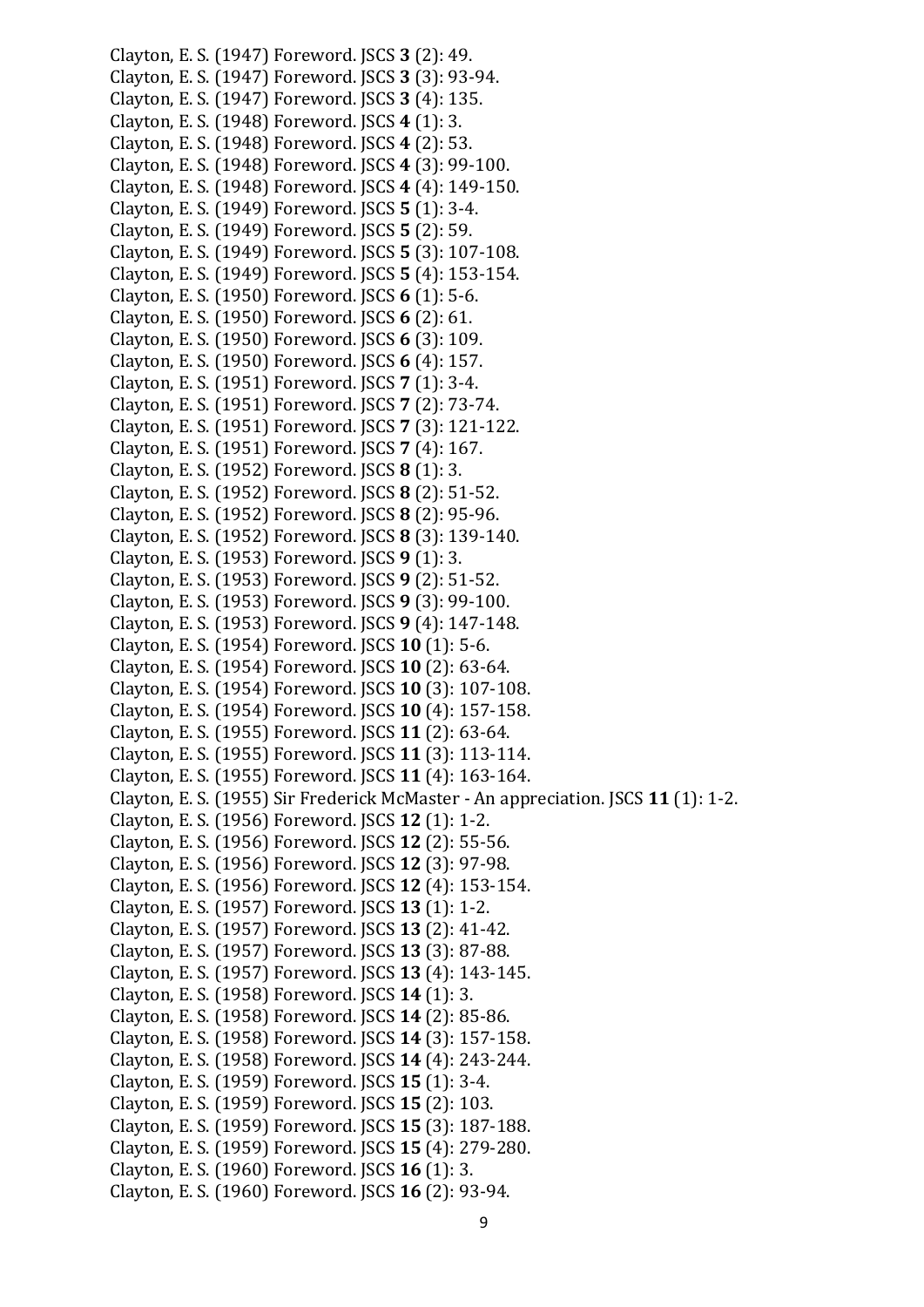- Clayton, E. S. (1960) Foreword. JSCS **16** (3): 157.
- Clayton, E. S. (1960) Foreword. JSCS **16** (4): 229-230.
- Clayton, E. S. (1961) Foreword. JSCS **17** (1): 1-2.
- Clayton, E. S. (1961) Foreword. JSCS **17** (2): 69.
- Clayton, E. S. (1961) Foreword. JSCS **17** (3): 133-134.
- Clothier, D. P. (1955) Graded bank construction. JSCS **11** (1): 22-26.
- Clothier, D. P. (1961) Stabilization of Eucumbene Dam borrow areas. JSCS **17** (2): 73-85.
- Clothier, D. P. and Condon, R. W. (1968) Bitumen-straw mulching for batter stabilization on the Kosciusko Road. JSCS **24** (4): 218-230.
- Clothier, D. P. and Condon, R. W. (1968) Soil conservation in alpine catchments. JSCS **24** (2): 96-113.
- Clough, A. F. (1969) The Lower Namoi Soil Conservation District. JSCS **25** (3): 207-218.
- Colclough, J. D. (1950) Soil conservation on the Central Tablelands Rylstone district. JSCS **6**   $(1): 7-16.$
- Colclough, J. D. (1960) Protection of foreshore lands of Burrendong Dam. JSCS **16** (2): 127- 141.
- Colclough, J. D. (1974) Soil conservation at Gulgong. JSCS **30** (4): 136-144.
- Colclough, J. D. (1978) Soil conservation in Tasmania. JSCS **34** (2): 63-72.
- Cole-Clark, B. E. and Harte, A. J. (1984) Sealing farm dams with civil engineering grade bentonite. JSCS **40** (2): 102-107.
- Colless, R. H. (1983) Heavy rainstorm in the Cowra District. JSCS **39** (1): 92-93.
- Condon, R. W. (1949) Mulga death in the West Darling country. JSCS **5** (1): 7-14.
- Condon, R. W. (1952) Soil conservation in the Western Division. JSCS **8** (1): 21-27.
- Condon, R. W. (1954) Sand drift control on Coomealla Irrigation Area. JSCS **10** (3): 109-115.
- Condon, R. W. (1957) Field mapping for erosion survey. JSCS **13** (3): 139-141.
- Condon, R. W. (1958) Scald reclamation with primary cover crops Part I. JSCS **14** (4): 264-286.
- Condon, R. W. (1959) Scald reclamation with primary cover crops Part II. JSCS **15** (2): 125- 136.
- Condon, R. W. (1960) Scald reclamation experiments at Trida, N.S.W. JSCS **16** (4): 288-303.
- Condon, R. W. (1961) Erosion and management problems in western N.S.W. JSCS **17** (2): 86- 102.
- Condon, R. W. (1961) Soils and land form of the Western Division of N.S.W. JSCS **11** (1): 31-46.
- Condon, R. W. and Barr, D. A. (1968) Guidelines for real estate development near coastal dunes and beach areas. JSCS **24** (4): 237-245.
- Condon, R. W. and Knowles, G. H. (1952) Saltbushes. JSCS **8** (4): 149-157.
- Condon, R. W., Newman, J. C. and Cunningham, G. M. (1969) Soil erosion and pasture degeneration in Central Australia Part I - Soil erosion and degeneration of pasture topfeeds. JSCS **25** (1): 47-92.
- Condon, R. W., Newman, J. C. and Cunningham, G. M. (1969) Soil erosion and pasture degeneration in Central Australia Part II - Prevention and control of soil erosion and pasture degeneration. JSCS **25** (2): 161-182.
- Condon, R. W., Newman, J. C. and Cunningham, G. M. (1969) Soil erosion and pasture degeneration in Central Australia Part III - The assessment of grazing capacity. JSCS **25**  (3): 225-250.
- Condon, R. W., Newman, J. C. and Cunningham, G. M. (1969) Soil erosion and pasture degeneration in Central Australia Part IV. JSCS **25** (4): 295-321.
- Condon, R. W. and Stannard, M. E. (1956) Erosion in western New South Wales Part I A general description of the Western Division. JSCS **12** (4): 192-202.
- Condon, R. W. and Stannard, M. E. (1957) Erosion in western New South Wales Part II Forms of wind erosion. JSCS **13** (1): 17-26.
- Condon, R. W. and Stannard, M. E. (1957) Erosion in western New South Wales Part III Forms of water erosion. JSCS **13** (2): 68-74.
- Condon, R. W. and Stannard, M. E. (1957) Erosion in western New South Wales Part IV -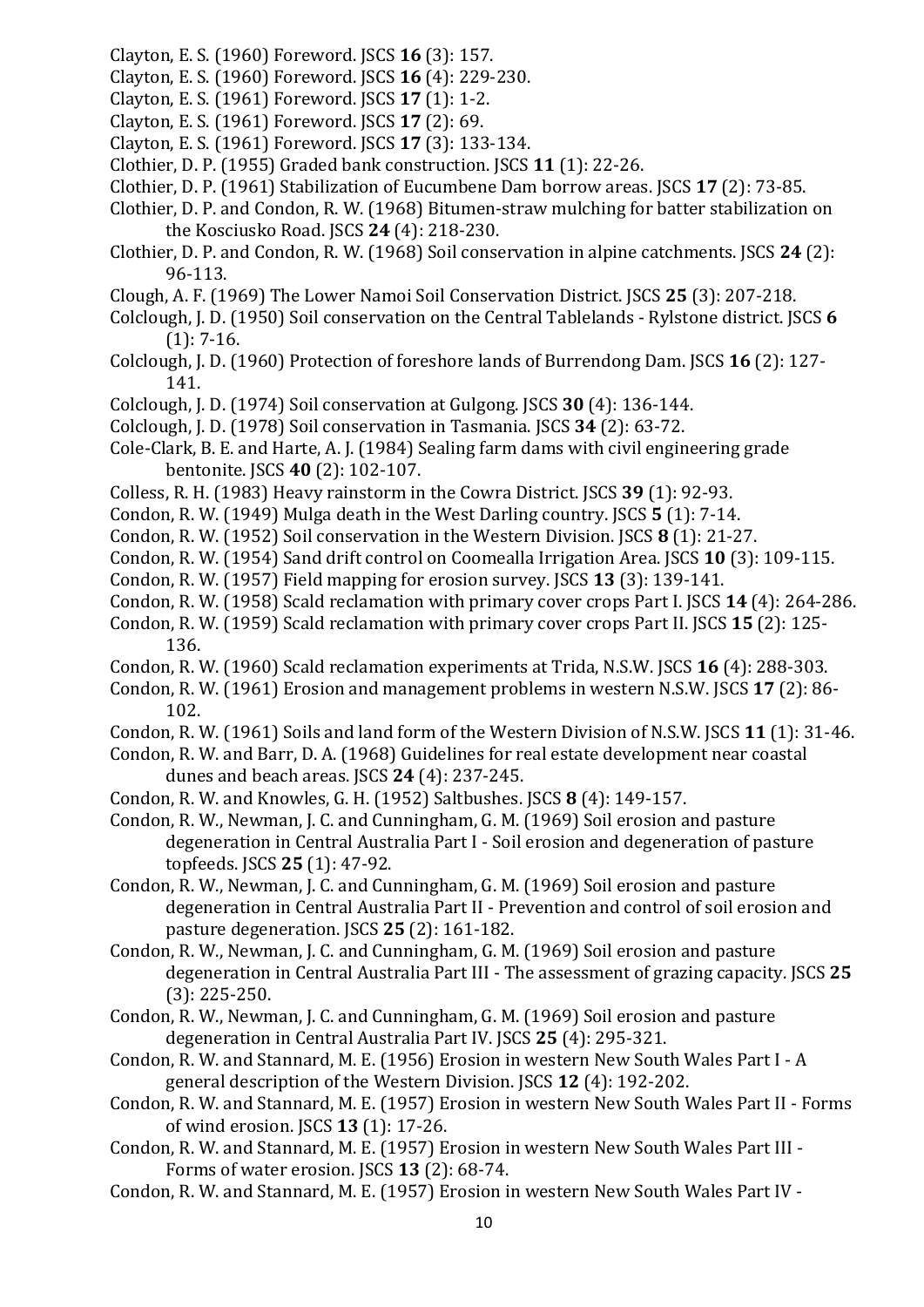Classification and survey of erosion. JSCS **13** (3): 122-128.

- Connolly, R. J. (1979) Rehabilitation of an abandoned colliery, Oakey Park, Lithgow. JSCS **35**  (4): 194-199.
- Connolly, R. J. and , B. I. S. (1983) Clarence Colliery Erosion control and revegetation. JSCS **39**  (1): 121-126.
- Connolly, R. J. and Foreman, N. G. (1979) Rehabilitation of a metalliferous mine, Woodlawn, Tarago. JSCS **35** (4): 207-216.
- Connolly, R. J. and Foreman, N. G. (1980) Corrigenda Rehabilitation of a metalliferous mine, Woodlawn, Tarago. JSCS **36** (2): 116.
- Conolly, E. G. (1948) Review of a few selected soil conservation research studies in the U.S.A. Part I. JSCS **4** (4): 171-177.
- Conolly, E. G. (1949) Review of a few selected soil conservation research studies in the U.S.A. Part II. JSCS **5** (1): 30-38.
- Conolly, E. G. (1950) Review of a few selected soil conservation research studies in the U.S.A. Part III. JSCS **6** (1): 53-57.
- Conolly, E. G. (1950) Review of a few selected soil conservation research studies in the U.S.A. Part IV. JSCS **6** (3): 139-146.
- Cooney, P. A. (1979) Rehabilitation of coastal dunal systems after mining Two case studies. JSCS **35** (4): 217-222.
- Cooney, P. A. (1980) Corrigenda Rehabilitation of coastal dunal systems after mining Two case studies. JSCS **36** (2): 116.
- Cooney, P. A., Gibbs, D. G. and Golinski, K. D. (1982) Evaluation of the herbicide "Roundup" (R) for control of Bitou Bush (Chrysanthemoides monilifera). JSCS **38** (1): 6-12.
- Cornally, M. J. (1977) Current trends in soil conservation Coastal sand drift. JSCS **33** (1): 38- 39.
- Costin, A. B. (1949) Weather cycles and short term climatic trends in the Monaro Region of New South Wales. JSCS **5** (4): 178-186.
- Costin, A. B. (1950) Mass movement of the soil surface with special reference to the Monaro region of N.S.W. Part I. JSCS **6** (1): 41-46.
- Costin, A. B. (1950) Mass movement of the soil surface with special reference to the Monaro region of N.S.W. Part II. JSCS **6** (2): 73-85.
- Costin, A. B. (1950) Mass movement of the soil surface with special reference to the Monaro region of N.S.W. Part II (continued). JSCS **6** (3): 123-132.
- Costin, A. B. (1952) Hydrological studies in the Upper Snowy Catchment Area with special reference to the effects of land utilisation. JSCS **8** (1): 5-16.
- Cowman, W. P., Hissey, G. R. and Watson, G. H. M. (1977) Three methods for estimating earth volumes with particular application to reshaping mining spoil dumps. JSCS **33** (4): 278- 289.
- Cox, R. K. (1949) Contour cultivation on the wheat farm. JSCS **5** (3): 145-150.
- Cox, R. K. (1950) The land use factor in wheatland erosion control. JSCS **6** (4): 159-170.
- Crawford, K. L. (1977) Strip cropping for erosion control in northwest New South Wales. JSCS **33** (2): 83-86.
- Craze, B. (1974) Soils of the Reedy Creek Project Area. JSCS **30** (2): 103-111.
- Craze, B. (1976) Fertility assessment of yellow solodic soils from Reedy Creek Catchment Area. JSCS **32** (3): 161-171.
- Craze, B. (1977) Heavy metal toxicity in the revegetation of Captains Flat mining area. JSCS **33**  (4): 265-271.
- Craze, B. (1977) Investigations into the revegetation problems of Captains Flat mining area. JSCS **33** (3): 190-199.
- Craze, B. (1977) Restoration of Captains Flat mining area. JSCS **33** (1): 98-105.
- Crossman, W. G. (1961) Brobenah roadside erosion control project Part II Design and construction of control measures. JSCS **17** (4): 215-224.
- Crossman, W. G. (1968) Preventing erosion on the Grong Grong gravel pits. JSCS **24** (4): 246-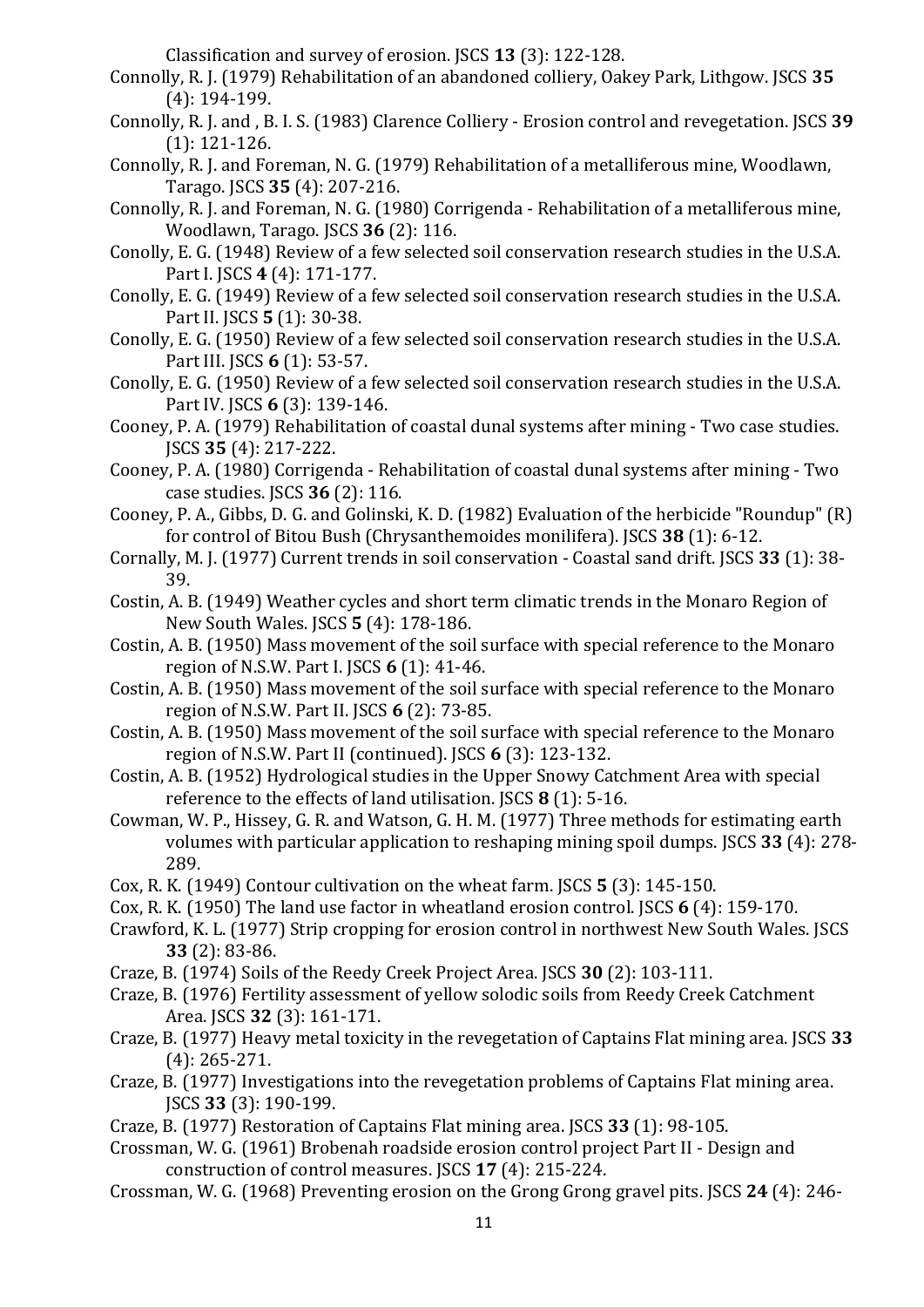251.

- Crossman, W. G. and Middlebrook, C. A. (1974) Protection of foreshores of Lostock Dam. JSCS **30** (1): 7-14.
- Crouch, R. J. (1976) Current trends in soil conservation Tunnel erosion survey Narrandera district. JSCS **32** (1): 34-35.
- Crouch, R. J. (1976) Field tunnel erosion A review. JSCS **32** (2): 98-111.
- Crouch, R. J. (1983) The role of tunnel erosion in gully head progression. JSCS **39** (2): 148-155.
- Crouch, R. J., Dwyer, P. J. and Honeyman, M. N. (1987) Willows for gully erosion control in the central tablelands of N.S.W. JSCS **43** (1): 28-31.
- Crouch, R. J., Henry, R. A., O'Brien, W. J. and Sherlock, V. G. (1984) Small weirs for gully control. JSCS **40** (2): 88-93.
- Crouch, R. J. and Honeyman, M. N. (1986) The relative salt tolerance of Willow cuttings. JSCS **42** (2): 103-104.
- Cumming, R. W. (1981) Current Trends in Soil Conservation Erosion control on acid soils Use of liming materials. JSCS **37** (1): 1-52.
- Cumming, R. W. (1982) pH survey of acid soils in Pejar Project Area, Goulburn. JSCS **38** (1): 13-17.
- Cumming, R. W. and Williams, C. H. (1983) Soil pH in the Pejar Catchment Area, Goulburn. JSCS **39** (1): 106-112.
- Cummins, E. J. (1988) Fifty years of service to the farmer Rural Soil Conservation 1938-1988. JSCS **44** (1): 14-21.
- Cummins, E. J. and Esdaile, R. J. (1972) A successful strip cropping demonstration in northwestern New South Wales. JSCS **28** (3): 137-140.
- Cunningham, G. M. (1966) A survey of tree plantings and tree growth rates in the Condobolin district. JSCS **22** (4): 174-189.
- Cunningham, G. M. (1967) Furrowing aids revegetation at Cobar despite the worst drought on record. JSCS **23** (3): 192-202.
- Cunningham, G. M. (1968) Soil conservation and cereal growing in the Nyngan district. JSCS **24** (3): 175-184.
- Cunningham, G. M. (1969) Contour furrowing and the estimation of contour furrowing costs in the Cobar area. JSCS **25** (2): 134-148.
- Cunningham, G. M. (1970) Waterponding on scalds. JSCS **26** (3): 146-171.
- Cunningham, G. M. (1971) Recognizing western fodder trees. JSCS **27** (1): 25-61.
- Cunningham, G. M. (1974) Corrigenda Western Soil Conservation District. JSCS **30** (3): 156.
- Cunningham, G. M. (1974) Regeneration of scalded duplex soils in the Coolabah district, New South Wales. JSCS **30** (3): 157-169.
- Cunningham, G. M. (1974) Western Soil Conservation District. JSCS **30** (2): 86-102.
- Cunningham, G. M. (1975) Modified step-pointing A rapid method of assessing vegetative cover. JSCS **31** (4): 256-265.
- Cunningham, G. M. (1975) Point quadrats to measure ground cover in rangelands A review. JSCS **31** (3): 193-197.
- Cunningham, G. M. (1975) Waterspreading Cobar-Byrock district. JSCS **31** (2): 82-94.
- Cunningham, G. M. (1978) Current trends in soil conservation U.N. Conference on desertification. JSCS **34** (1): 26.
- Cunningham, G. M. (1986) Total Catchment Management Resource management for the future. JSCS **42** (1): 4-5.
- Cunningham, G. M. (1987) Reclamation of scalded land in western New South Wales A review. JSCS **43** (1): 52-61.
- Cunningham, G. M. (1988) Total Catchment Management (TCM). JSCS **44** (1): 42-45.
- Cunningham, G. M., Milthorpe, P. L., Tupper, G. J. and Noble, J. C. (1974) Range condition and its assessment - A report on the Fowlers Gap workshops, 1973. JSCS **30** (3): 125-130.
- Cunningham, G. M., Quilty, J. A. and Thompson, D. F. (1974) Productivity of waterponded scalds. JSCS **30** (4): 185-200.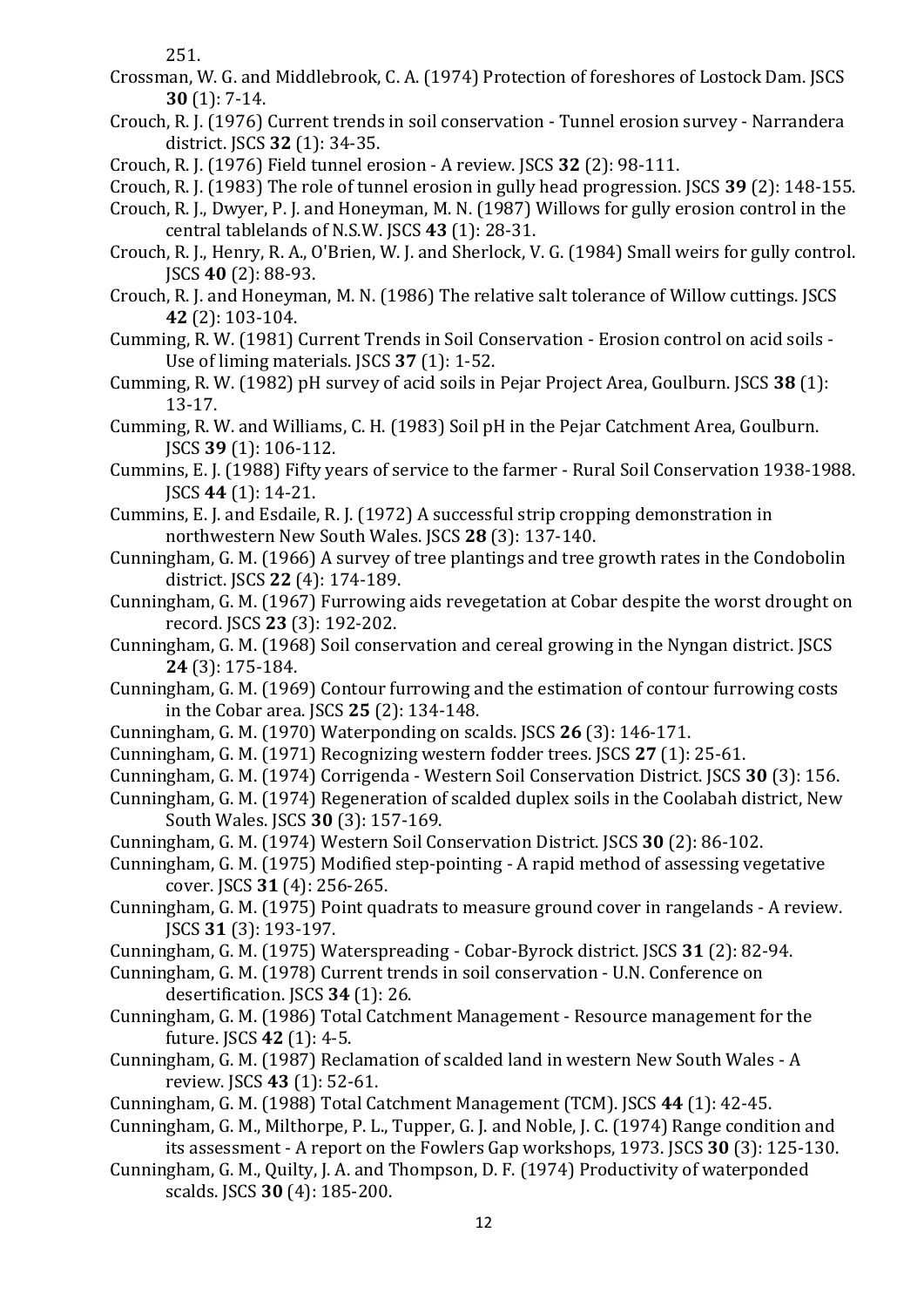- Cunningham, G. M., Walker, P. J. and Green, D. R. (1978) Revegetating the Cobar country A ten-year study. JSCS **34** (3): 139-144.
- Daniel, P. R. C. (1955) Investigations within Wyangala Catchment Area. JSCS **11** (1): 37-47.
- Daniel, P. R. C. (1969) The effect of sheet erosion on productivity. JSCS **25** (4): 322-330.
- Daniel, P. R. C. (1970) Corrigenda The effect of sheet erosion on productivity. JSCS **26** (4): 287.
- Daniel, P. R. C. and Watt, L. A. (1967) Meteorological observations at Inverell Research Station, 1949-1965. JSCS **23** (3): 203-241.
- Darley, W. E. (1952) Wind action in relation to erosion. JSCS **8** (4): 169-180.
- Davies, P. T. (1980) Coal reject emplacement methods at Avon Colliery, Dapto. JSCS **36** (3): 173-180.
- Davies, P. T. (1981) The Collingwood beach story A co-operative effort. JSCS **37** (3): 132-138.
- Day, S. J. (1979) Amendments to soil conservation legislation. JSCS **35** (3): 123-124.
- Day, S. J. (1986) Foreword. JSCS **42** (2): 92.
- Department of Mineral Resources and Development (1979) Leasing provisions of the Mining and Coal Mining Acts of New South Wales. JSCS **35** (4): 175-178.
- Dillon, J. (1951) Calculation of flows in graded banks and waterways. JSCS **7** (1): 36-42.
- Doran, L. (1954) Soil conservation in the Tenterfield district. JSCS **10** (4): 189-192.
- Doran, L. (1955) Pasture furrows at Tenterfield. JSCS **11** (3): 142-145.
- Doran, L. (1957) Contour establishment of pastures in the Tenterfield district. JSCS **13** (3): 129-131.
- Doran, L. (1973) Protecting level sill bank outlets. JSCS **29** (2): 87-89.
- Duggan, K. (1983) Research highlights Alligator Rivers region erosion surveillance program, 1979. JSCS **39** (1): 131.
- Duncan, B. N. (1971) Specialised bank designs used in the Henty area. JSCS **27** (3): 150-154.
- Dunn, The Hon. W. F. (1945) Conserve our lands. JSCS **1** (1): 7-8.
- Durham, L. J. (1951) Some observations on creek and river bank erosion in the Manilla district. JSCS **7** (3): 144-150.
- Durham, L. J. (1953) A general survey of Keepit Catchment Area Part II Forestry. JSCS **9** (3): 127-134.
- Durham, L. J. (1953) A survey of Keepit Catchment Area Part I. JSCS **9** (2): 70-80.
- Durham, L. J. (1954) A survey of the Upper Macleay Catchment Area. JSCS **10** (4): 159-170.
- Durham, L. J. (1956) Soil erosion problems in the Snowy Mountains area. JSCS **12** (3): 121- 131.
- Durham, L. J. (1956) Soil erosion problems in the Snowy Mountains area. JSCS **12** (4): 155- 163.
- Durham, L. J. (1959) Indicators of land deterioration in Snowy Mountains Catchments Part I. JSCS **15** (3): 251-278.
- Durham, L. J. (1959) Indicators of land deterioration in Snowy Mountains Catchments Part II. JSCS **15** (4): 333-363.
- Durham, L. J. (1961) Soil conservation in the Bredbo area. JSCS **17** (1): 57-67.
- Dwyer, P. J. (1981) Treatment and disposal of acid coal washery waste. JSCS **37** (3): 148-156.
- Dwyer, P. J. (1986) Revegetation trials at Merrygoen, New South Wales. JSCS **42** (2): 123-130.
- Dyson, J. R. (1966) Sand deposits in the MacDonald and Colo Rivers. JSCS **22** (4): 158-173.
- Dyson, J. R. (1968) An aid to the use of the pocket stereoscope in the field. JSCS **24** (2): 114- 118.
- Dyson, J. R. (1969) A slide rule as an aid in small plot experimentation. JSCS **25** (3): 269-270.
- Dyson, J. R. (1970) Report on an erosion survey of the Pindari Catchment Area Part I Climate, topography, soils, land use. JSCS **26** (2): 124-142.
- Dyson, J. R. (1970) Report on an erosion survey of the Pindari Catchment Area Part II Erosion, land systems. JSCS **26** (3): 205-221.
- Dyson, J. R. (1971) Corrigenda Report on an erosion survey of the Pindari Catchment Area Part II - Erosion, land systems. JSCS **27** (1): 92.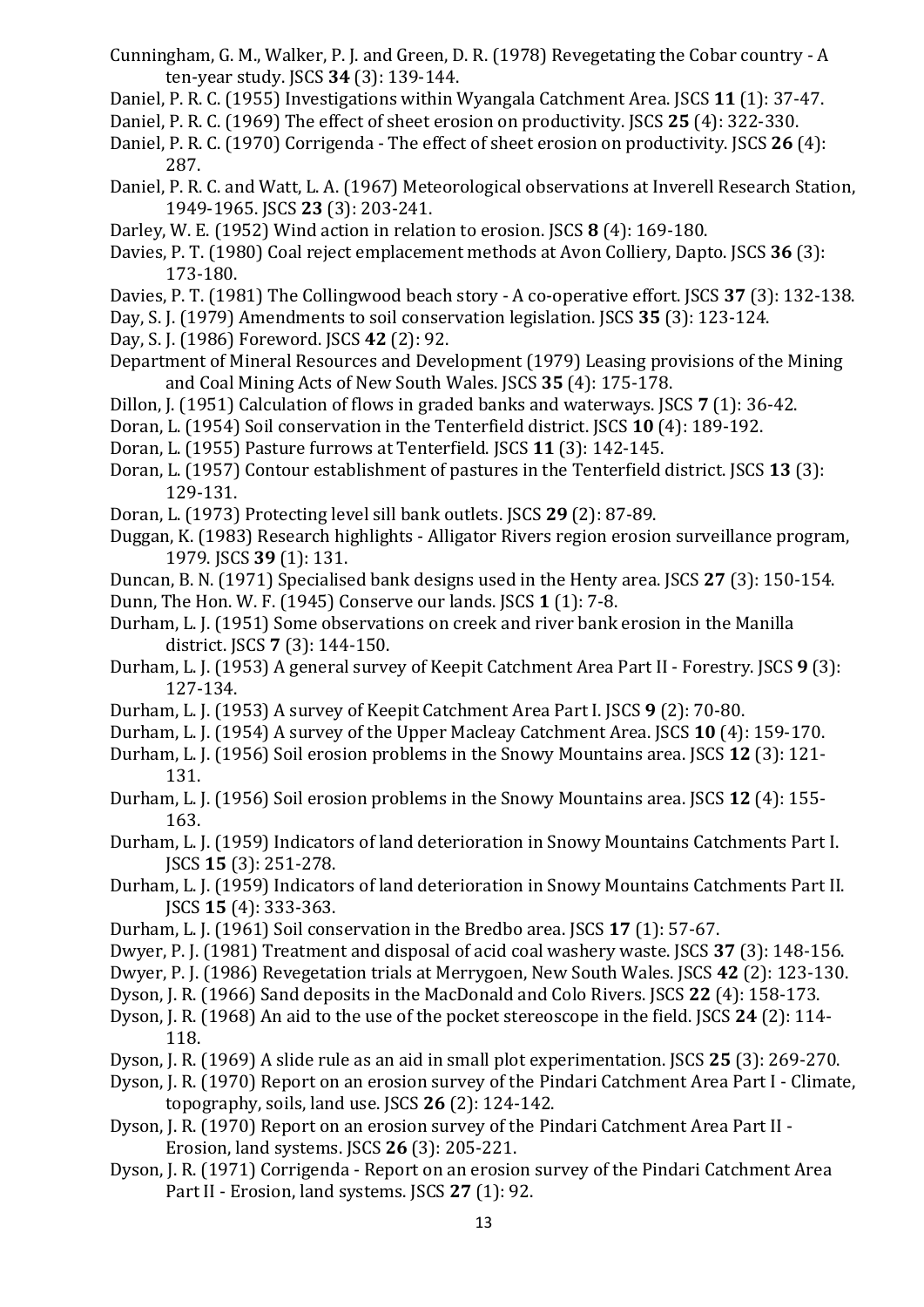Edwards, K. (1974) Longevity of Atriplex nummularia (Lindl) seed. JSCS **30** (2): 120-121.

- Edwards, K. (1975) Errors in the estimation of slope from stereo photographs using stereo dip comparators. JSCS **31** (2): 129-135.
- Edwards, K. (1977) Current trends in soil conservation Pattern analysis. JSCS **33** (2): 107- 108.
- Edwards, K. and Charman, P. E. V. (1980) The future of soil loss prediction in Australia. JSCS **36** (4): 211-218.
- Eldridge, D. J. and Semple, W. S. (1982) Cropping in marginal south western New South Wales. JSCS **38** (2): 65-70.
- Eldridge, E. A. (1946) Wind erosion on the southwestern plains. JSCS **2** (4): 237-241.
- Elliott, G. L. (1979) Preventing failure of soil conservation earthworks in unstable soils. JSCS **35** (2): 101-107.
- Elliott, G. L. (1979) Soils and soil conservation in the Taree District. JSCS **35** (1): 36-61.
- Elliott, G. L. (1980) Sealing soil conservation earthworks with bentonite. JSCS **36** (2): 87-89.
- Elliott, G. L., Campbell, B. L. and Loughran, R. J. (1984) Correlation of erosion and erodibility assessment using Caesium-137. JSCS **40** (1): 24-29.
- Elliott, G. L. and Charman, P. E. V. (1980) Soils and soil conservation in the Murrurundi district. JSCS **36** (1): 33-47.
- Elliott, G. L. and Hannam, J. C. (1980) Characterization of overburden of the Greta coal measures. JSCS **36** (3): 161-172.
- Elliott, G. L., Hannam J. C. and Cornally, M. J. (1980) Revegetation of open-cut coal mine overburden at Foybrook, New South Wales. JSCS **36** (4): 224-240.
- Elliott, G. L. and Junor, M. J. (1977) Hydrological studies at Scone Research Centre, 1958-1975, and their application in soil conservation design Part II - Hydrological characteristics of soils of the Scone Research Centre and Isis River Valley. JSCS **33** (3): 218-228.
- Elliott, G. L., Loughran, R. J. and Campbell, B. L. (1987) Some properties of black earths developed on the tertiary basalt of the Merriwa plateau. JSCS **43** (1): 4-9.
- Elliott, G. L. and Veness, J. A. (1985) Some effects of stockpiling topsoil. JSCS **41** (1): 6-11.
- Elliott, G. L. and Veness, R. A. (1981) Suitability of topdressing material for rehabilitation of disturbed areas in the Hunter Valley. JSCS **37** (1): 37-40.
- Emery, K. A. (1974) Survey of erosion and land use within the catchment area of Keepit Dam Part I - Climate, geology, soils. JSCS **30** (4): 229-245.
- Emery, K. A. (1975) Identification of soil erosion from aerial photographs. JSCS **31** (4): 219- 240.
- Emery, K. A. (1975) Soil conservation and satellite imagery. JSCS **31** (3): 158-171.
- Emery, K. A. (1975) Survey of erosion and land use within the catchment area of Keepit Dam Part II - Topography, land use and erosion. JSCS **31** (1): 33-58.
- Emery, K. A. (1988) Land resource information for soil conservation planning. JSCS **44** (1): 22- 27.
- Enright, N. F. (1981) Trees for soil conservation. JSCS **37** (4): 211-212.
- Enright, N. F. (1984) Aluminium toxicity problems on mine waste. JSCS **40** (2): 108-115.
- Enticknap, The Hon. A. G. (1964) Message from the Minister. JSCS **20** (3): 111.
- Eyles, R. J. (1977) Erosion and landuse in the Burra Catchment, Queanbeyan. JSCS **33** (1): 47- 59.
- Fawcett, R. G. (1985) Research highlights Tillage systems for crop production. JSCS **41** (1): 47.
- Fleck, B. C. (1966) Erosion control at Williamtown R.A.A.F. Base. JSCS **22** (2): 69-76.
- Fleck, B. C. (1966) Testing lupins (Lupinus (Tournef.) L. spp.) for soil conservation. JSCS **22**  (4): 205-212.
- Fleck, B. C. (1967) A note on the performance of Agropyron elongatum (Host.) Beauv. and Puccinellia (Parl.) sp. in revegetation of saline areas. JSCS **23** (4): 261-269.
- Fleck, B. C. (1967) Sand drift control along the sewage effluent pipeline, North Cronulla. JSCS **23** (1): 29-34.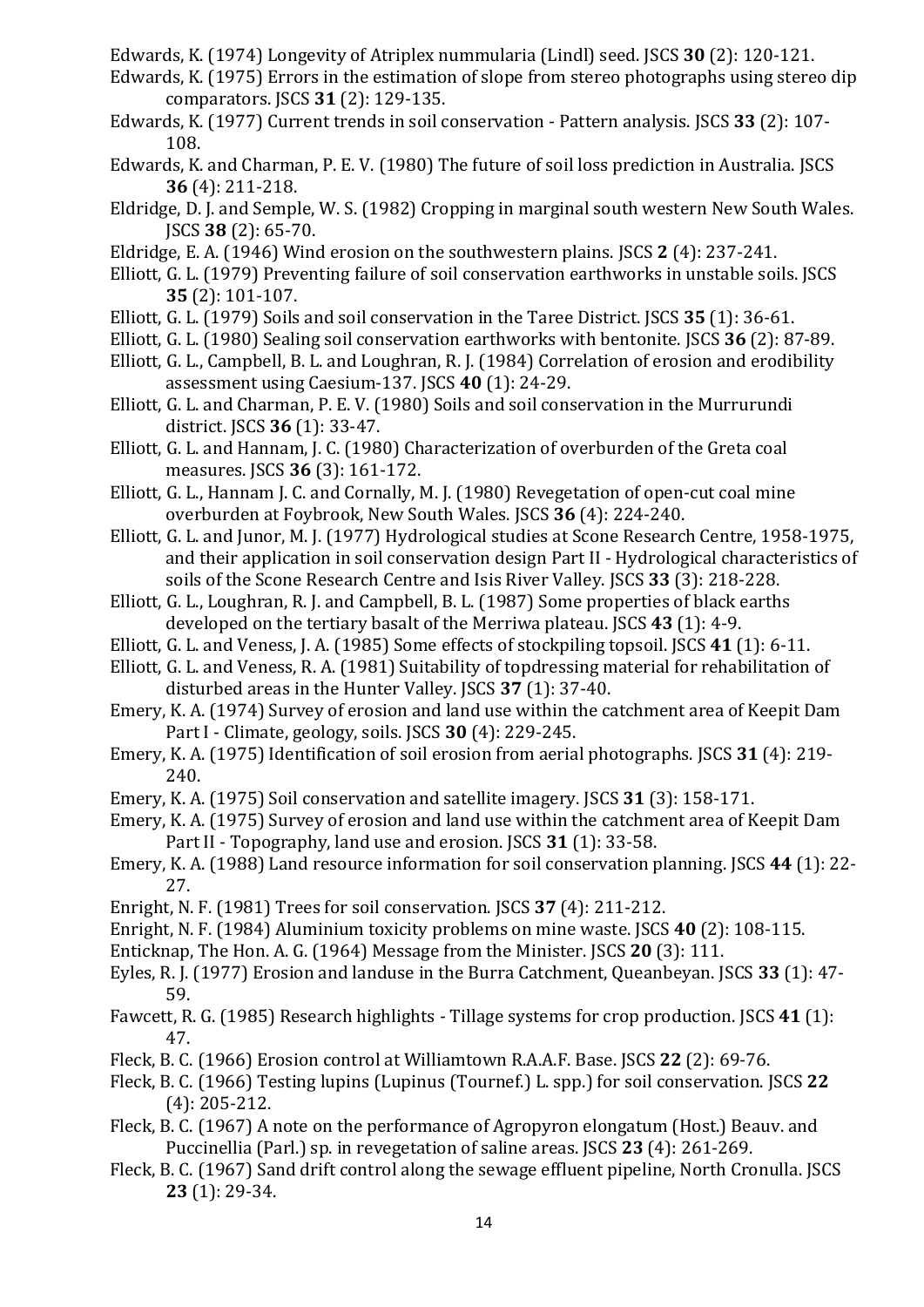- Fleck, B. C. (1971) Investigation of a method for classifying seasonal conditions. JSCS **27** (2): 135-144.
- Fleck, B. C. (1975) Dune erosion, sand drift control and community effort Callala Beach. JSCS **31** (1): 19-24.
- Floyd, E. J. (1974) Tunnel erosion A field study in the Riverina. JSCS **30** (3): 145-156.
- Ford, W. A. (1975) Revegetation of soil conservation structures. JSCS **31** (4): 212-218.
- Ford, W. A. (1977) Masonry flumes Use of sandbag structures in the Southern Tablelands. JSCS **33** (3): 165-173.
- Ford, W. A. (1987) Tree planting for soil conservation. JSCS **43** (1): 44-48.
- Foreman, N. G. (1957) Contour ripping on the North Coast. JSCS **13** (1): 11-16.
- Foreman, N. G. (1963) Soil conservation in the Grafton sub-district. JSCS **19** (3): 130-137.
- Forster, B. A. and O'Meara, G. A. (1978) Muddy waters to grassed moonscapes The changing scene of soil conservation in the Australian Capital Territory. JSCS **34** (2): 82-87.
- Fraser, H. A. (1946) The development of Wagga Wagga Soil Conservation Research Station. JSCS **2** (4): 230-236.
- Fraser, H. A. (1947) Wise land use on Wagga Wagga Soil Conservation Research Station. JSCS **3** (3): 108-112.
- Fraser, H. A. (1948) Soil conservation in eastern Riverina Woodville Demonstration, Junee. JSCS **4** (2): 58-63.
- Fraser, H. A. (1948) Soil conservation near Holbrook A cooperative effort between landholders, Shire and Soil Conservation Service. JSCS **4** (1): 4-9.
- Fraser, H. A. (1949) Soil Conservation Service plant available for hire to landholders. JSCS **5**  (3): 109-114.
- Gardiner, T. J. and Kawabe, Y. (1983) A note on soil conservation by pasture improvement. JSCS **39** (1): 102-104.
- Garrard, I. M. (1988) Consultancies and international programs. JSCS **44** (1): 52-57.
- Garrard, I. M. and Walker, A. R. (1986) Management of Crown Lands for catchment protection. JSCS **42** (1): 68-71.
- Garrard, W. J. (1982) Current trends in Soil Conservation Developments in masonry flume construction. JSCS **38** (1): 40.
- Giles, J. R. (1986) Wildlife and catchments. JSCS **42** (1): 48-50.
- Gillespie, P. D. (1981) Development of gully erosion at the head of Bango Creek near Yass, New South Wales. JSCS **37** (1): 6-12.
- Goard, J. C. (1973) Management and protection of Blowering Foreshores. JSCS **29** (3): 159- 169.
- Godden, A. T. (1958) Soil erosion and control in the Bingara district. JSCS **14** (1): 24-29.
- Godden, A. T. (1959) Bellevue Plant Hire Bingara. JSCS **15** (3): 203-207.
- Godden, A. T. (1968) Soil conservation in the Cootamundra district. JSCS **24** (4): 231-236.
- Godfrey, D. D. H. (1950) Soil erosion and soil conservation in the Condobolin district. JSCS **6**  (1): 31-40.
- Godfrey, D. D. H. (1950) Stocking and stock management in the Condobolin district with a view to soil conservation. JSCS **6** (2): 103-108.
- Godfrey, D. D. H. (1951) The erosion control programme in the Upper Glenbawn Catchment Area. JSCS **7** (3): 138-143.
- Godfrey, D. D. H. (1955) Protection of foreshore lands Glenbawn Dam. JSCS **11** (2): 65-69.
- Godfrey, D. D. H. (1969) The Lachlan Soil Conservation District. JSCS **25** (2): 123-135.
- Godfrey, D. D. H. (1974) Stabilization of Avalon sand dunes. JSCS **30** (2): 78-85.
- Godfrey, D. D. H. and Nebauer, N. R. (1960) Soil conservation and viticulture in the Hunter district. JSCS **16** (3): 174-184.
- Goldrick, D. A. (1983) Trends in soil conservation Revetment mattress. JSCS **39** (2): 208-210.
- Goldsmith, S. W. (1980) Erosion control on a West Wyalong district farm. JSCS **36** (1): 48-52.
- Golinski, K. D. and Lindbeck, K. E. (1979) Woven plastic for coastal dune-forming fences. JSCS **35** (1): 26-29.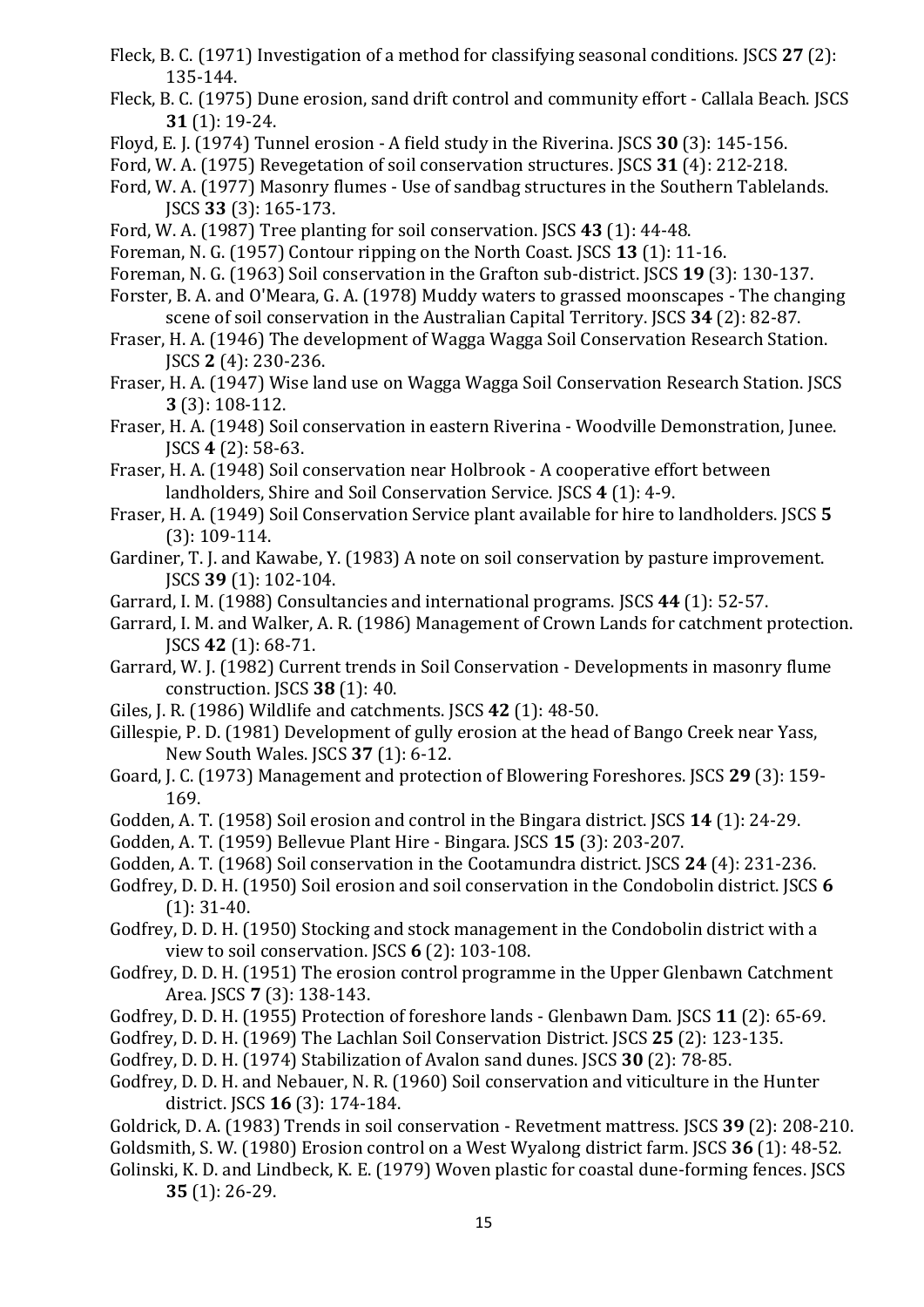- Good, A. W. (1949) Investigations in Keepit Catchment Area. JSCS **5** (4): 155-161.
- Good, A. W. (1953) A general survey of Warkworth Catchment Area. JSCS **9** (1): 4-11.
- Good, A. W. (1956) Protection of earthworks Keepit Catchment Area. JSCS **12** (3): 108-113.
- Good, R. B. (1973) A preliminary assessment of erosion following wildfires in Kosciusko National Park, N.S.W. in 1973. JSCS **29** (4): 191-199.
- Good, R. B. and Nebauer, N. R. (1970) Hydromulching A modern method of stabilization for roadside batters and construction sites. JSCS **26** (4): 233-242.
- Good, R. B. and Nebauer, N. R. (1976) Erosion control integrates with highway landscape. JSCS **32** (4): 187-194.
- Governet, J. (1985) Trends in soil conservation Programmable calculator aids design of gully control dams. JSCS **41** (1): 46.
- Gowing, D. B. (1964) Control of soil erosion at Berrima District Meats Ltd. JSCS **20** (4): 193- 199.
- Graham, E. V. (1965) The rabbit problem An important factor in the management of Burrendong Foreshores. JSCS **21** (2): 52-61.
- Graham, F. (1948) Soil erosion in eastern Riverina. JSCS **4** (3): 135-138.
- Graham, G. P. (1984) Gully erosion. JSCS **40** (1): 30-37.
- Green, D. R. (1981) Pasture establishment investigations on mine waste at Cobar, New South Wales. JSCS **37** (2): 91-96.
- Greenslade, P. J. M. (1987) Ants and scald reclamation by waterponding. JSCS **43** (2): 78-79.
- Greentree, D. A. (1981) Construction of soil conservation earthworks Broad-based graded banks. JSCS **37** (1): 19-27.
- Greentree, D. A. (1981) Construction of soil conservation earthworks Waterways. JSCS **37**  (2): 71-78.
- Grobler, J. H. (1970) Land capability classification for conservation farming on the Highveld Region of South Africa. JSCS **26** (1): 60-70.
- Hamilton, G. J. (1970) The effect of sheet erosion on wheat yield and quality. JSCS **26** (2): 118- 123.
- Hamilton, G. J. (1970) A rapid method of determining the dry weight of silt in a runoff suspension. JSCS **26** (4): 276-286.
- Hamilton, G. J. (1972) Investigations into the reclamation of dry-land saline soils. JSCS **28** (4): 191-211.
- Hamilton, G. J. (1975) Simple hydrological equipment for field research. JSCS **31** (2): 110-122.
- Hamilton, G. J. (1976) The soil resources of the Hawkesbury River Catchment, New South Wales. JSCS **32** (4): 204-229.
- Hamilton, G. J. (1977) Current trends in soil conservation The assessment of soil erodibility. JSCS **33** (2): 106-107.
- Hamilton, G. J. and Lang, R. D. (1978) Reclamation and control of dryland salt-affected soils. JSCS **34** (1): 28-36.
- Hamilton, G. J., White, I., Clothier, B. E., Smiles, D. E. and Packer, I. J. (1983) The prediction of time to ponding of constant intensity rainfall. JSCS **39** (2): 188-198.
- Hamilton, G. J., White, I., Clothier, B. E., Smiles, D. E. and Packer, I. J. (1984) The prediction of time to ponding of constant intensity rainfall - Correction. JSCS **40** (1): 64.
- Hanmer, T. H. (1957) Graded bank construction in the Glen Innes area. JSCS **13** (2): 81-85.
- Hanmer, T. H. (1960) Land use and erosion in the Glen Innes area. JSCS **16** (4): 277-287.
- Hanmer, T. H. (1961) Soil conservation and pasture improvement at Newtown Boyd on the Northern Tablelands. JSCS **17** (4): 247-252.
- Hanmer, T. H. (1964) Soil conservation and production increase on a Ben Lomond property. JSCS **20** (3): 123-131.
- Hannam, I. D. (1979) Corrigenda Erosion and sediment control in Bathurst urban area. JSCS **35** (4): 235.
- Hannam, I. D. (1979) Corrigenda Urban soil erosion An extreme phase in the Stewart Subdivision, West Bathurst. JSCS **35** (4): 235.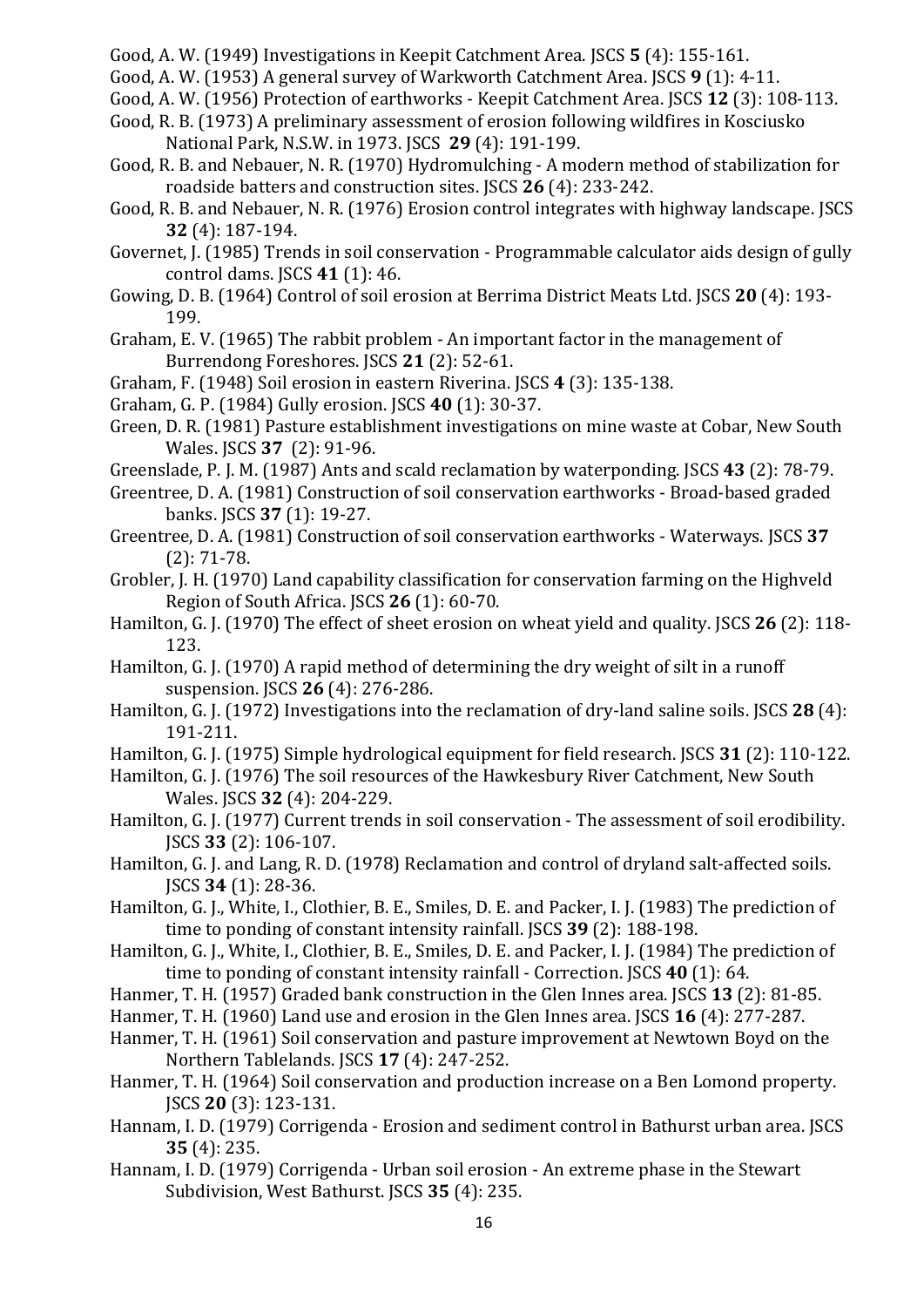- Hannam, I. D. (1979) Development and management of a grassed stormwater drainage way in a new Bathurst subdivision. JSCS **35** (3): 141-148.
- Hannam, I. D. (1979) Erosion and sediment control in Bathurst urban area. JSCS **35** (2): 82-90.
- Hannam, I. D. (1979) Urban soil erosion An extreme phase in the Stewart Subdivision, West Bathurst. JSCS **35** (1): 19-25.
- Hannam, I. D. (1983) Gully morphology in a Bathurst catchment. JSCS **39** (2): 156-167.
- Hannam, I. D., Davis, J. R. and Cocks, K. D. (1986) Implementing Total Catchment Management strategies. JSCS **42** (1): 80-82.
- Hannam, I. D. and Hicks, R. W. (1980) Soil conservation and urban planning. JSCS **36** (3): 134- 145.
- Hannam, I. D. and Leece, D. R. (1986) Pollution management in catchment waterways. JSCS **42**  (1): 25.
- Hannam, J. C. (1976) Current trends in soil conservation Rehabilitation of the Caledon opencut coal mine. JSCS **32** (2): 85.
- Hannam, J. C. (1979) Extractive industries and the Soil Conservation Service An overview of activities. JSCS **35** (4): 167-174.
- Hannam, J. C. (1979) Rehabilitation of large scale open-cut mines. JSCS **35** (4): 184-193.
- Hannigan, B. J. and Hanckel, N. P. (1970) Establishment of a large vineyard at Pokolbin. JSCS **26** (2): 108-113.
- Hardy, F. H. (1958) Planning an extension programme. JSCS **14** (1): 46-49.
- Harris, D. C. (1959) A plant hire project at Warialda. JSCS **15** (4): 294-298.
- Harris, D. C. (1964) Soil conservation scheme on "Kyalla" Gravesend. JSCS **20** (2): 73-79.
- Harris, J. S. (1952) Further development of Inverell Soil Conservation Research Station. JSCS **8**  (2): 82-86.
- Harris, J. S. (1953) Creek bank erosion control at Inverell Research Station. JSCS **9** (3): 103- 109.
- Harris, J. S. (1956) Soil conservation in the Burrinjuck Catchment Area. JSCS **12** (3): 114-120.
- Harris, J. S. (1964) Roadside erosion control in Goodradigbee Shire. JSCS **20** (1): 39-47.
- Harte, A. J. (1984) Effect of tillage on the stability of three red soils of the northern wheat belt. JSCS **40** (2): 94-101.
- Harte, A. J. (1984) Soils of the Yalaroi-North Star area of northern New South Wales. JSCS **40**  (1): 10-23.
- Harte, A. J. (1985) Erosion susceptibility of a self-mulching soil under no-tillage. JSCS **41** (2): 90-95.
- Harte, A. J. and Armstrong, J. L. (1983) Stubble management for soil conservation in northern New South Wales. JSCS **39** (2): 134-141.
- Harte, A. J., Enright, N. F. and Watt, L. A. (1984) Trends in soil conservation Soil loss measuring simplified. JSCS **40** (1): 62-63.
- Hawker, W. A. (1961) Brobenah roadside erosion control project Part IV A landholder's view. JSCS **17** (4): 228-229.
- Heap, R. G. (1961) Brobenah roadside erosion control project Part III Shire participation. JSCS **17** (4): 225-227.
- Heath, A. (1945) Soils and men. JSCS **1** (1): 11.
- Heath, M. (1947) Strip cropping at Curlewis in the Northwest. JSCS **3** (2): 82-84.
- Hedberg, L. E. (1976) Gully filling pays. JSCS **32** (3): 131-133.
- Hedberg, L. E. (1977) Roadside erosion control, Burrangong Shire Young-Boorowa road. JSCS **33** (2): 87-91.
- Hedberg, L. E. and Cumming, R. W. (1975) Orchard reclamation at Young A case history. JSCS **31** (3): 150-157.
- Heffron, The Hon. R. J. (1964) Message from the Premier. JSCS **20** (3): 108-110.
- Henry, R. A. (1974) Soil conservation guidelines in land clearing in the Narrandera area. JSCS **30** (3): 131-134.
- Henry, R. A. and Wrigley, H. N. (1973) Soil conservation assists winning of road making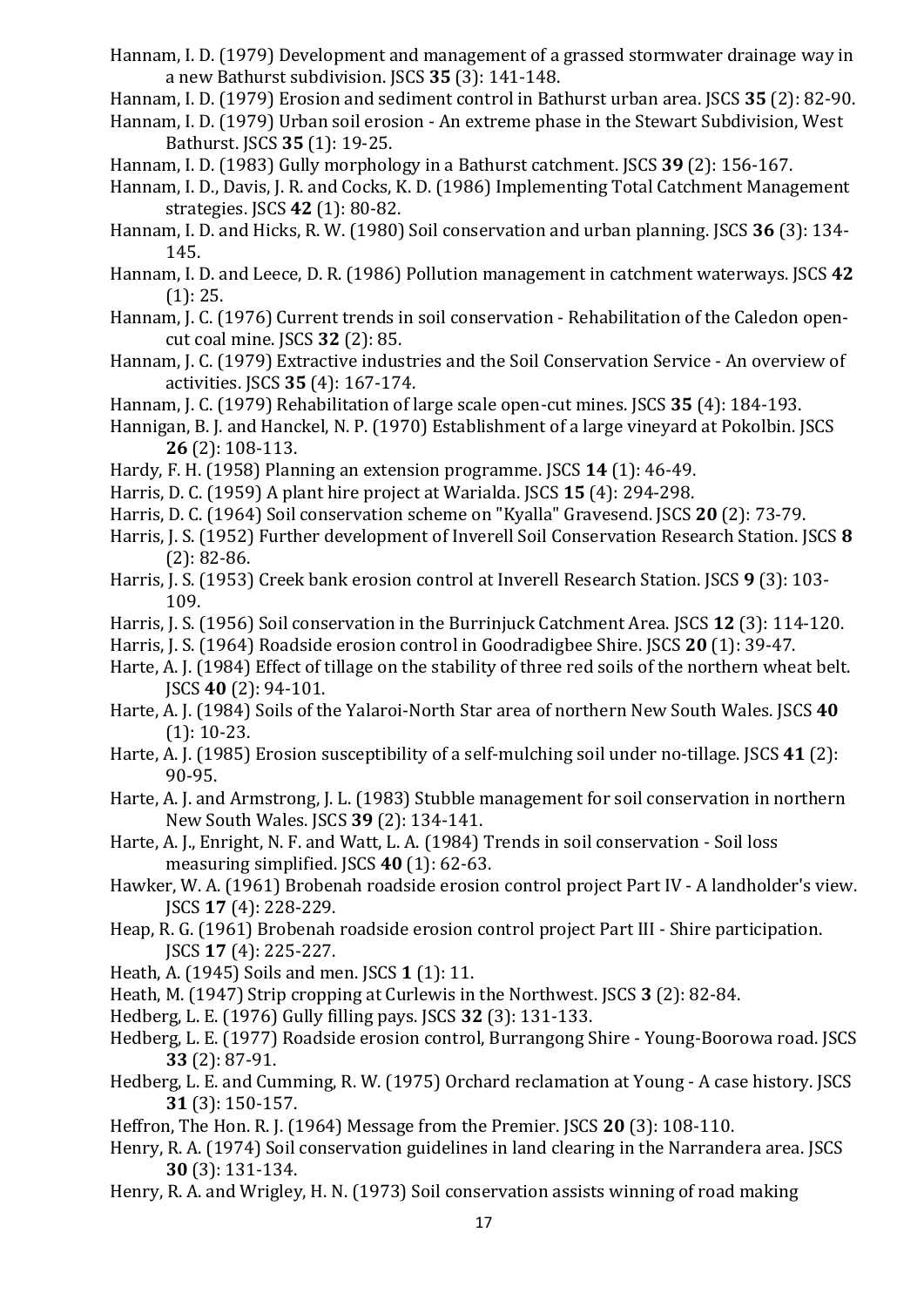material - Narrandera Shire. JSCS **29** (4): 182-185.

Herrington, R. E. (1950) Grasslands and control of erosion. JSCS **6** (3): 147-151.

- Herrington, R. E. (1951) Soil Conservation Service exhibit. JSCS **7** (4): 168-170.
- Herrington, R. E. (1953) Pastures and management on Scone Research Station. JSCS **9** (4): 155-160.
- Herrington, R. E. (1957) Riverina Soil Conservation District. JSCS **13** (2): 43-53.
- Herrington, R. E. (1959) Erosion control on Willans Hill Reserve A local government project at Wagga. JSCS **15** (3): 246-250.
- Herrington, R. E. (1960) Roadside erosion control The Gap Road Project. JSCS **16** (4): 245- 252.
- Herrington, R. E. (1961) Brobenah roadside erosion control project Part I The basis of cooperation. JSCS **17** (4): 209-214.
- Herrington, R. E. (1963) They pulled down the old front gate. JSCS **19** (4): 217-219.
- Herrington, R. E. (1967) An investigation into revegetation of a gravel pit near Wagga. JSCS **23**  (1): 19-28.
- Herrington, R. E. (1967) Protection of sealed catchments for farm dams. JSCS **23** (4): 257-260.

Herrington, R. E. (1968) The 1968 international training course in soil and small scale water and forest conservation. JSCS **24** (4): 214-217.

- Herrington, R. E. (1970) Soil conservation in the Riverina. JSCS **26** (1): 12-24.
- Hesp, P. (1979) Sand trapping ability of Marram Grass (Ammophila arenaria). JSCS **35** (3): 156-160.
- Hewitt, B. R. (1954) Coastal sand drift investigation in New South Wales Part I. JSCS **10** (1): 45-56.
- Hewitt, B. R. (1954) Coastal sand drift investigation in New South Wales Part II. JSCS **10** (2): 90-96.
- Heywood, F. R. (1947) Soil conservation in the Manilla district. JSCS **3** (3): 125-128.
- Hicks, R. W. (1979) Current trends in soil conservation Telescopic extension for soil augers. JSCS **35** (1): 31.
- Higginson, F. R. (1970) Survey of erosion and land use within the Shoalhaven Valley. JSCS **26**  (1): 25-59.
- Higginson, F. R. (1973) Soil erosion of land system within the Hunter Valley. JSCS **29** (2): 103- 110.
- Higginson, F. R. (1974) Soil erosion and siltation within the Murray Valley. JSCS **30** (3): 135144.
- Higginson, F. R. (1975) Determination of slope from topographic maps and aerial photographs. JSCS **31** (3): 123-128.
- Higginson, F. R. and Emery, K. A. (1972) Survey of erosion and land use within the Lake Burley Griffin Catchment Area. JSCS **28** (1): 22-39.
- Hindle, D. R. (1982) Flood detention structures for soil conservation. JSCS **38** (1): 23-30.
- Hindle, D. R. (1985) Soil conservation and the ANZCAN cable Part II Soil conservation engineering. JSCS **41** (2): 74-79.
- Holford, I. C. R. (1959) A climatological study of Warragamba Catchment Area. JSCS **15** (1): 34- 60.
- Honner, F. (1946) Saltbush country and some of its problems. JSCS **2** (1): 130-132.
- Hood, T. E. (1946) Good grassland minimises erosion. JSCS **2** (3): 203.
- Hood, T. E. (1947) Tree planting for landholders A simple and profitable undertaking. JSCS **3**  (1): 31-33.
- Hoskyns, M. (1969) A brief look at the Peak Hill district. JSCS **25** (3): 219-224.
- Houghton, P. D. (1975) Soil erosion within the urban environment Part I Recognition of urban erosion. JSCS **31** (3): 172-178.
- Houghton, P. D. (1975) Soil erosion within the urban environment Part II On-site erosion. JSCS **31** (4): 241-253.
- Hubbard, C. A. (1982) Managing the foreshores of Toonumbar Dam. JSCS **38** (2): 76-80.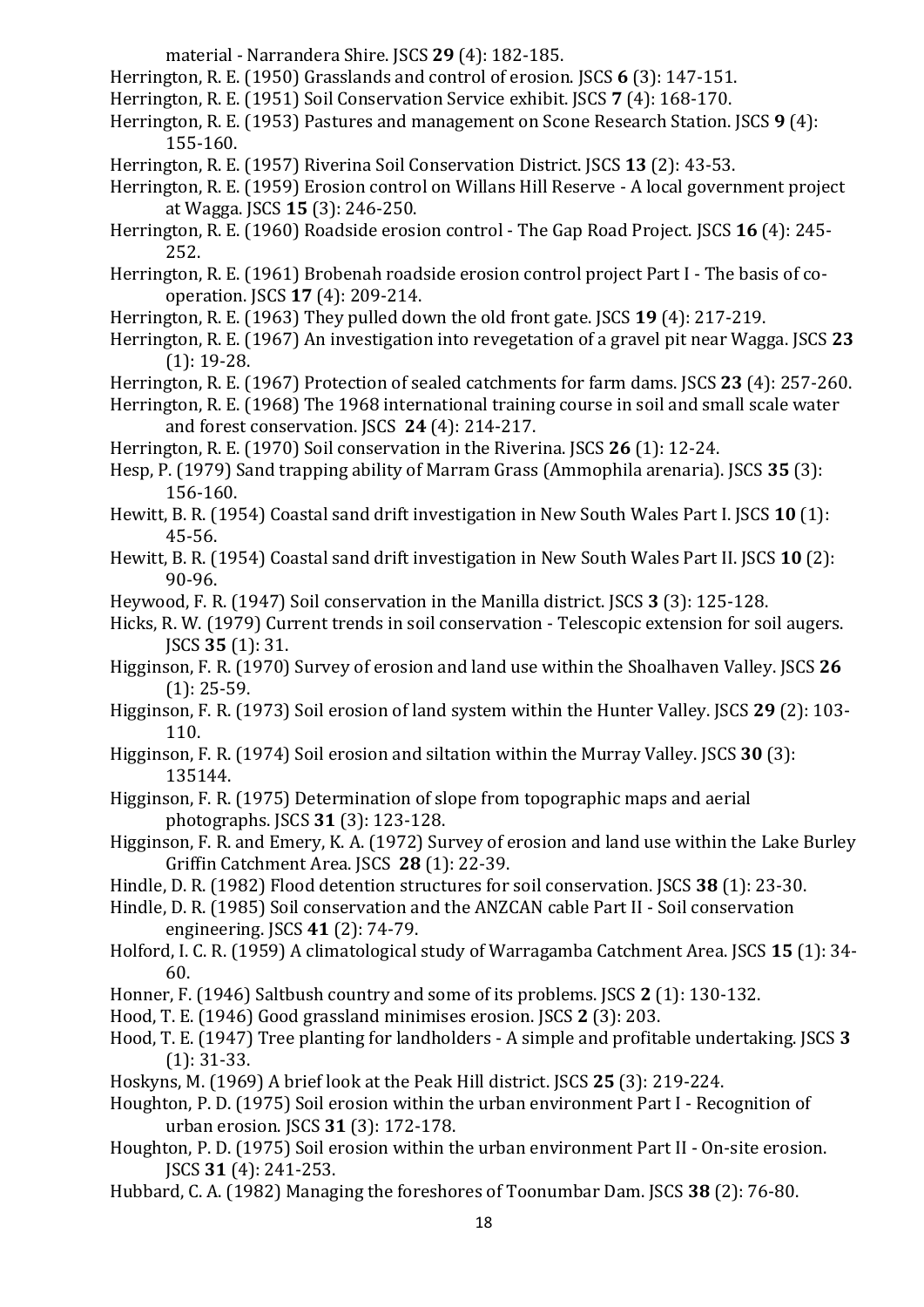- Hudson, R. B. (1964) A roadside erosion problem in the Condobolin district. JSCS **20** (2): 67- 72.
- Hudson, R. B. and Jones, R. M. (1963) Tree establishment in semiarid areas. JSCS **19** (3): 162- 167.
- Humphreys, L. R. (1950) Book Review. JSCS **6** (3): 152-154.
- Humphreys, L. R. (1952) Book Reviews. JSCS **8** (2): 132-133.
- Humphreys, L. R. (1953) The response of native legumes to superphosphate at Scone. JSCS **9**  (3): 120-126.
- Humphreys, L. R. (1955) Rhodes grass for erosion control. JSCS **11** (2): 70-81.
- Humphries, L. E. (1950) Factors which minimise soil erosion in Great Britain. JSCS **6** (2): 93- 97.
- Hunt, J. S. (1979) Current trends in soil conservation New urban drainage concept at Eaglevale, Campbelltown. JSCS **35** (2): 96.
- Hunt, J. S. (1980) Structural stability of Mallee soils under cultivation. JSCS **36** (1): 16-22.
- Hunt, J. S., Lee, J. H. N. and Talbot, J. S. (1979) Drainage without drains Urban retention drainage. JSCS **35** (3): 137-140.
- Huston, J. J. (1948) Erosion under control at Douglas Park. JSCS **4** (2): 79-83.
- Huston, J. J. (1949) An approach to the problem of erosion control in established orchards. JSCS **5** (3): 129-133.
- Huston, J. J. (1950) Reclamation of eroded arable land in the Camden district. JSCS **6** (4): 203- 208.
- Huston, J. J. (1953) Earth flows cause widespread damage in the Camden district. JSCS **9** (4): 149-154.
- Huston, J. J. (1956) Contour strip cropping on wheatlands at Wellington. JSCS **12** (1): 27-32.
- Hutchinson, J. N. (1986) TCM and teaching geography. JSCS **42** (1): 83-85.
- Ingram, M. J. (1965) "Red Hill" Roadside Erosion Control Demonstration Wellington Shire. JSCS **21** (3): 115-126.
- Irwin, F. and Williams, I. R. (1986) Catchments as planning units. JSCS **42** (1): 6-10.
- Irwin, R. R. (1970) Soil conservation activity in the Quirindi area. JSCS **26** (4): 243-255.
- Jackson, L. M. (1980) A vehicle mounted ripper for marking out bank lines. JSCS **36** (1): 61-64.
- Jackson, L. M. (1981) An application for fibreglass in constructing erosion controlling structures. JSCS **37** (4): 193-196.
- Jackson, L. M. (1981) Current Trends in Soil Conservation Programmable calculators for the design of earthworks. JSCS **37** (4): 213-214.
- Jackson, L. M. (1983) Trends in soil conservation Calculating application rates for boom sprays. JSCS **39** (1): 130-131.
- Jackson, L. M. and Rosewell, C. J. (1985) Trends in soil conservation Simple speed and distance monitor for boom sprays. JSCS **41** (1): 45-46.
- James, J. W. (1956) Scald reclamation experiments in the Bourke district. JSCS **12** (1): 44-54.
- James, J. W. (1959) Erosion survey of the Paroo-Upper Darling Region Part I. JSCS **15** (4): 315- 325.
- James, J. W. (1960) Erosion survey of the Paroo-Upper Darling Region Part II Land form and soils. JSCS **16** (1): 41-53.
- James, J. W. (1960) Erosion survey of the Paroo-Upper Darling Region Part III Vegetation and pastures. JSCS **16** (3): 185-206.
- James, J. W. (1960) Erosion survey of the Paroo-Upper Darling Region Part IV Erosion. JSCS **16** (4): 253-276.
- James, J. W. (1964) A farm plan in the Lower Namoi District. JSCS **20** (3): 132-142.
- Johnston, D. (1986) Urbanisation and Total Catchment Management. JSCS **42** (1): 22-29.
- Johnston, D. and Gerstle, B. (1986) The urbanization of Narrabeen Lagoon Catchment A case study. JSCS **42** (1): 18-21.
- Johnston, W. H. (1974) African Lovegrass (Eragrostis curvula (Shrad) Nees) Potential for soil conservation in south western New South Wales. JSCS **30** (4): 213-228.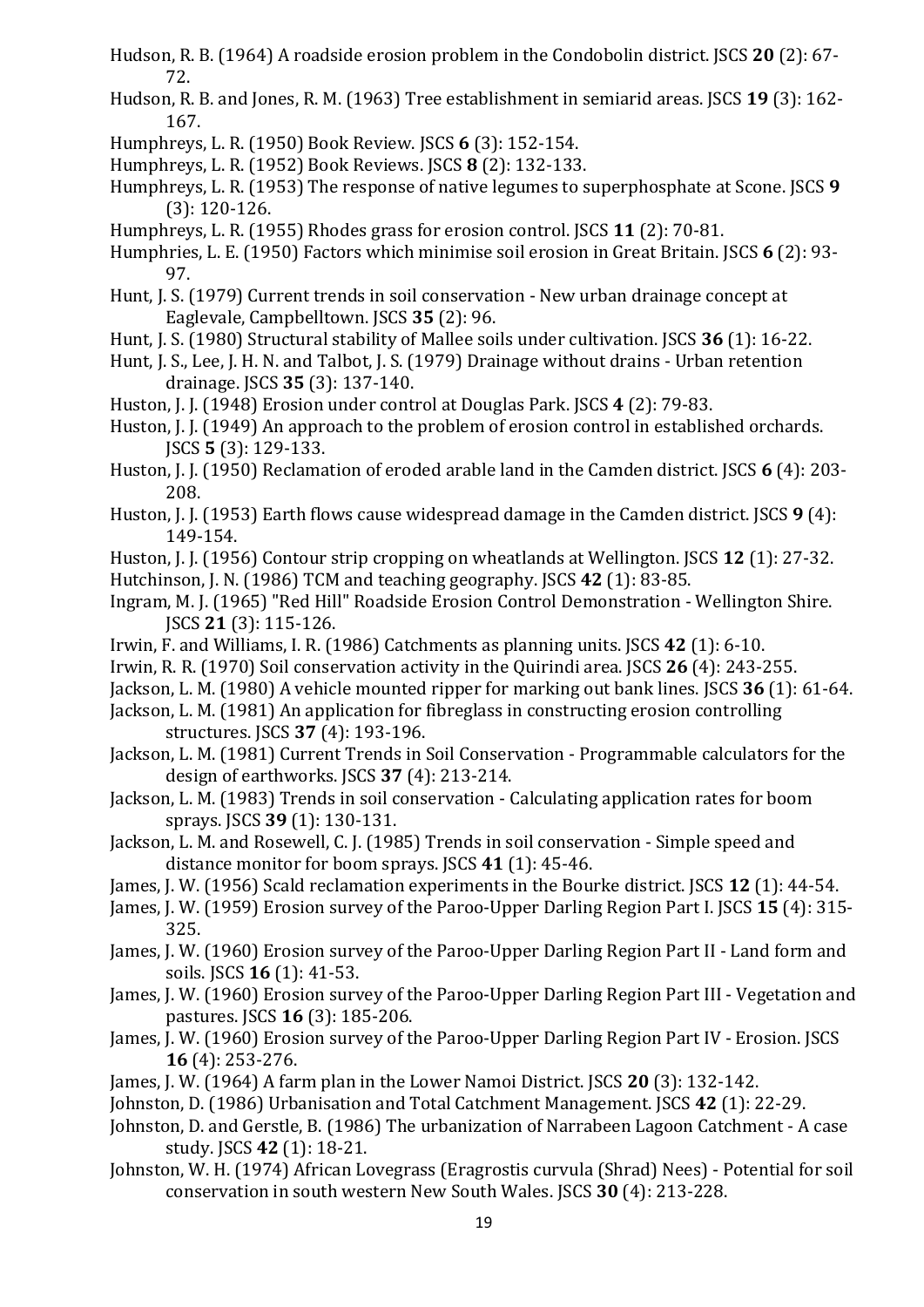- Johnston, W. H. and Aveyard, J. M. (1976) Current trends in soil conservation An underground-seeding Vetch. JSCS **32** (2): 84.
- Johnston, W. H. and Aveyard, J. M. (1978) Current trends in soil conservation New grasses under study. JSCS **34** (3): 155.
- Johnston, W. H., Aveyard, J. M. and Legge, K. (1984) Selection and testing of Consol Lovegrass for soil conservation and pastoral use. JSCS **40** (1): 38-45.
- Johnston, W. H. and Cornally, M. J. (1979) Current research and future problems in mine rehabilitation. JSCS **35** (4): 230-235.
- Johnston, W. H. and Kelly, G. T. (1979) Rehabilitation of an abandoned mine, Bauloora, Cootamundra. JSCS **35** (4): 179-183.
- Jones, A. C. (1976) Protected lands in New South Wales. JSCS **32** (1): 30-33.
- Jones, H. R. (1961) Run-off and soil loss studies at Wagga Research Station. JSCS **17** (3): 156- 169.
- Jones, H. R. (1965) Testing Perennial Veldt Grass (Ehrharta calycina Sm.) for soil conservation. JSCS **21** (3): 146-154.
- Jones, R. M. (1962) The effect of gypsum on seedling establishment on scalds. JSCS **18** (2): 78- 88.
- Jones, R. M. (1962) Studies on wind flow in western New South Wales. JSCS **18** (4): 158-164.
- Jones, R. M. (1963) A note on Cypress pine regeneration on prior streams. JSCS **19** (4): 184- 186.
- Jones, R. M. (1964) New life for the Queel-Queel Gums. JSCS **20** (3): 161-163.
- Jones, R. M. (1966) Scald reclamation studies in the Hay district Part I Natural reclamation of scalds. JSCS **22** (3): 147-160.
- Jones, R. M. (1966) Scald reclamation studies in the Hay district Part II Reclamation by ploughing. JSCS **22** (4): 213230.
- Jones, R. M. (1966) Tree establishment on scalds in the Hay Plain. JSCS **22** (1): 42-47.
- Jones, R. M. (1967) Investigations of seedling establishment on a reclaimed scald. JSCS **23** (3): 187-191.
- Jones, R. M. (1967) Scald reclamation studies in the Hay district Part III Reclamation by ponding banks. JSCS **23** (1): 57-71.
- Jones, R. M. (1968) Studies on the stimulation of germination and emergence of Oldman Saltbush (Atriplex nummularia Lindl). JSCS **24** (4): 271-278.
- Jones, R. M. (1969) Scald reclamation studies in the Hay district Part IV Scald soils: Their properties and changes with reclamation. JSCS **25** (1): 104-120.
- Jones, R. M. and Muirhead, W. A. (1966) Species trials in the semiarid southwest of New South Wales Part I - Grasses and legumes. JSCS **22** (2): 102-111.
- Joy, D. W. B. (1972) Contour ripping A new twist to an old theme. JSCS **28** (2): 67-71.
- Joy, D. W. B. (1975) Batter stabilization Co-operation in the industrial sector. JSCS **31** (3): 145-149.
- Joy, D. W. B. (1985) Soil conservation and the ANZCAN cable Part III Revegetation and rehabilitation of Anson Bay escarpment. JSCS **41** (2): 80-85.
- Junor, M. J. (1977) Hydrological studies at Scone Research Centre, 1958-1975 Part I Catchment runoff. JSCS **33** (2): 128-140.
- Junor, R. S. (1964) Soil conservation for intensive horticulture. JSCS **20** (2): 51-59.
- Junor, R. S. (1968) Stabilization of earthen embankments on industrial projects. JSCS **24** (1): 15-26.
- Junor, R. S. (1978) Control of wind erosion on coal ash. JSCS **34** (1): 8-13.
- Junor, R. S. (1981) Impact of erosion on human activities, Bagmati Catchment, Nepal. JSCS **37**  (1): 41-50.
- Junor, R. S. (1987) Foreword. JSCS **43** (1): 3.
- Junor, R. S. (1987) Foreword. JSCS **43** (2): 51.
- Junor, R. S. (1988) Building a land stewardship ethic. JSCS **44** (1): 10-13.
- Junor, R. S. (1988) Foreword. JSCS **44** (1): 2-3.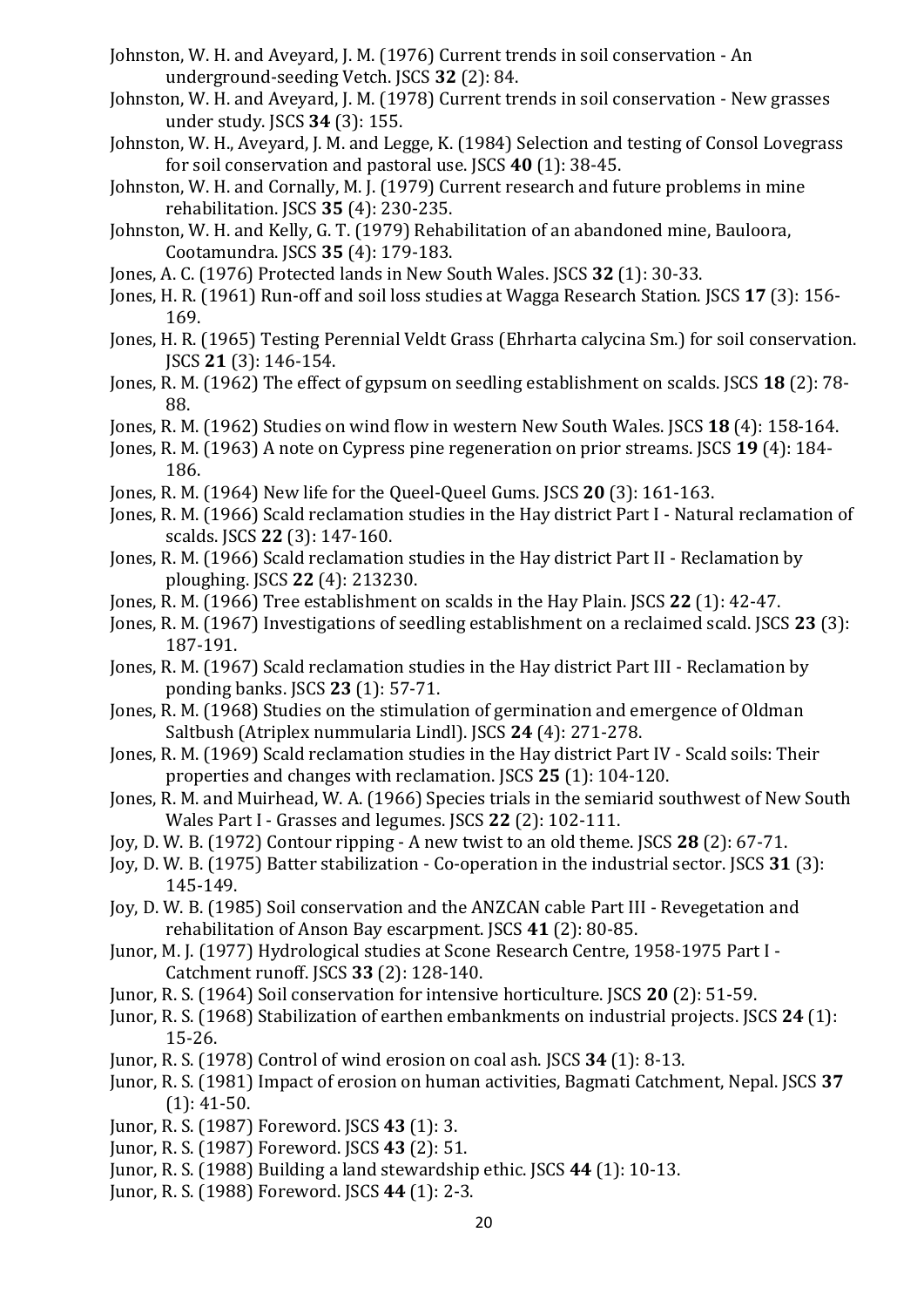- Junor, R. S. and Brook, I. S. (1984) The policies and role of the Soil Conservation Service in the rehabilitation of lands affected by mining. JSCS **40** (2): 68-71.
- Kaleski, L. G. (1945) The erosion survey of N.S.W. (Eastern and Central Divisions). JSCS **1** (1): 12-20.
- Kaleski, L. G. (1945) Soil conservation in the Menangle district. JSCS **1** (2): 43-47.
- Kaleski, L. G. (1946) Strip cropping. JSCS **2** (1): 113-117.
- Kaleski, L. G. (1946) Strip cropping in N.S.W. JSCS **2** (3): 189-195.
- Kaleski, L. G. (1947) Conservation farming in the Temora district Narraburra Shire Soil Conservation Competition. JSCS **3** (3): 96-100.
- Kaleski, L. G. (1955) The flood problem in New South Wales. JSCS **11** (4): 196-201.
- Kaleski, L. G. (1956) Regeneration of marginal lands in the New South Wales wheat belt. JSCS **12** (1): 3-13.
- Kaleski, L. G. (1961) Retirement E.S. Clayton. JSCS **17** (4): 199-200.
- Kaleski, L. G. (1962) Erosion and soil conservation in the Hunter Valley With special reference to flood mitigation. JSCS **18** (1): 2-9.
- Kaleski, L. G. (1962) Foreword. JSCS **18** (1): 1.
- Kaleski, L. G. (1962) Foreword. JSCS **18** (2): 47.
- Kaleski, L. G. (1962) Foreword. JSCS **18** (3): 89-90.
- Kaleski, L. G. (1962) Foreword. JSCS **18** (4): 156-157.
- Kaleski, L. G. (1963) The erosion survey of New South Wales (Eastern and Central Divisions). JSCS **19** (4): 171-183.
- Kaleski, L. G. (1963) Foreword. JSCS **19** (1): 1-2.
- Kaleski, L. G. (1963) Foreword. JSCS **19** (2): 47-48.
- Kaleski, L. G. (1963) Foreword. JSCS **19** (3): 109-110.
- Kaleski, L. G. (1963) Foreword. JSCS **19** (4): 169.
- Kaleski, L. G. (1963) Soil conservation in New South Wales. JSCS **19** (2): 93-108.
- Kaleski, L. G. (1964) Foreword. JSCS **20** (1): 1-2.
- Kaleski, L. G. (1964) Foreword. JSCS **20** (2): 49-50.
- Kaleski, L. G. (1964) Foreword. JSCS **20** (3): 112-113.
- Kaleski, L. G. (1964) Foreword. JSCS **20** (4): 169-170.
- Kaleski, L. G. (1965) Foreword. JSCS **21** (1): 1-2.
- Kaleski, L. G. (1965) Foreword. JSCS **21** (2): 41.
- Kaleski, L. G. (1965) Foreword. JSCS **21** (3): 91-92.
- Kaleski, L. G. (1965) Foreword. JSCS **21** (4): 157-158.
- Kaleski, L. G. (1966) Foreword. JSCS **22** (1): 1-2.
- Kaleski, L. G. (1966) Foreword. JSCS **22** (2): 67-68.
- Kaleski, L. G. (1966) Foreword. JSCS **22** (3): 113-114.
- Kaleski, L. G. (1966) Foreword. JSCS **22** (4): 157.
- Kaleski, L. G. (1967) Foreword. JSCS **23** (1): 1-2.
- Kaleski, L. G. (1967) Foreword. JSCS **23** (2): 77.
- Kaleski, L. G. (1967) Foreword. JSCS **23** (3): 159-160.
- Kaleski, L. G. (1967) Foreword. JSCS **23** (4): 243.
- Kaleski, L. G. (1968) Foreword. JSCS **24** (1): 1.
- Kaleski, L. G. (1968) Foreword. JSCS **24** (2): 55-56.
- Kaleski, L. G. (1968) Foreword. JSCS **24** (3): 131-132.
- Kaleski, L. G. (1968) Foreword. JSCS **24** (4): 211-212.
- Kaleski, L. G. (1969) Address to the Western Division Pasture Protection Boards and Graziers Conference at Brewarrina, October 1968. JSCS **25** (1): 4-7.
- Kaleski, L. G. (1969) Foreword. JSCS **25** (1): 1-2.
- Kaleski, L. G. (1969) Foreword. JSCS **25** (2): 121-122.
- Kaleski, L. G. (1969) Foreword. JSCS **25** (3): 205-206.
- Kaleski, L. G. (1969) Foreword. JSCS **25** (4): 271-272.
- Kaleski, L. G. (1970) Foreword. JSCS **26** (1): 1-2.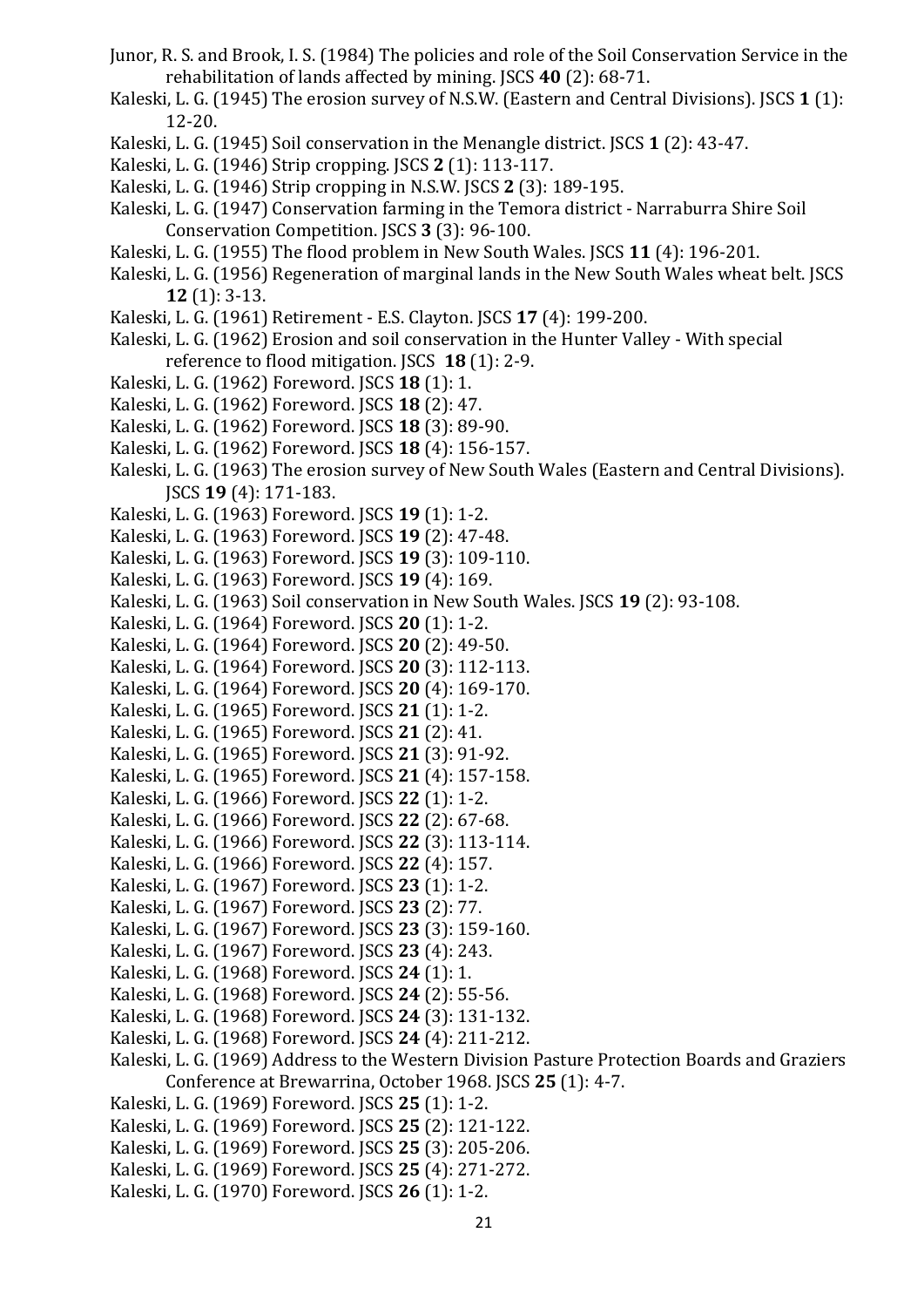- Kaleski, L. G. (1970) Foreword. JSCS **26** (2): 87-88.
- Kaleski, L. G. (1970) Foreword. JSCS **26** (3): 145.
- Kaleski, L. G. (1970) Foreword. JSCS **26** (4): 221.
- Kaleski, L. G. (1971) Foreword. JSCS **27** (1): 1-2.
- Kaleski, L. G. (1971) Foreword. JSCS **27** (2): 93.
- Kaleski, L. G. (1971) Foreword. JSCS **27** (3): 143-144.
- Kaleski, L. G. (1971) Foreword. JSCS **27** (4): 187-188.
- Kaleski, L. G. (1972) Foreword. JSCS **28** (1): 5-6.
- Kaleski, L. G. (1972) Foreword. JSCS **28** (2): 65-66.
- Kaleski, L. G. (1972) Foreword. JSCS **28** (3): 105-106.
- Kaleski, L. G. (1972) Foreword. JSCS **28** (4): 153.
- Kaleski, L. G. (1973) Foreword. JSCS **29** (1): 1-2.
- Kaleski, L. G. (1973) Foreword. JSCS **29** (2): 73-74.
- Kaleski, L. G. (1973) Foreword. JSCS **29** (3): 117-118.
- Kaleski, L. G. (1973) Foreword. JSCS **29** (4): 179-180.
- Kaleski, L. G. (1974) Foreword. JSCS **30** (1): 5-6.
- Kaleski, L. G. (1974) Foreword. JSCS **30** (2): 75-76.
- Kaleski, L. G. and Powles, R. (1947) Vegetative stabilization of the Katoomba Water Supply Catchment Area. JSCS **3** (2): 50-56.
- Keane, P. A. (1976) Current trends in soil conservation Native species used to control alpine erosion. JSCS **32** (3): 144.
- Keane, P. A. (1976) Current trends in soil conservation Recycling newspaper for the control of erosion. JSCS **32** (4): 203.
- Keane, P. A. (1976) Current trends in soil conservation Rehabilitation at Captain's Flat. JSCS **32** (3): 144.
- Keane, P. A. (1977) Captains Flat mined area Early revegetation investigation. JSCS **33** (2): 92-97.
- Keane, P. A. (1977) Current trends in soil conservation Native plants and hydroseeding. JSCS **33** (4): 263-264.
- Keane, P. A. (1977) Native species for soil conservation in the Alps, New South Wales. JSCS **33**  (3): 200-217.
- Keane, P. A. (1978) Current trends in soil conservation De-icing salt on Kosciusko Road. JSCS **34** (3): 154.
- Keane, P. A. (1979) Current trends in soil conservation Erosion and walking tracks in the Alps. JSCS **35** (1): 30.
- Keane, P. A. and Craze, B. (1978) Captains Flat mined area field revegetation trials. JSCS **34**  (1): 37-42.
- Keane, P. A., Wild, A. E. R. and Rogers, J. H. (1979) Trampling and erosion in alpine country. JSCS **35** (1): 7-12.
- Keane, P. A., Wild, A. E. R. and Rogers, J. H. (1980) Soil conservation on the ski slopes. JSCS **36**  (1): 6-15.
- Kennedy, A. P. (1952) Some factors influencing infiltration into soils under natural and artificial rainfall. JSCS **8** (3): 115-121.
- Kidston, T. G. (1964) The Turner's Hill plant hires. JSCS **20** (3): 114-122.
- Kinmont, R. M. (1963) After-care and management of soil conservation earthworks in the Lockhart-Berrigan area. JSCS **19** (2): 81-92.
- Knight, L. (1948) Berriquin Irrigation District. JSCS **4** (3): 119-122.
- Knowles, G. H. (1949) Soil erosion and soil conservation in the Hay district. JSCS **5** (4): 171- 177.
- Knowles, G. H. (1951) The perennial saltbush Atriplex vesicarium Heward. JSCS **7** (3): 123- 131.
- Knowles, G. H. (1951) Some western pasture species Bluebush, Cottonbush and other perennial chenopods. JSCS **7** (4): 189-198.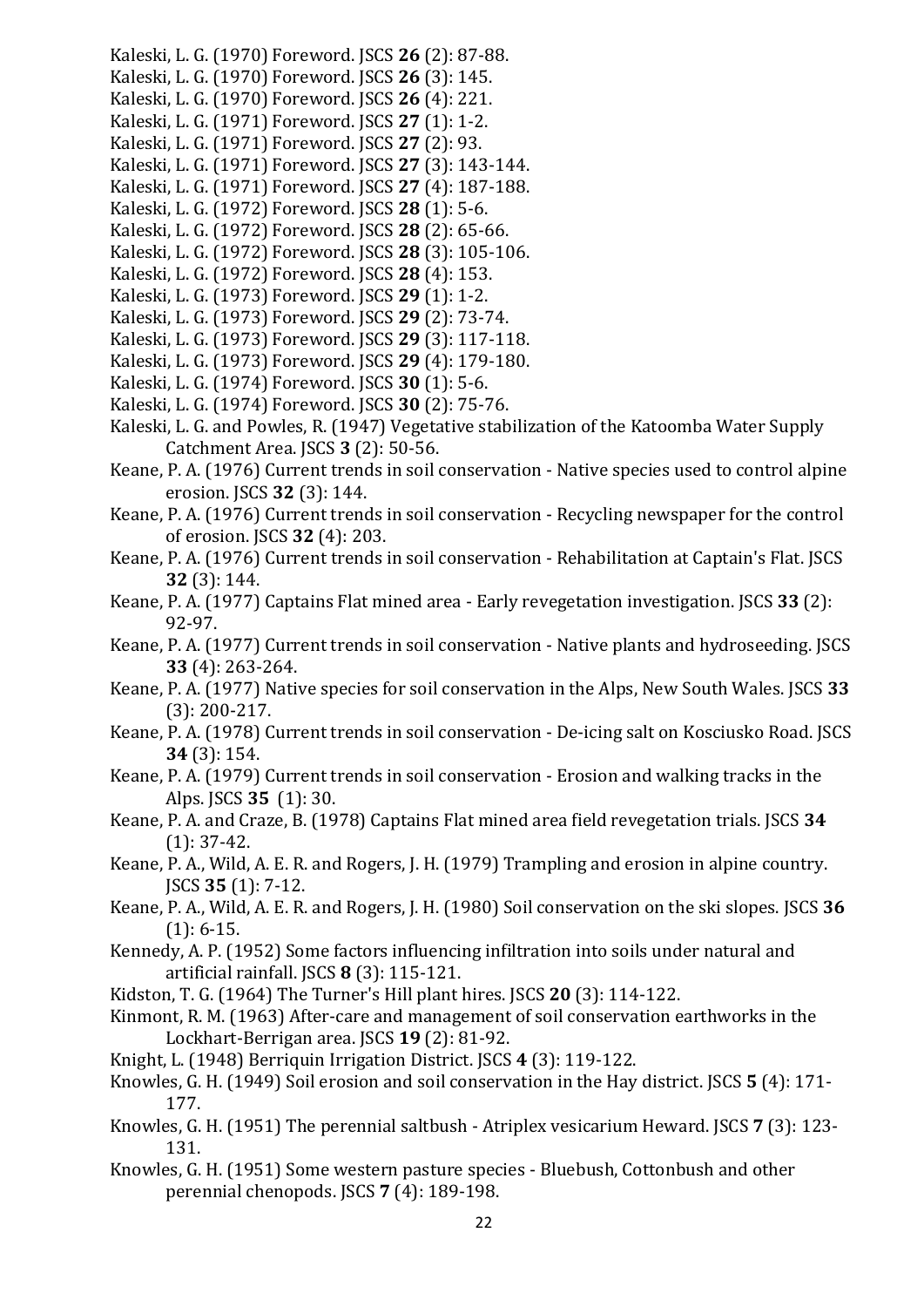- Knowles, G. H. (1954) Scald reclamation in the Hay district. JSCS **10** (3): 149-156.
- Knowles, G. H. (1974) Foreword. JSCS **30** (4): 171-172.
- Knowles, G. H. (1974) Retirement L.G. Kaleski. JSCS **30** (3): 123-124.
- Knowles, G. H. (1975) Foreword. JSCS **31** (1): 5.
- Knowles, G. H. (1975) Foreword. JSCS **31** (2): 79.
- Knowles, G. H. (1975) Foreword. JSCS **31** (3): 137.
- Knowles, G. H. (1975) Foreword. JSCS **31** (4): 203-204.
- Knowles, G. H. (1976) The changing role of soil conservation in land use planning. JSCS **32** (1): 9-20.
- Knowles, G. H. (1976) Foreword. JSCS **32** (1): 5-6.
- Knowles, G. H. (1976) Foreword. JSCS **32** (2): 60.
- Knowles, G. H. (1976) Foreword. JSCS **32** (3): 116-117.
- Knowles, G. H. (1976) Foreword. JSCS **32** (4): 177-178.
- Knowles, G. H. (1977) Foreword. JSCS **33** (1): 5.
- Knowles, G. H. (1977) Foreword. JSCS **33** (2): 81.
- Knowles, G. H. (1977) Foreword. JSCS **33** (3): 145.
- Knowles, G. H. (1977) Foreword. JSCS **33** (4): 233.
- Knowles, G. H. (1978) Foreword. JSCS **34** (1): 5.
- Knowles, G. H. (1978) Foreword. JSCS **34** (2): 61.
- Knowles, G. H. (1978) Foreword. JSCS **34** (3): 137.
- Knowles, G. H. (1978) Foreword. JSCS **34** (4): 185.
- Knowles, G. H. (1979) Erosion assessment and control techniques in Australia. JSCS **35** (2): 70-81.
- Knowles, G. H. (1979) Foreword. JSCS **35** (1): 5-6.
- Knowles, G. H. (1979) Foreword. JSCS **35** (2): 69.
- Knowles, G. H. (1979) Foreword. JSCS **35** (3): 121-122.
- Knowles, G. H. (1979) Foreword. JSCS **35** (4): 165.
- Knowles, G. H. (1980) Foreword. JSCS **36** (1): 5.
- Knowles, G. H. (1980) Foreword. JSCS **36** (2): 69.
- Knowles, G. H. (1980) Foreword. JSCS **36** (3): 121.
- Ladewig, J. E. (1947) The development of Gunnedah Soil Conservation Research Station. JSCS **3** (2): 70-75.
- Lamy, D. L. (1947) Soil conservation in the Cootamundra district. JSCS **3** (3): 119-124.
- Lamy, D. L. (1949) Some effects of summer storms at Wagga Soil Conservation Research Station, 1947-1948. JSCS **5** (1): 39-43.
- Lamy, D. L. (1951) Water conservation on the individual farm. JSCS **7** (3): 132-137.
- Lamy, D. L. and Junor, R. S. (1965) An erosion survey in the Ku-ring-gai Chase and adjoining catchment Part I. JSCS **21** (3): 94-110.
- Lamy, D. L. and Junor, R. S. (1965) An erosion survey in the Ku-ring-gai Chase and adjoining catchment Part II. JSCS **21** (4): 159-174.
- Lang, R. D. (1973) Cowra Research Station Meteorological records 1942-1971. JSCS **29** (1): 45-66.
- Lang, R. D. (1977) Species trials for revegetation Lachlan District, New South Wales. JSCS **33**  (1): 60-75.
- Lang, R. D. (1979) The effect of ground cover on surface runoff from experimental plots. JSCS **35** (2): 108-114.
- Lang, R. D. and McCaffrey, L. A. H. (1984) Ground cover Its affects on soil loss from grazed runoff plots, Gunnedah. JSCS **40** (1): 56-61.
- Langdon, A. L. (1952) Gilgai Soil Conservation Demonstration. JSCS **8** (3): 111-114.
- Laybutt, P. J. and Willcox, R. E. (1980) Returning eroded land to productivity. JSCS **36** (2): 83- 86.
- Lee, J. H. N. (1971) Soil conservation activity in the Kempsey area. JSCS **27** (2): 111-119.
- Lee, J. H. N. (1978) Safe disposal of piggery effluent assists erosion control. JSCS **34** (3): 160-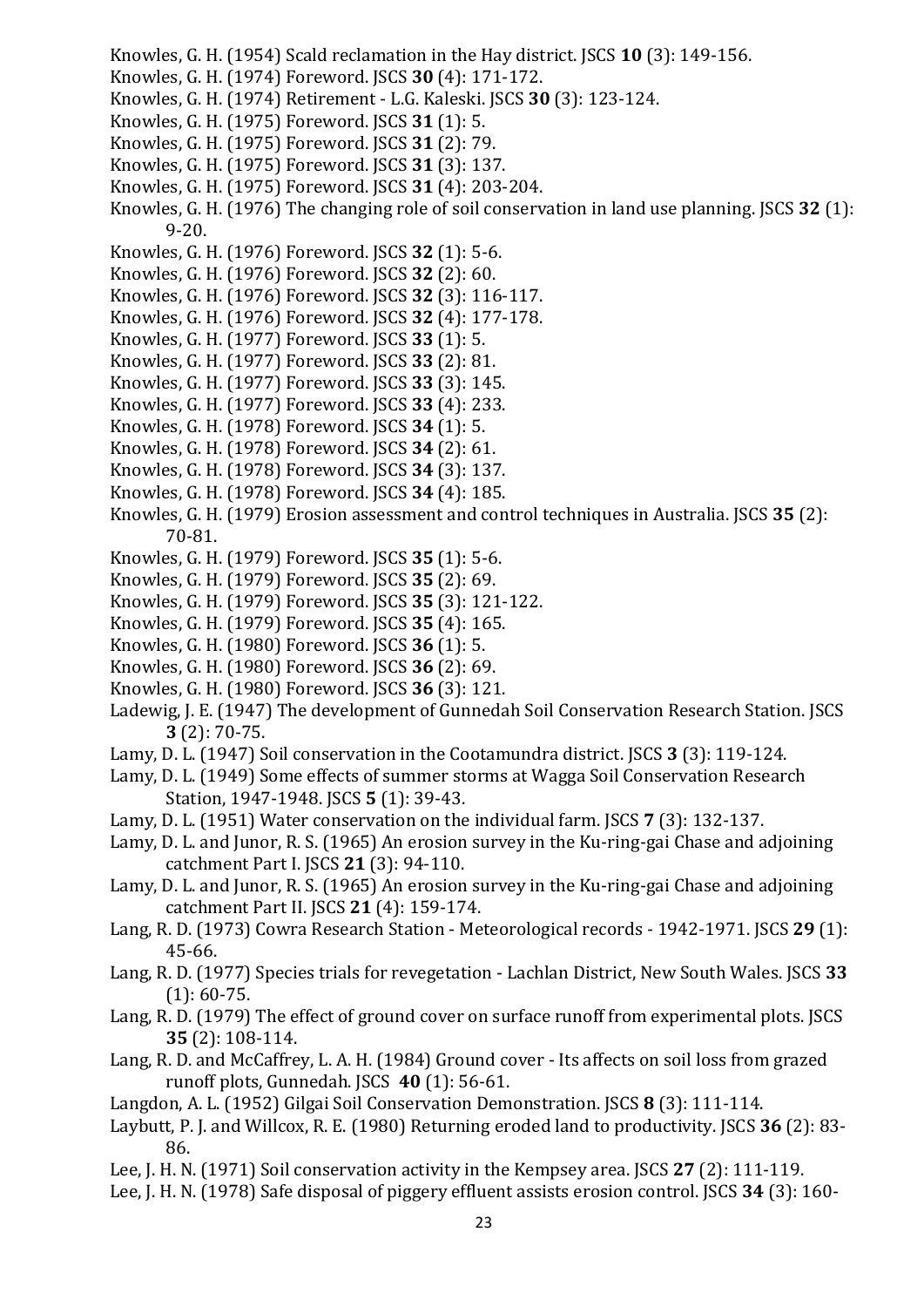164.

- Lee, L. S. (1983) Clarence Colliery Using native plant species for soil conservation. JSCS **39**  (1): 126-130.
- Leeuw, H. (1958) The use of the farm dozer. JSCS **14** (1): 69-72.
- Leighton-Jones, J. S. (1973) Corrigenda Soil conservation on the Armoured Fighting Vehicle Range at Singleton. JSCS **29** (3): 178.
- Leighton-Jones, J. S. (1973) Soil conservation on the Armoured Fighting Vehicle Range at Singleton. JSCS **29** (2): 82-86.
- Lewis, W. H. (1947) Erosion control on a mixed farm. JSCS **3** (1): 34-38.
- Lindbeck, K. E. (1971) Steps in control of erosion on a Manilla district property. JSCS **27** (4): 189-198.
- Lindbeck, K. E. (1978) Controlling Urban Erosion (1788-1810). JSCS **34** (3): 145-149.
- Logan, J. M. (1949) Rainfall characteristics of the Wellington district. JSCS **5** (3): 134-138.
- Logan, J. M. (1951) The value of soil conservation measures at Wellington. JSCS **7** (1): 43-49.
- Logan, J. M. (1952) The importance of wise land usage. JSCS **8** (2): 53-62.
- Logan, J. M. (1955) A slide rule for calculation of Mannings formula. JSCS **11** (4): 187-195.
- Logan, J. M. (1957) Grassland research for soil conservation on Burrendong Foreshores Part I. JSCS **13** (3): 96-115.
- Logan, J. M. (1957) Grassland research for soil conservation on Burrendong foreshores Part II. JSCS **13** (4): 198-209.
- Logan, J. M. (1958) Erosion problems on salt-affected soils. JSCS **14** (3): 229-242.
- Logan, J. M. (1960) Run-off and soil loss studies at Wellington Research Station Part II Soil loss. JSCS **16** (3): 214-227.
- Logan, J. M. (1960) Runoff and soil loss studies at Wellington Research Station Part I Run-off. JSCS **16** (2): 95-111.
- Logan, J. M. (1965) Rainfall intensities on the North West Slopes and Plains. JSCS **21** (4): 210- 223.
- Logan, J. M. (1966) Two simple rain-gauges for use in soil conservation research. JSCS **22** (3): 130-137.
- Logan, J. M. (1967) Design of earth structures for soil conservation in eastern New South Wales Part I - Rainfall and runoff. JSCS **23** (4): 270-289.
- Logan, J. M. (1968) Design of earth structures for soil conservation in eastern New South Wales Part II - Rate of flow in channels. JSCS **24** (1): 35-42.
- Logan, J. M. (1968) Design of earth structures for soil conservation in eastern New South Wales Part III - Water disposal. JSCS **24** (2): 119-128.
- Logan, J. M. (1968) Design of earth structures for soil conservation in eastern New South Wales Part IV - Banks. JSCS **24** (3): 185-209.
- Logan, J. M. (1968) Design of earth structures for soil conservation in eastern New South Wales Part V - Gully control. JSCS **24** (4): 252-270.
- Longworth, L. D. (1952) Soil erosion in rain shadow areas of the Upper Burrinjuck Catchment. JSCS **8** (3): 104-110.
- Longworth, L. D. (1958) Soil erosion and its control on the far South Coast. JSCS **14** (2): 131- 136.
- Longworth, L. D. (1962) Reclamation of gravel pits. JSCS **18** (4): 165-172.
- Longworth, L. D. (1964) Grassed flumes in gully control. JSCS **20** (2): 60-66.
- Longworth, L. D. (1969) Solving specification problems of soil conservation banks. JSCS **25**  (2): 149-160.
- Longworth, L. D. (1981) Foreword. JSCS **37** (2): 57.
- Longworth, L. D. (1981) Foreword. JSCS **37** (3): 121.
- Longworth, L. D. (1981) Foreword. JSCS **37** (4): 181.
- Longworth, L. D. (1981) Soil Conservation The place for group and catchment programmes. JSCS **37** (3): 125-131.
- Longworth, L. D. (1982) Foreword. JSCS **38** (1): 5.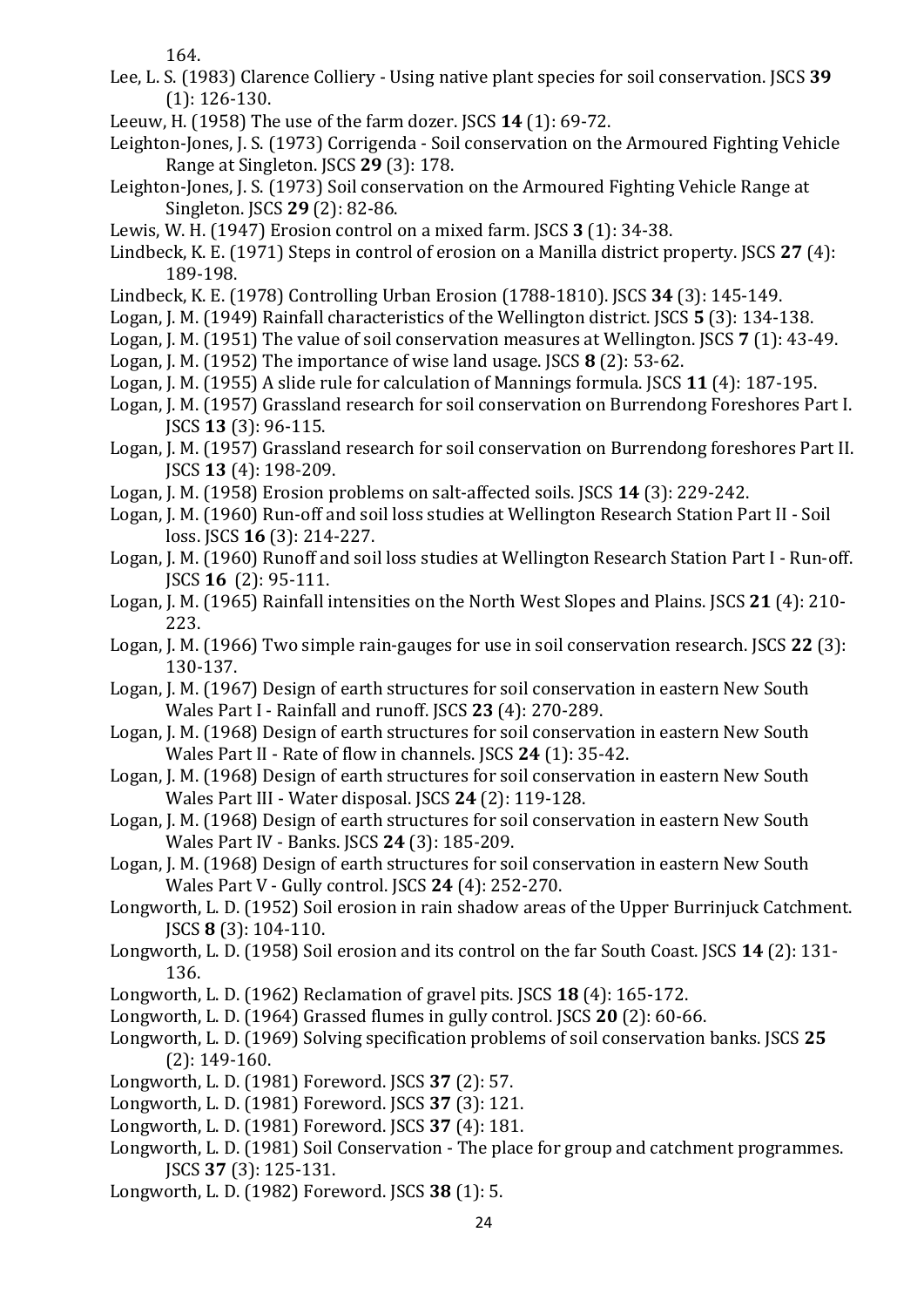- Longworth, L. D. (1982) Foreword. JSCS **38** (2): 43.
- Longworth, L. D. (1983) Foreword. JSCS **39** (1): 91.
- Longworth, L. D. (1983) Foreword. JSCS **39** (2): 133.
- Longworth, L. D. (1984) Foreword. JSCS **40** (1): 3.
- Longworth, L. D. (1984) Foreword. JSCS **40** (2): 67.
- Longworth, L. D. (1985) Foreword. JSCS **41** (1): 3.
- Longworth, L. D. (1985) Foreword. JSCS **41** (2): 51.
- Longworth, L. D. (1985) The Penrith Lakes Scheme Introduction. JSCS **41** (1): 20-27.
- Longworth, L. D. (1986) Foreword. JSCS **42** (1): 3.
- Longworth, L. D. (1988) Soil Conservation Service of NSW A History. JSCS **44** (1): 4-9.
- Longworth, P. (1954) The importance of meteorological records in soil conservation. JSCS **10**  (1): 57-62.
- Longworth, P. (1959) Plant hire work on Long Plain Company, Inverell. JSCS **15** (1): 19-24.
- Longworth, P. (1970) Farm planning for soil conservation in the Gwydir District. JSCS **26** (3): 179-187.
- Lott, T. B. (1976) Current trends in soil conservation Erosion control on the Western Plains Zoo at Dubbo. JSCS **32** (3): 143.
- Lott, T. B. (1977) Soil Conservation in the Western Plains Zoo, Dubbo. JSCS **33** (4): 254-262.
- Luke, R. H. (1963) Fire and the conservation of natural resources in New South Wales. JSCS **19**  (1): 37-45.
- Lynch, I. F. (1964) Gunnedah Research Station meteorological observations, 1948-1962. JSCS **20** (4): 215-230.
- Lynch, I. F. and Druery, B. M. (1986) Harbours, ports and estuaries. JSCS **42** (1): 30-35.
- Lynch, L. G. (1976) Use of growth indices to explain pasture cut yields. JSCS **32** (1): 47-53.
- Lynch, L. G. and Emery, K. A. (1977) A Regional Information System for the Bathurst-Orange growth area. JSCS **33** (1): 43-46.
- Mackie, J. W. (1950) Roseneath Demonstration Inverell district. JSCS **6** (1): 47-52.
- Mackie, J. W. (1951) Construction of graded banks with the angle dozer. JSCS **7** (1): 50-56.
- Manson, D. A. (1980) Erosion control in Angourie National Park. JSCS **36** (1): 23-32.
- Manson, D. A. (1981) Current Trends in Soil Conservation Bagasse A sugar mill by-product useful for soil conservation. JSCS **37** (2): 171.
- Mapson, J. H. and Ransom, M. J. (1985) Erosion and sediment control at Blue Rock Dam, Victoria. JSCS **41** (2): 62-67.
- Marshall, C. J. (1977) Current trends in soil conservation Erosion control conditions for forestry operations. JSCS **33** (3): 188.
- Marshall, C. J. (1977) Soil erosion hazards in private forest operations Bombala. JSCS **33** (4): 244-253.
- Marshall, C. J. (1982) There's a track winding back. JSCS **38** (2): 81-84.
- Marshall, C. J. and de Fegely, A. R. (1987) Erosion control for tree plantation establishment. JSCS **43** (1): 32-35.
- Marston, D. (1975) Current trends in soil conservation Stubble mulch trial. JSCS **31** (4): 255.
- Marston, D. (1978) Conventional tillage systems as they affect soil erosion In northern New South Wales. JSCS **34** (4): 194-198.
- Marston, D. (1978) Reduced tillage systems Their potential for soil conservation In northern New South Wales. JSCS **34** (4): 203-206.
- Marston, D. (1978) Stubble retention in practice. JSCS **34** (4): 228-229.
- Marston, D. (1982) Rainfall simulator for field determination of relative erosion potentials. JSCS **38** (1): 31-39.
- Marston, D. and Doyle, A. D. (1978) Stubble retention systems as soil conservation management practices. JSCS **34** (4): 210-217.
- Marston, D. and Garland, P. J. (1978) Conservation tillage machinery. JSCS **34** (4): 220-227.
- Matheson, W. E. (1978) Soil loss made South Australia come down to earth. JSCS **34** (2): 88- 100.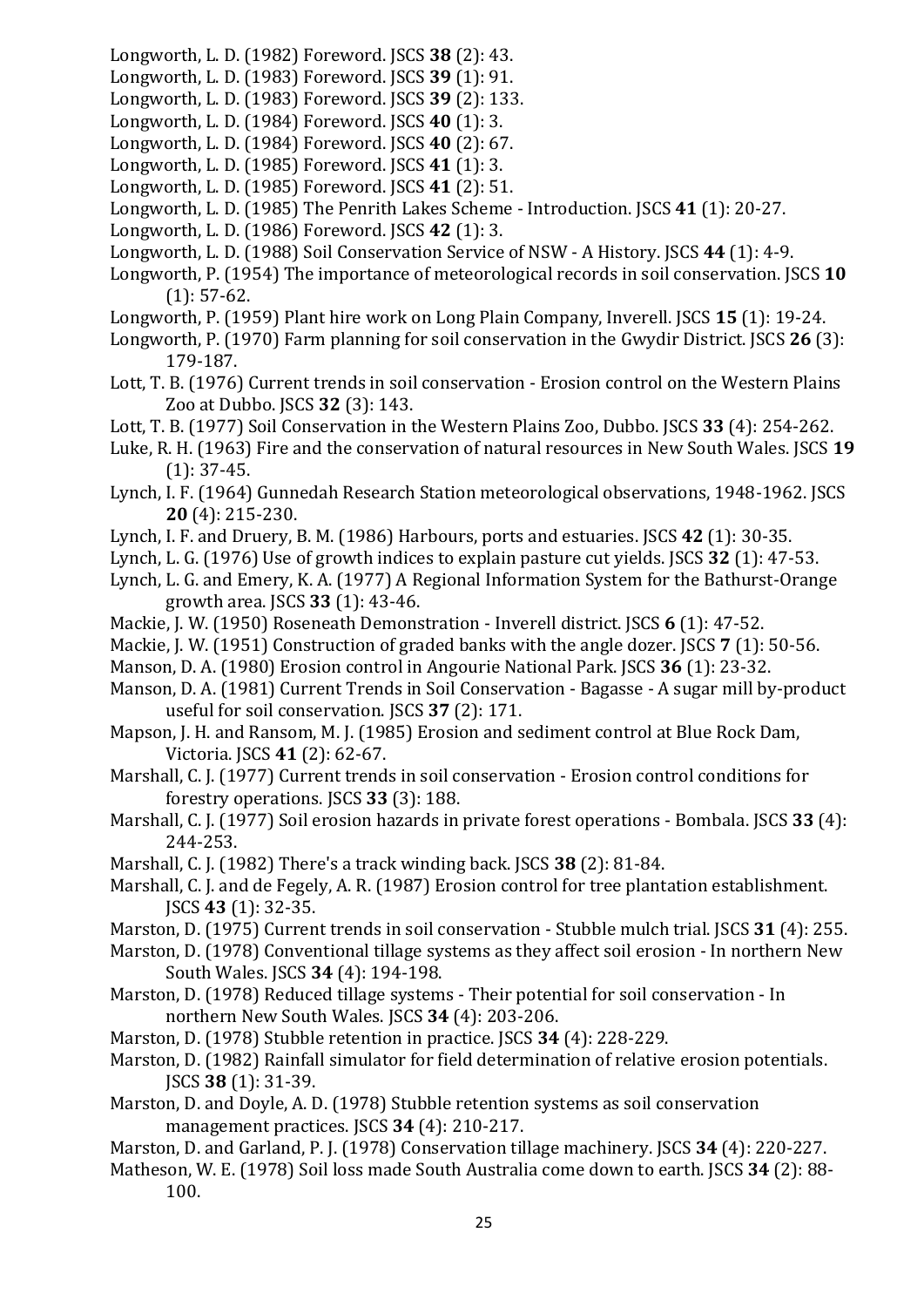- Mau, T. F. (1945) An approach to erosion control on the North West Slopes. JSCS **1** (2): 48-52.
- Mau, T. F. (1946) Erosion control in the Tamworth district. JSCS **2** (2): 142-149.
- Mau, T. F. (1947) Graded banks demonstrate their value at Tambar Springs. JSCS **3** (1): 24-30.
- Mau, T. F. (1948) Inlet soil conservation demonstration Keepit Catchment Area, Manilla. JSCS **4** (3): 112-118.
- Mau, T. F. (1949) Protection of Keepit Catchment Area. JSCS **5** (3): 115-120.
- Mau, T. F. (1956) Planning soil conservation in the Upper Namoi District. JSCS **12** (2): 57-63.
- Mau, T. F. (1968) Progress of soil conservation in the Upper Namoi District. JSCS **24** (1): 3-14.
- McCaffrey, L. A. H. (1951) Investigations within Burrendong Catchment Area. JSCS **7** (2): 97- 106.
- McCaffrey, L. A. H. (1952) Land use factors in the conservation of steep grazing lands in the Central Highlands. JSCS **8** (3): 97-103.
- McCarthy, A. J. (1970) The use of deep ripping and chisel ploughing on Jerrabomberra Creek Project. JSCS **26** (2): 114-117.
- McConnell, D. J., Monteith, N. H. and Berman, R. W. (1966) Soil conservation and changing land use in a small New England catchment. JSCS **22** (1): 29-41.
- McGrath, J. M. (1956) Survey of the Lower Namoi District. JSCS **12** (1): 22-26.
- McGrath, J. M. (1961) Combating erosion in the Gunnedah district. JSCS **17** (2): 103-108.
- McGrath, J. M. (1969) Soil conservation activities in the Hunter Soil Conservation District. JSCS **25** (1): 8-20.
- McKell, The Hon. W. J. (1945) Soil conservation. JSCS **1** (1): 5-7.
- McLatchey, J. F. (1984) Trends in soil conservation Electronic surveying staff. JSCS **40** (2): 116-118.
- McMahon, C. G. (1948) Contour furrows in pasture land in Kangaroo Valley. JSCS **4** (2): 84-88.
- McMahon, C. G. (1949) Erosion control by graded banks on cultivated land in the Central West - Gambarra Soil Conservation Demonstration. JSCS **5** (4): 187-192.
- McMahon, C. G. (1951) Grazing lands of the Goulburn district. JSCS **7** (2): 112-118.
- McMahon, C. G. (1952) Control of erosion on dairying land. JSCS **8** (1): 40-46.
- McMahon, C. G. (1954) Tree planting on the Southern Tablelands. JSCS **10** (2): 77-84.
- McMaster, Sir Frederick (1945) Our natural pastures. JSCS **1** (1): 10.
- McNeill, A. A. and Aveyard, J. M. (1978) Reduced tillage systems Their potential for soil conservation - In southern New South Wales. JSCS **34** (4): 207-209.
- McPhee, K. E. (1981) Survey and pegging for construction of erosion control structures. JSCS **37** (1): 13-18.
- Melville, A. R. (1976) Landslides on the far North Coast. JSCS **32** (4): 180-186.
- Metcalf, G. O. (1985) Tree lot trials in western New South Wales. JSCS **41** (2): 52-61.
- Miller, A. W. (1945) Design and construction of grassed waterways. JSCS **1** (2): 56-59.
- Miller, A. W. (1946) Principles governing the design of graded banks for the control of erosion of land cultivated for cereal crops. JSCS **2** (3): 173-179.
- Miller, A. W. (1947) Levelling. JSCS **3** (2): 63-69.
- Miller, A. W. (1948) Levelling. JSCS **4** (1): 10-18.
- Miller, A. W. (1949) Contour planting. JSCS **5** (2): 74-78.
- Miller, A. W. (1950) Minor flood and erosion control dams. JSCS **6** (4): 179-186.
- Miller, A. W. and Nicholas, H. T. (1946) Runoff disposal on Wellington Research Station. JSCS **2**  (1): 106-112.
- Mills, J. J., Murphy, B. W. and Wickham, H. G. (1980) A study of three simple laboratory tests for the prediction of soil shrink-swell behaviour. JSCS **36** (2): 77-82.
- Milthorpe, P. L. (1975) Mesquite (Prosopis velutina Wooten) Assessment of methods of control. JSCS **31** (1): 25-32.
- Milthorpe, P. L. and Newman, J. C. (1979) Gypsum assists reclamation of scalded sodic clay soils near Condobolin. JSCS **35** (3): 149-155.
- Mitchell, A. (1978) Development of soil conservation in Victoria. JSCS **34** (2): 117-123.
- Mitchell, A. L. (1954) Timber treatment for grazing on a property in the Glenbawn Catchment.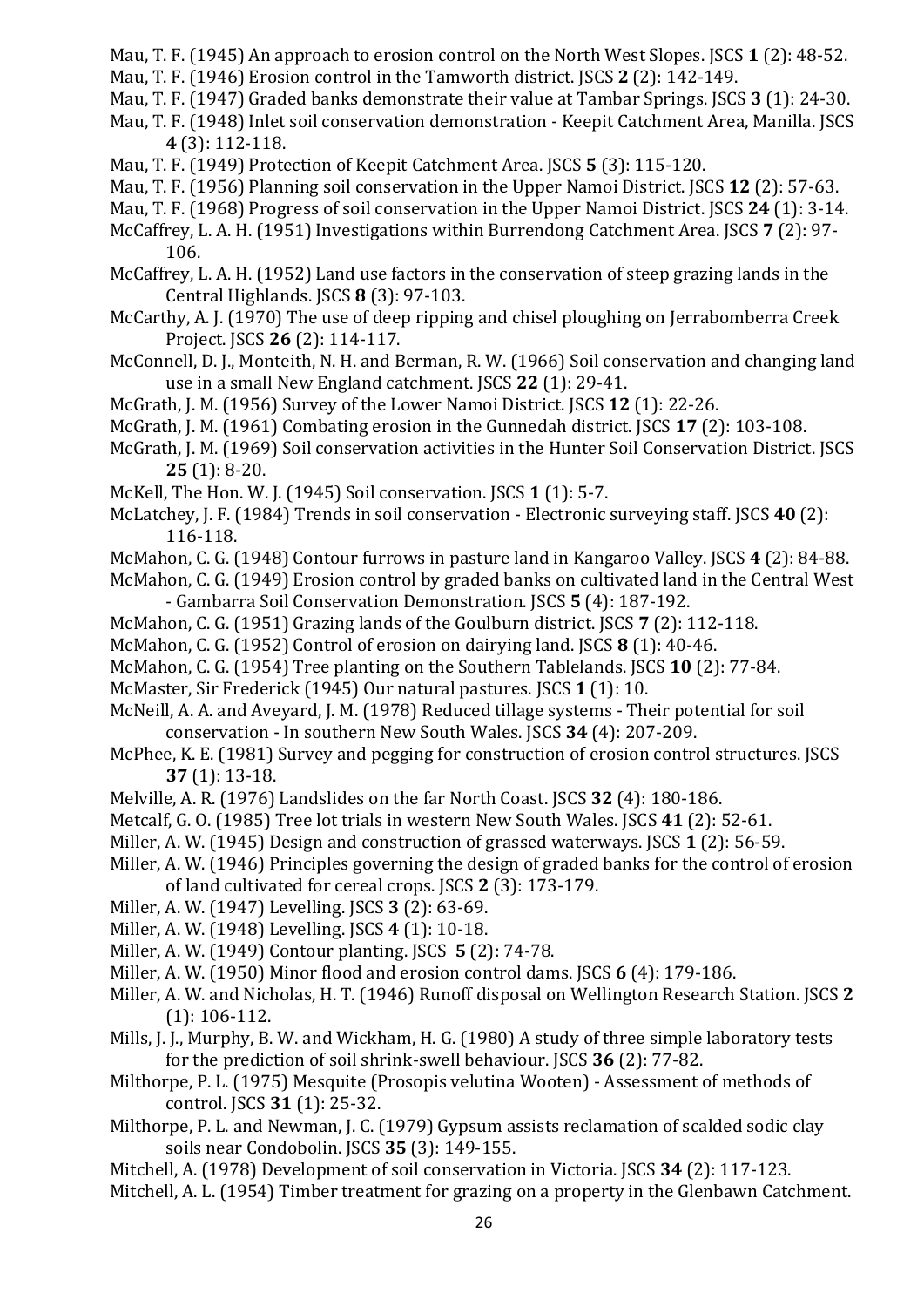JSCS **10** (2): 70-76.

- Mitchell, A. L. (1956) The use of fertilizers in the improvement of the catchment of Glenbawn Dam. JSCS **12** (3): 140-149.
- Mitchell, A. L. (1963) Soil conservation research in the Republic of Korea. JSCS **19** (3): 153- 161.
- Mitchell, W. N. (1955) Numbered discs for soil conservation work. JSCS **11** (2): 93-94.
- Monteith, N. H. (1953) The contribution of historical factors to the present erosion condition of the Upper Hunter River. JSCS **9** (2): 85-91.
- Monteith, N. H. (1954) Problems of some Hunter Valley soils. JSCS **10** (3): 127-134.
- Monteith, N. H. (1974) The role of surface roughness in runoff. JSCS **30** (1): 42-45.
- Morland, R. T. (1949) Preliminary investigations in Hume Catchment Area. JSCS **5** (1): 44-54.
- Morland, R. T. (1951) Notes on the Snow Lease section of Hume Catchment Area. JSCS **7** (1): 5- 29.
- Morland, R. T. (1954) Field day at Cowra Research Station. JSCS **10** (1): 7-15.
- Morland, R. T. (1958) Erosion survey of the Hume Catchment Area N.S.W. Part I. JSCS **14** (3): 191-225.
- Morland, R. T. (1958) Erosion survey of the Hume Catchment Area Part II Vegetation. JSCS **14** (4): 293-326.
- Morland, R. T. (1959) Erosion survey of the Hume Catchment Area Part III Vegetation. JSCS **15** (1): 66-99.
- Morland, R. T. (1959) Erosion survey of the Hume Catchment Area Part IV Vegetation (continued). JSCS **15** (2): 172-186.
- Morland, R. T. (1959) Erosion survey of the Hume Catchment Area Part V Land use and fire damage. JSCS **15** (3): 208-226.
- Morland, R. T. (1960) Erosion survey of the Hume Catchment Area Part VI Erosion, catchment efficiency and recommendations. JSCS **16** (1): 5-30.
- Morse, R. J. (1982) Landslip and erosion control for urban development in Hong Kong. JSCS **38**  (2): 85-88.
- Morse, R. J. and Outhet, D. N. (1986) Sediment management on a total catchment basis. JSCS **42** (1): 11-14.
- Mort, G. W. (1947) Coastal sand drift. JSCS **3** (1): 17-23.
- Mort, G. W. (1947) Development of sand drift control operations at Port Kembla. JSCS **3** (4): 160-165.
- Mort, G. W. (1948) Stabilization and vegetation of sand drift, the Entrance North, Tuggerah Lakes. JSCS **4** (3): 139-146.
- Mort, G. W. (1949) Vegetation survey of the marine sand drifts of New South Wales Part I Some remarks on useful stabilizing species. JSCS **5** (2): 84-91.
- Mort, G. W. (1950) Vegetation survey of the marine sand drifts of New South Wales Part II Some remarks on useful stabilizing species. JSCS **6** (2): 63-72.
- Mort, G. W. (1956) Soil conservation on the North Coast. JSCS **12** (1): 14-21.
- Mort, G. W. (1965) Aerial baiting with "1080" for rabbit eradication on Burrendong Foreshores. JSCS **21** (2): 62-69.
- Mort, G. W. (1968) The Lower Macquarie Soil Conservation District. JSCS **24** (3): 163-174.
- Mort, G. W. and Hewitt, B. R. (1952) Vegetation survey of the marine sand drifts of New South Wales - Some remarks on useful stabilizing species Part II (continued). JSCS **8** (2): 63- 71.
- Mort, G. W. and Hewitt, B. R. (1953) Vegetation survey of the marine sand drifts of New South Wales - Some remarks on useful stabilizing species Part III. JSCS **9** (2): 59-69.
- Mort, H. D. (1952) Mechanical calculators for use by the Soil Conservationist. JSCS **8** (4): 186- 190.
- Mort, H. D. (1953) Baldwin Mountain Resumption Area. JSCS **9** (1): 45-50.
- Mort, H. D. (1955) Development of Baldwin Mountain Resumption Areas. JSCS **11** (1): 3-9.
- Mort, H. D. (1960) Control of outlet build-up in bank channels. JSCS **16** (2): 142-145.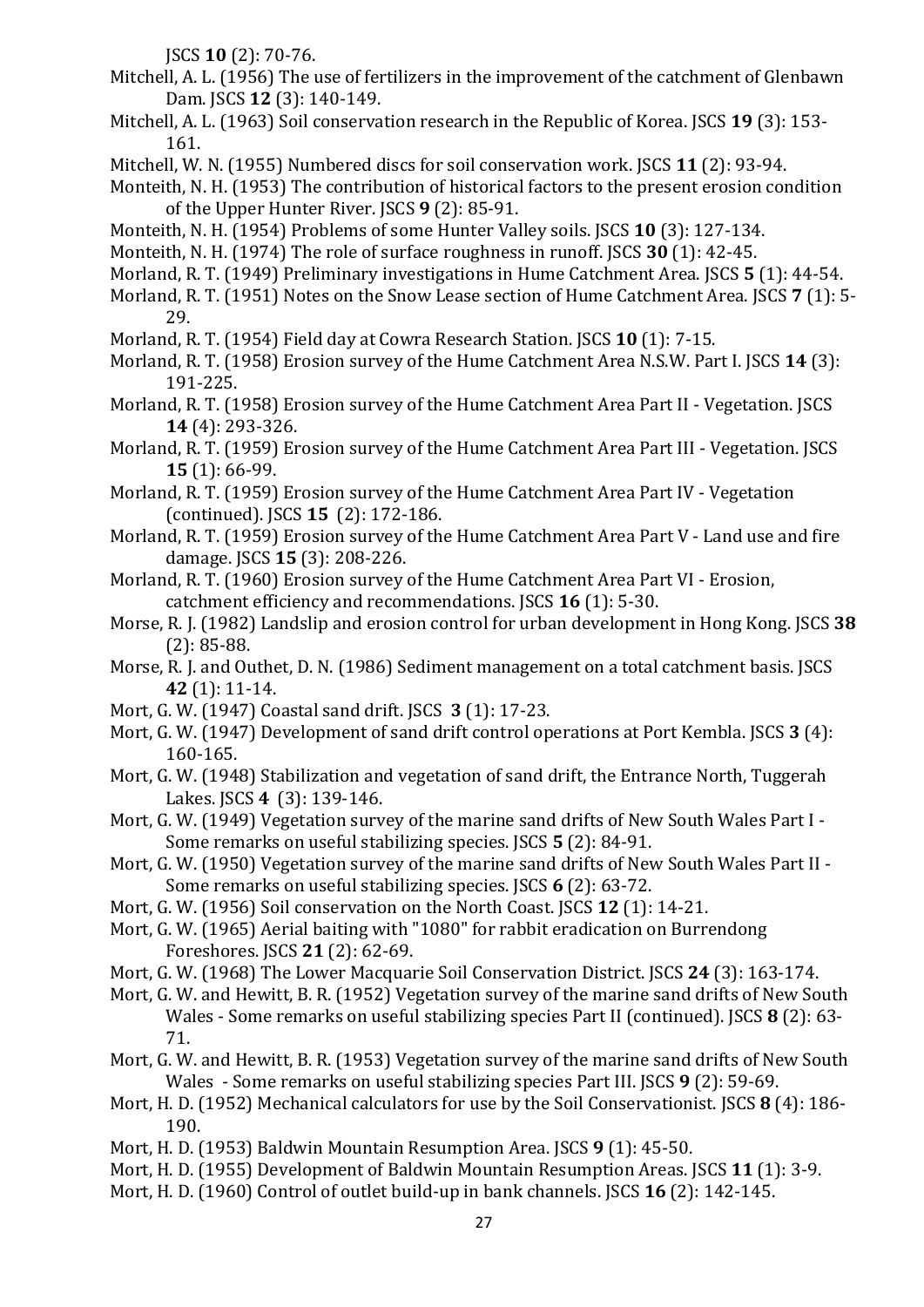- Muddle, P. (1981) Current Trends in Soil Conservation Sewage waste and soil conservation. JSCS **37** (2): 172-174.
- Muirhead, W. A. and Jones, R. M. (1966) A note on the rate of slaking of plough furrows on a scalded surface. JSCS **22** (4): 202-204.
- Muirhead, W. A. and Jones, R. M. (1966) Species trials in the semiarid southwest of New South Wales Part II - Native shrub trials in the Hay district. JSCS **22** (3): 138-146.
- Muirhead, W. A., Jones, R. M. and Williamson, D. R. (1974) Response by scalds to gypsum on the Riverine Plain, New South Wales. JSCS **30** (2): 112-119.
- Mullen, K. (1983) The 1980s drought Worst this century? JSCS **39** (2): 172-175.
- Mullen, K. (1983) Alpine project completed. JSCS **39** (2): 168-171.
- Mullen, K. (1985) For outstanding contribution to soil and land conservation McKell Medal. JSCS **41** (1): 4-5.
- Murphy, B. W. (1980) Variations within some taxonomic units of the Northcote Factual Key for the recognition of Australian soils. JSCS **36** (2): 109-116.
- Nebauer, N. R. and Good, R. B. (1971) Techniques employed in road batter stabilization. JSCS **27** (1): 14-24.
- Nebauer, N. R. and Good, R. B. (1973) Stabilization of road batters and associated disturbed areas during and after construction. JSCS **29** (2): 90-102.
- Newman, J. C. (1953) Some aspects of Tumut Catchment Area. JSCS **9** (1): 19-31.
- Newman, J. C. (1954) Burning on sub-alpine pastures. JSCS **10** (3): 135-140.
- Newman, J. C. (1954) Soil, water and vegetation. JSCS **10** (1): 35-44.
- Newman, J. C. (1954) Tumut Catchment Area Survey of vegetation and erosion Part I. JSCS **10**  (4): 204-213.
- Newman, J. C. (1955) Tumut Catchment Area Survey of vegetation and erosion Part II Climate. JSCS **11** (1): 48-61.
- Newman, J. C. (1955) Tumut Catchment Area Survey of vegetation and erosion Part III Vegetation. JSCS **11** (2): 95-111.
- Newman, J. C. (1955) Tumut Catchment Area Survey of vegetation and erosion Part IV E. gigantea alliance. JSCS **11** (3): 146-162.
- Newman, J. C. (1955) Tumut Catchment Area Survey of vegetation and erosion Part V Construction damage. JSCS **11** (4): 207-222.
- Newman, J. C. (1963) Waterspreading on marginal arable areas. JSCS **19** (2): 49-58.
- Newman, J. C. (1966) Waterponding for soil conservation in arid areas in New South Wales. JSCS **22** (1): 18-28.
- Newman, J. C. (1976) Land inventory aids arid land management. JSCS **32** (3): 136-142.
- Newman, J. C. and Phillips, J. R. H. (1957) Tunnel erosion in the Riverina. JSCS **13** (4): 159-169.
- Nicholas, H. T. (1945) Wise land use on Wellington Research Station. JSCS **1** (3): 79-83.
- Nicholas, H. T. (1947) Bodangora soil conservation demonstration near Wellington. JSCS **3**  (2): 76-81.
- Nicholas, H. T. (1947) The effect of erosion and stream sedimentation on town water supply. JSCS **3** (1): 39-42.
- Nicholas, H. T. (1947) Erosion under control at Combo near Wellington. JSCS **3** (4): 155-159.
- Nicholas, H. T. (1948) Erosion under control in the Arthurville-Wellington district. JSCS **4** (1): 25-29.
- Nicholas, H. T. (1949) The Orange Soil Conservation District. JSCS **5** (2): 60-66.
- Nicholas, H. T. (1951) Bodangora Soil Conservation Demonstration. JSCS **7** (2): 75-79.
- Nicholas, H. T. (1952) Erosion control on orchard lands in the Orange District. JSCS **8** (2): 72- 76.
- Nicholas, H. T. (1953) Fish pond farming. JSCS **9** (2): 53-58.
- Nicholas, H. T. (1955) Fish pond farming. JSCS **11** (3): 125-128.
- Nicholas, H. T. (1958) Fish pond farming. JSCS **14** (3): 226-228.
- Nicholas, H. T. and Hood, T. E. (1955) A memorial tree plantation at Molong. JSCS **11** (1): 27- 36.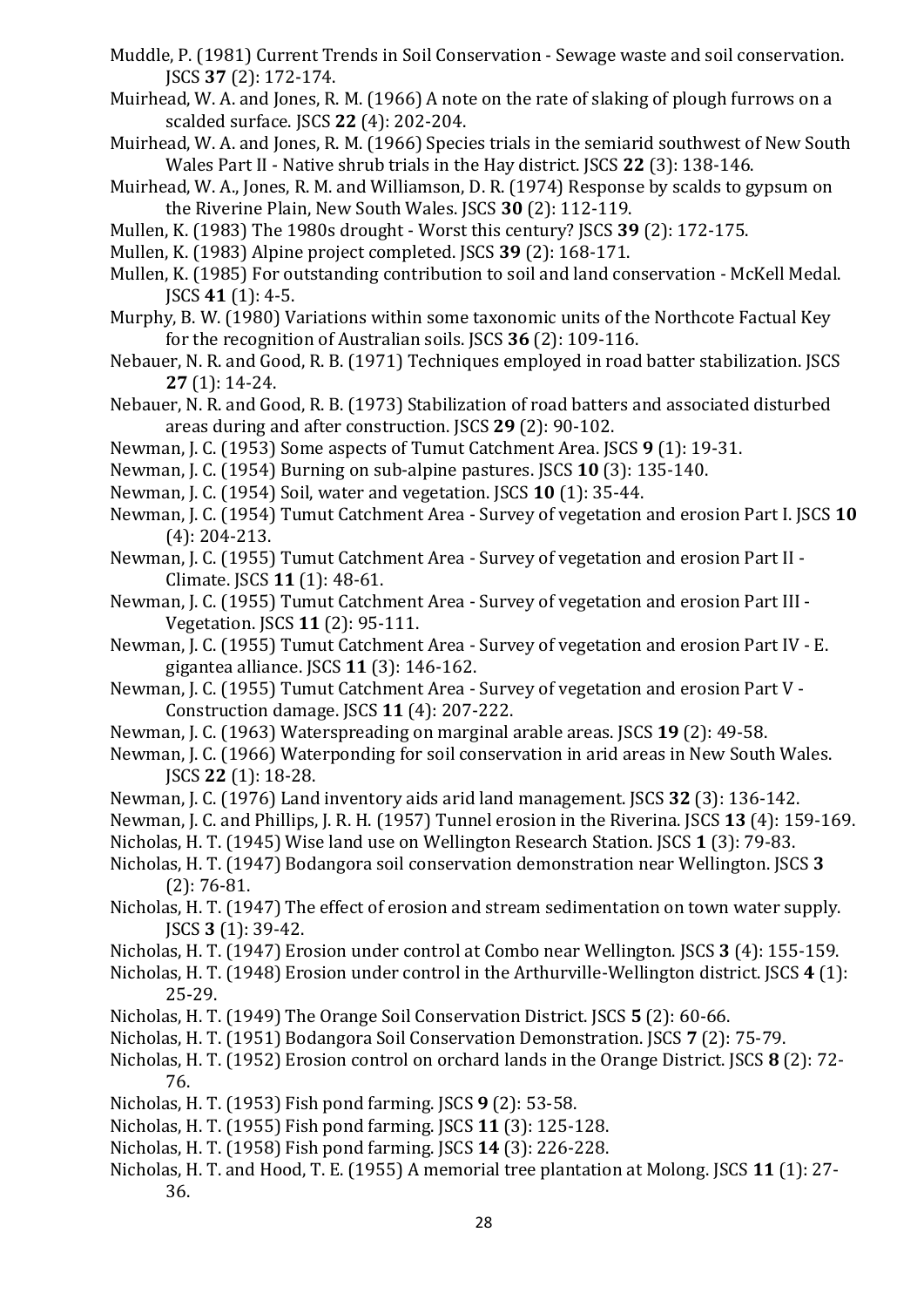- O'Driscoll, E. P. (1946) Roadside erosion. JSCS **2** (4): 225-229.
- O'Driscoll, E. P. (1947) Roadside erosion. JSCS **3** (1): 5-12.
- Oakley, W. C. L. (1969) Orchard layout on the Central Coast. JSCS **25** (4): 273-284.
- Olsen, D. P. (1973) Corrigenda Soil and water conservation on a New England property. JSCS **29** (3): 178.
- Olsen, D. P. (1973) Soil and water conservation on a New England property. JSCS **29** (2): 75- 81.
- Olsen, D. P. (1976) Revegetation of roadside batters Glen Innes. JSCS **32** (2): 63-67.
- Orange, G. E. (1948) Soil conservation at Narromine Fairview Demonstration. JSCS **4** (4): 178-181.
- Orr, R. E. (1948) Roadside erosion. JSCS **4** (1): 19-24.
- Orr, R. E. (1951) Control of erosion in New South Wales. JSCS **7** (2): 80-90.
- Osborne, P. D. and Wrigley, H. N. (1979) An alternative to stubble burning in southern New South Wales. JSCS **35** (2): 98-100.
- Packer, I. J. and Hamilton, G. J. (1984) Combine seeder modifications for stubble mulch farming. JSCS **40** (2): 72-77.
- Packer, I. J., Hamilton, G. J. and White, I. (1984) Tillage practices to conserve soil and improve soil conditions. JSCS **40** (2): 78-87.
- Packer, I. J. and Ison, R. L. (1980) Stabilization of aeolian sands in the Braidwood area. JSCS **36**  (2): 90-99.
- Palmer, J. C. (1980) Moree A new Soil Conservation District. JSCS **36** (4): 191-199.
- Pascoe, W. B. (1946) Permanent pasture conserves orchard soils. JSCS **2** (4): 242-243.
- Patterson, J. M. (1951) Soil conservation in the Barraba district. JSCS **7** (3): 156-161.
- Pauli, H. W. (1978) Soil Conservation in Queensland Problems and progress. JSCS **34** (2): 106-116.
- Peasley, B. A. (1975) Soil conservation in the Narrabri area. JSCS **31** (1): 9-18.
- Peasley, B. A. (1981) Rock flumes An alternative method of runoff disposal, suitable for black soils. JSCS **37** (3): 139-143.
- Penfold, H. M. (1953) Tree nursery practices at Keepit Dam. JSCS **9** (2): 92-97.
- Penman, P. (1987) An economic evaluation of waterponding. JSCS **43** (2): 68-72.
- Perkins, W. B. (1958) After-care in soil conservation work. JSCS **14** (4): 260-263.
- Perkins, W. B. (1972) Improvement and protection of stony country on the far North Coast of N.S.W. JSCS **28** (3): 132-136.
- Petlevanny, A. and Manson, A. (1986) The importance of Total Catchment Management A water planning perspective. JSCS **42** (1): 15-17.
- Pettit, G. M. (1948) Recent development at Wellington Soil Conservation Centre. JSCS **4** (4): 182-186.
- Pettit, G. M. (1951) Results of wise land use on Wellington Research Station. JSCS **7** (4): 180- 188.
- Pettit, G. M. (1955) Soil conservation on orchard lands at Batlow. JSCS **11** (4): 202-206.
- Pettit, G. M. (1958) Bredbo Soil Conservation Demonstration. JSCS **14** (2): 97-103.
- Pettit, G. M. (1961) Co-operation in roadside erosion control at Bethungra. JSCS **17** (3): 149- 155.
- Pettit, G. M. (1968) The Southern Soil Conservation District. JSCS **24** (2): 57-73.
- Phillips, J. R. H. (1954) Care of soil conservation structures in the Berrigan district. JSCS **10**  (2): 85-89.
- Phillips, J. R. H. (1955) Wind erosion at Berrigan. JSCS **11** (2): 82-87.
- Phillips, J. R. H. (1957) Level-sill bank outlets. JSCS **13** (2): 75-80.
- Phillips, J. R. H. (1962) Berrigan sandhills Studies in stabilization. JSCS **18** (2): 56-61.
- Phillips, J. R. H. (1964) Some techniques of farm planning for soil conservation in the Riverina. JSCS **20** (1): 30-38.
- Plummer, A. E. (1953) Soil conservation at Oberon Glenaye Demonstration. JSCS **9** (4): 161- 166.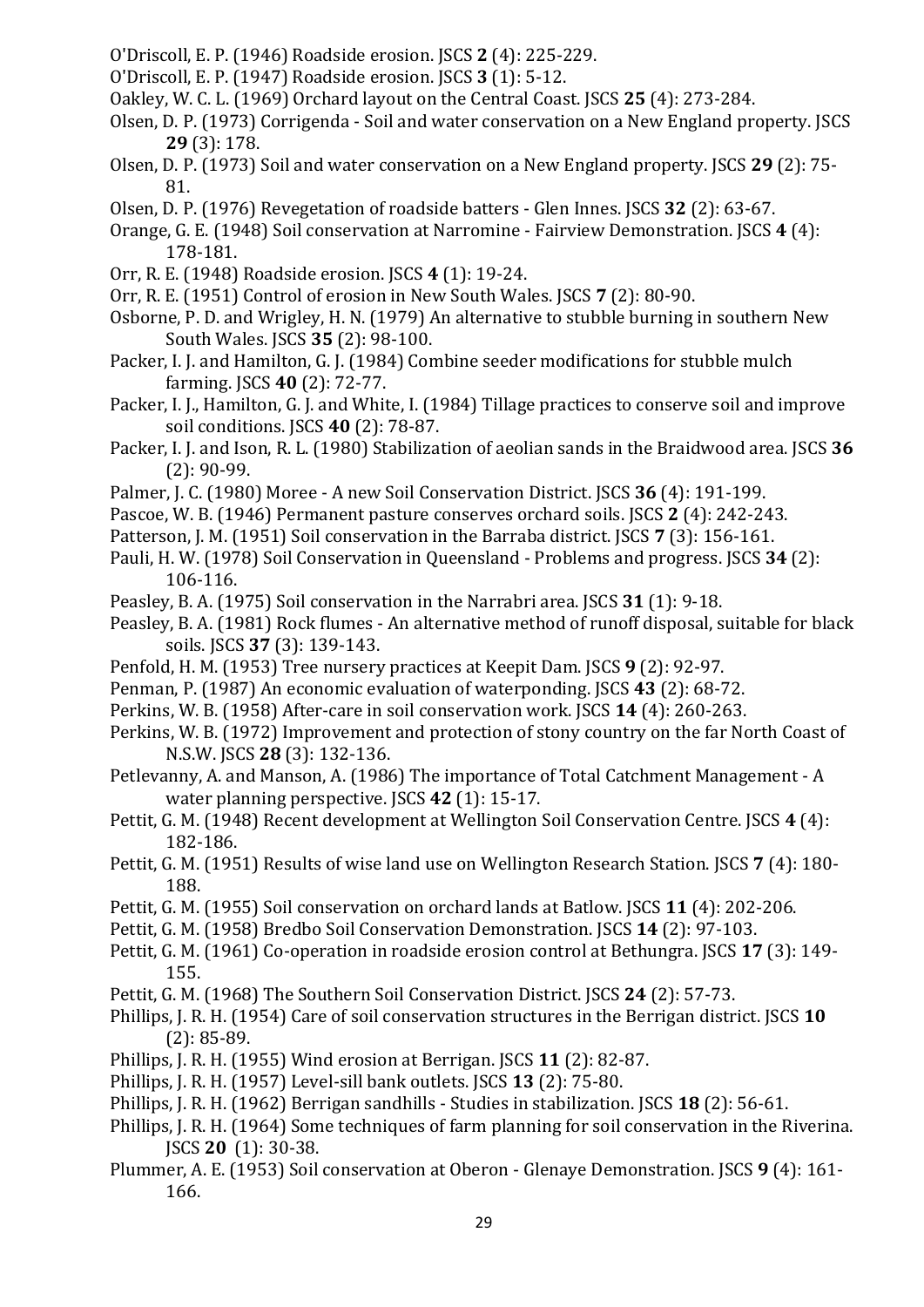- Plummer, A. E. (1954) Soil conservation at Bathurst Willow Glen Demonstration. JSCS **10** (4): 193-197.
- Plummer, A. E. (1961) Soil conservation on granite soils at Bathurst. JSCS **17** (3): 170-176.
- Plummer, A. E. (1972) Soil Conservation Competition, Narraburra Shire Council, 1939-1971. JSCS **28** (2): 72-81.
- Plummer, A. E. (1973) Soil conservation on "Dunrossie" Wagga district. JSCS **29** (1): 15-21.
- Power, G. A. (1985) Rehabilitation The Penrith Lakes Scheme. JSCS **41** (1): 28-37.
- Powles, R. (1945) The role of forests in erosion control. JSCS **1** (1): 27-28.
- Powles, R. (1945) Tree planting on farms. JSCS **1** (3): 87-90.
- Powles, R. (1946) Tree planting on farms. JSCS **2** (3): 196-202.
- Powles, R. (1946) Tree planting on farms Selection of species. JSCS **2** (2): 155-160.
- Powles, R. (1947) A Soil Conservation Service exhibit. JSCS **3** (4): 145-148.
- Powles, R. (1948) Notes on tree planting on farms. JSCS **4** (4): 157-159.
- Powles, R. (1950) Farm woodlots for soil conservation. JSCS **6** (1): 17-22.
- Prell, H. R. and Prell, M. (1946) The value of grassland improvement in erosion control on the Southern Tablelands. JSCS **2** (2): 150-154.
- Pressey, R. L. (1986) Wetlands and catchment management. JSCS **42** (1): 36-41.
- Quilty, J. A. (1972) Soil conservation structures for marginal arable areas Contour ditches. JSCS **28** (2): 82-87.
- Quilty, J. A. (1972) Soil conservation structures for marginal arable areas Diversion spreader banks and tank drains. JSCS **28** (4): 157-168.
- Quilty, J. A. (1972) Soil conservation structures for marginal arable areas Gap absorption and gap spreader banks. JSCS **28** (3): 116-130.
- Quilty, J. A. (1973) Corrigenda Soil conservation structures for marginal arable areas Gully control structures and absorption banks. JSCS **29** (3): 178.
- Quilty, J. A. (1973) Soil conservation structures for marginal arable areas A field study. JSCS **29** (3): 119-129.
- Quilty, J. A. (1973) Soil conservation structures for marginal arable areas Gully control structures and absorption banks. JSCS **29** (1): 3-14.
- Quilty, J. A. (1975) Guidelines for rehabilitation of tailings dumps and open cuts. JSCS **31** (2): 95-107.
- Quilty, J. A. (1977) Erosion hits the suburbs. JSCS **33** (3): 156-164.
- Quilty, J. A. and Wearne, A. H. (1975) Evaluation of a phase of extreme coastline erosion. JSCS **31** (3): 179-192.
- Rankin, D. (1980) Trees and rivers. JSCS **36** (3): 129-133.
- Reddan, B. (1980) Stabilization of box drop inlet spillway structures in unconsolidated highly erodible soils. JSCS **36** (4): 219-223.
- Renshaw, K. W. (1957) Blandford Demonstration Murrurundi district. JSCS **13** (2): 54-59.
- Reynolds, K. C. (1976) Synthetic meshes for soil conservation Use on black earths. JSCS **32**  (3): 145-160.
- Reynolds, K. C. (1977) Synthetic meshes for soil conservation Stabilization of steep batters. JSCS **33** (2): 117-127.
- Reynolds, K. C. and Edwards, K. (1979) Current trends in soil conservation Short-focus telescope for estimating ground cover. JSCS **35** (1): 31.
- Reynolds, W. (1956) Soil conservation activities at Singleton. JSCS **12** (2): 91-94.
- Reynolds, W. (1966) Contour furrows in the Singleton district. JSCS **22** (2): 95-101.
- Rhodes, A. J. (1957) Soil conservation on Monaro. JSCS **13** (3): 89-95.
- Rhodes, D. W. (1982) Cropping in the Mitchell Grass country. JSCS **38** (2): 72-75.
- Rhodes, D. W. (1987) Vegetation response and productivity under waterponding. JSCS **43** (2): 62-67.
- Rhodes, D. W. (1987) Waterponding banks Design, layout and construction. JSCS **43** (2): 80- 83.
- Rhodes, D. W. and Ringrose-Voase, A. J. (1987) Changes in soil properties during scald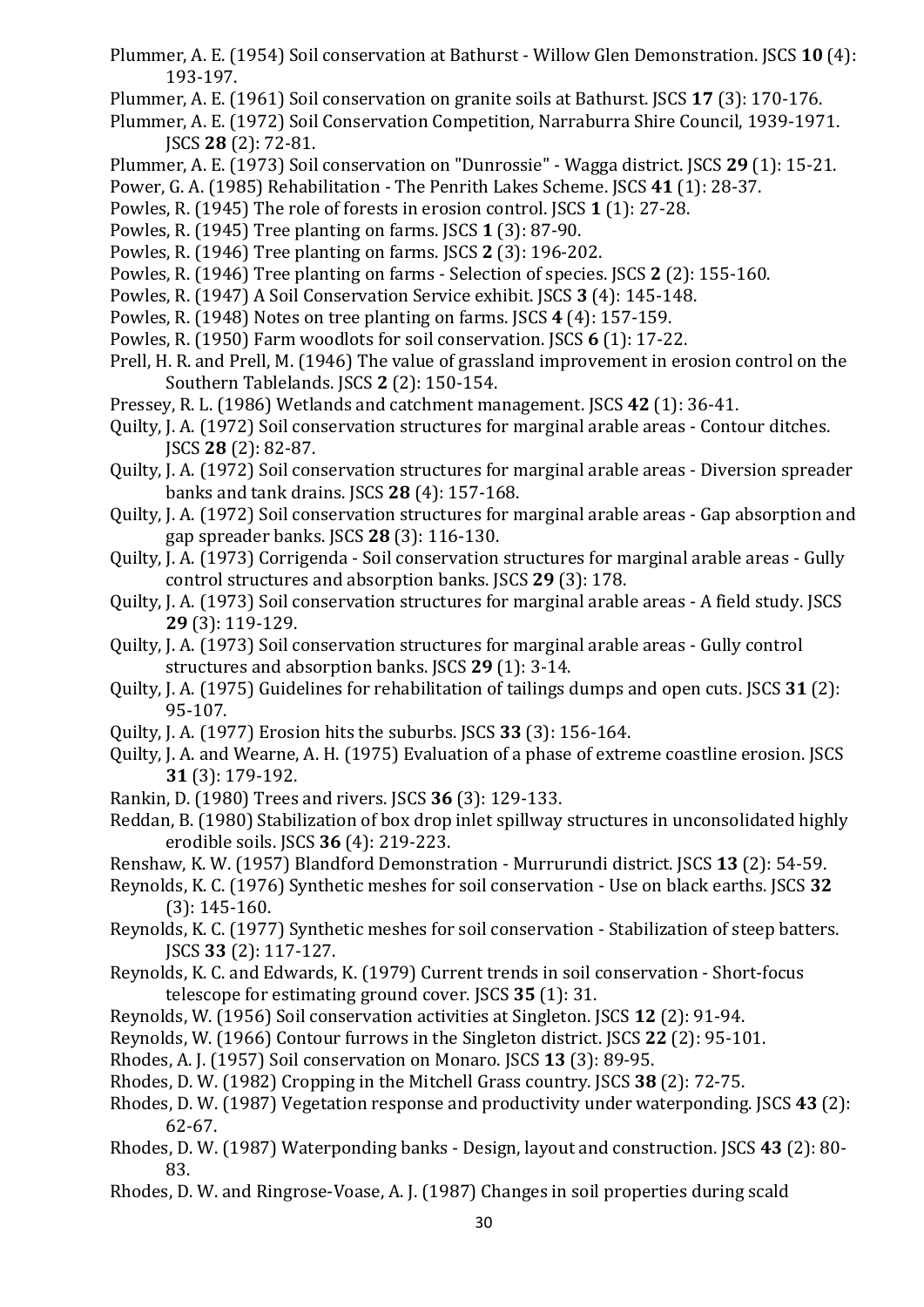reclamation. JSCS **43** (2): 84-90.

- Rhodes, K. W. and Unwin, G. L. (1981) Soil conservation and fish farming on the Monaro. JSCS **37** (4): 201-206.
- Rhodes, W. J. (1951) Erosion control at Mudgee Erudgere Demonstration. JSCS **7** (1): 57-62.
- Rhodes, W. J. (1953) Waterway location A simple and quick method. JSCS **9** (4): 167-169.
- Riches, J. R. H. and Jones, H. (1979) Rehabilitation of an arid area mine Mt. Whaleback, Western Australia. JSCS **35** (4): 223-229.
- Riley, S. J., Crozier, P. and Blong, R. J. (1981) An inexpensive and easily installed runoff plot. JSCS **37** (3): 144-147.
- Ritchie, J. A. (1963) Earthwork tunnelling and the application of soil-testing procedure. JSCS **19** (3): 111-129.
- Ritchie, J. A. (1965) Investigations into earthwork tunnelling and mechanical control measures using small scale model dams. JSCS **21** (2): 80-89.
- Roberts, D. J. (1953) Farming techniques in the Wellington district. JSCS **9** (3): 142-146.
- Roberts, J. W. (1952) Soils and erosion in the Merriwa district. JSCS **8** (4): 181-185.
- Roberts, R. W. (1955) Farm water disposal in the Central West. JSCS **11** (3): 137-141.
- Roberts, R. W. (1962) Modified sod culture in Orange district orchards. JSCS **18** (1): 21-28.
- Roberts, R. W. (1968) Guest exhibit at the Australian National Field Days Orange, 1967. JSCS **24** (3): 133-138.
- Roberts, R. W. (1974) Land classification and protection for permanent production in the Upper Namoi District, New South Wales. JSCS **30** (1): 15-27.
- Roberts, R. W. (1981) Soil conservation in Sri Lanka Muthukandiya Dryland Project. JSCS **37**  (4): 183-192.
- Roberts, R. W., Brownlee, H. and Betts, J. E. (1986) Sustainable dryland farming in Sri Lanka. JSCS **42** (2): 98-102.
- Robinson, C. S. (1978) Soil Conservation in the Northern Territory. JSCS **34** (2): 101-105.
- Rogers, J. H. (1980) Soil conservation at Ben Boyd Dam on the far south coast of New South Wales. JSCS **36** (4): 200-210.
- Rolfe, B. C. and Allen, A. J. (1965) Layout of a vineyard at Wybong Park. JSCS **21** (4): 175-185.
- Rosenthal, K. and Freebairn, D. (1985) Research highlights RRUMS A hydrological data storage, retrieval and analysis system. JSCS **41** (2): 96.
- Rosewell, C. J. (1965) Siltation of Turner's Lane in Illabo Shire. JSCS **21** (1): 3-12.
- Rosewell, C. J. (1969) Collection and preservation of soil monoliths. JSCS **25** (1): 93-103.
- Rosewell, C. J. (1970) Investigations into the control of earthwork tunnelling. JSCS **26** (3): 188-203.
- Rosewell, C. J. (1986) Trends in soil conservation Effects of erosion on soil productivity research in the United States. JSCS **42** (2): 131-133.
- Rosewell, C. J. (1986) Trends in soil conservation Soil erosion prediction in the United States. JSCS **42** (2): 133-135.
- Rosewell, C. J. and Marston, D. (1978) The erosion process as it occurs within cropping systems. JSCS **34** (4): 186-193.
- Rothwell, B. L. (1956) The use of fertilizers containing sulphur for soil conservation in the Tamworth district. JSCS **12** (4): 208-213.
- Rutherford, R. B. and Junor, M. J. (1977) Hydrological Studies at Scone Research Centre, 1958- 1975 Part III - Design of soil conservation works in the Isis River Valley Project. JSCS **33** (4): 272-277.
- Rutherford, R. B. and Sorby, E. D. (1977) Straw-mulching grass flumes. JSCS **33** (3): 147-155.
- Ryan, K. T. (1978) Rainfall intensities of various frequencies and duration for northeastern New South Wales. JSCS **34** (1): 43-56.
- Ryan, P. (1987) Rum Jungle mine rehabilitation Northern Territory. JSCS **43** (1): 18-27.
- Saintilan, F. D. (1962) Technical notes on surveying and mapping Part I Use of aerial photographs. JSCS **18** (1): 29-33.
- Saintilan, F. D. (1962) Technical notes on surveying and mapping Part II Topographical map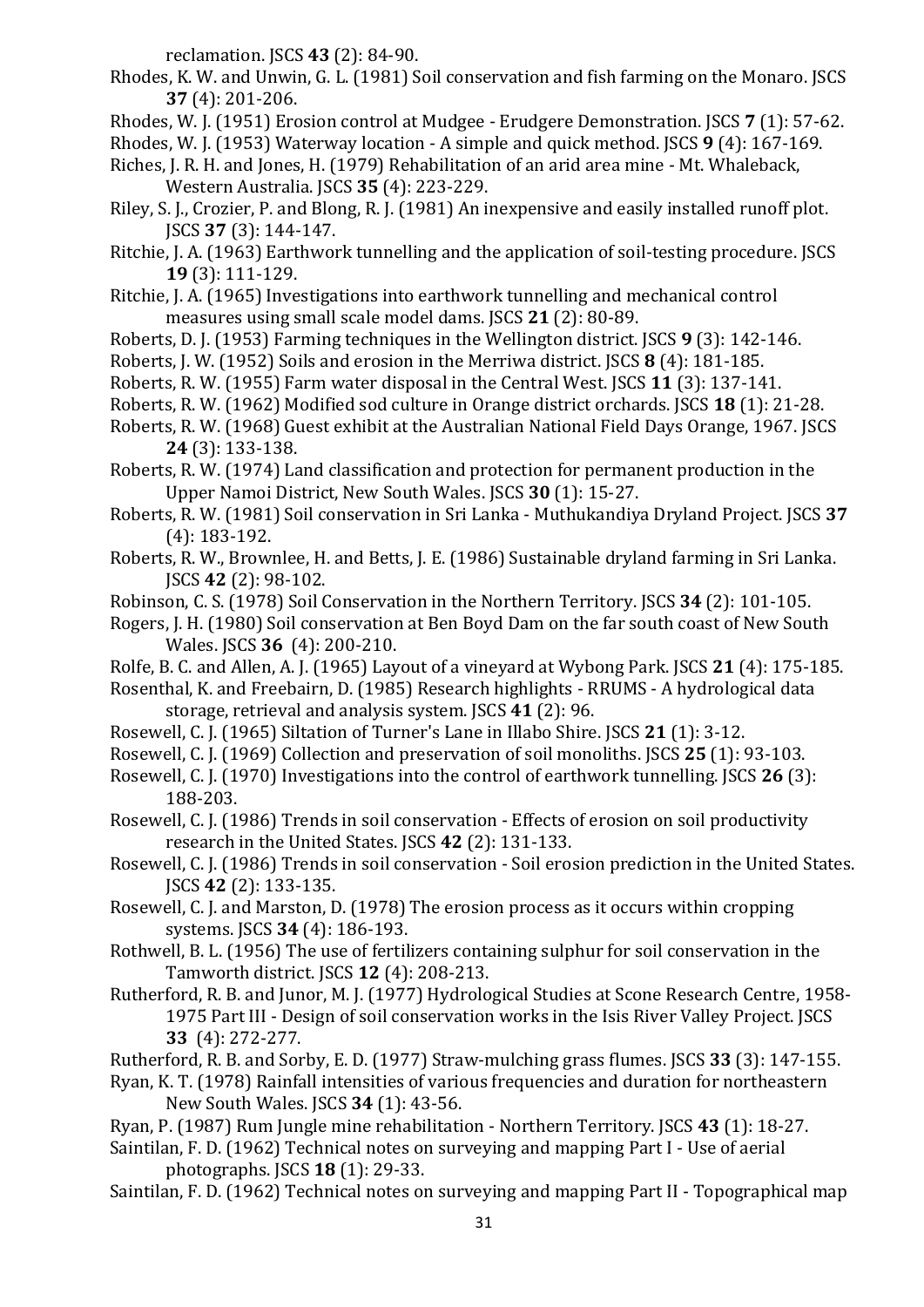reading. JSCS **18** (2): 62-66.

- Saintilan, F. D. (1963) Technical notes on surveying and mapping Part V Use of drafting aids. JSCS **19** (1): 3-9.
- Saintilan, F. D. (1965) Technical notes on surveying and mapping Part VII Standard mapping symbols. JSCS **21** (3): 111-114.
- Saintilan, F. D. (1972) Aerial photography in soil conservation. JSCS **28** (4): 169-180.
- Salmon, J. (1987) Development of survey techniques for laying out of waterponding banks. JSCS **43** (2): 91-93.
- Scott, B. J., Quilty, J. A. and , M. P. L. (1972) Evaluation of annual pasture legumes for the low rainfall arable areas of the Western Division of New South Wales. JSCS **28** (4): 181-190.
- Secombe, K. G. (1948) Some features of land use and erosion in Glenbawn Catchment Area in the Upper Hunter Valley. JSCS **4** (2): 74-78.
- Secombe, K. G. (1950) Soil Conservation Service plant hire Application at Parklands, Scone. JSCS **6** (2): 98-102.
- Secombe, K. G. (1951) Kikuyu in the erosion control programme. JSCS **7** (3): 151-155.
- Semple, W. S. (1987) Prior streams and Queel Queel Gums Regeneration areas revisited. JSCS **43** (1): 38-43.
- Sewell, N. T. (1978) Restoration of a gold mining area Junction Point. JSCS **34** (3): 157-159.
- Short, C. D. (1973) Land capability classification An objective approach With reference to the Hunter Valley of New South Wales. JSCS **29** (4): 200-210.
- Short, G. I. (1986) Total Catchment Management The development of a strategy concept. JSCS **42** (1): 72-75.
- Short, G. I. and Cowman, W. P. (1979) Gemstone mining in the Inverell-Glen Innes district. JSCS **35** (4): 200-206.
- Simpson, H. S. (1975) Trickle tubes assist soil conservation. JSCS **31** (4): 206-211.
- Skurlow, J. (1959) Control of roadside erosion by soil conservation methods. JSCS **15** (2): 158- 171.
- Skurlow, J. (1960) A nomogram for the estimation of rainfall intensities and run-off. JSCS **16**  (2): 112-126.
- Skurlow, J. (1964) The use of bitumen in soil conservation and in the control of roadside erosion. JSCS **20** (4): 200-214.
- Skurlow, J. (1975) Metric versions of some formulae used in hydraulic design. JSCS **31** (1): 66- 77.
- Sless, J. B. (1955) Coastal sand drift control Recent progress at experimental centres. JSCS **11**  (4): 172-186.
- Sless, J. B. (1956) Control of sand drift in beach mining. JSCS **12** (4): 164-176.
- Sless, J. B. (1957) Coastal sand drift. JSCS **13** (4): 146-158.
- Sless, J. B. (1958) Coastal sand drift Part II Control measures. JSCS **14** (1): 50-68.
- Sless, J. B. (1958) Planting guide for coastal sand drift stabilization. JSCS **14** (3): 184-190.
- Smith, E. R. (1949) Water for the farm and grazing holding and the Farm Water Supplies Act of 1946. JSCS **5** (3): 121-128.
- Smith, K. J. (1960) Bitumen sealing for flumes and waterways. JSCS **16** (1): 31-40.
- Smith, K. J. (1961) Improved pastures in the development of Wagga Soil Conservation Research Station. JSCS **17** (1): 47-56.
- Smith, L. W. (1945) Designing a soil erosion control programme Rockdale Demonstration Area. JSCS **1** (3): 71-78.
- Smith, L. W. (1945) Wise land use on the Cowra Research Station. JSCS **1** (2): 60-64.
- Smith, L. W. (1947) Redesigning an erosion control programme at Canowindra. JSCS **3** (1): 13- 16.
- Smith, L. W. (1947) Soil conservation in the Eugowra district Clarendon Demonstration Area. JSCS **3** (4): 149-154.
- Smith, L. W. (1948) Contour furrowing in the Riverina. JSCS **4** (3): 101-108.
- Smith, L. W. (1950) Soil conservation in the Riverina. JSCS **6** (3): 113-122.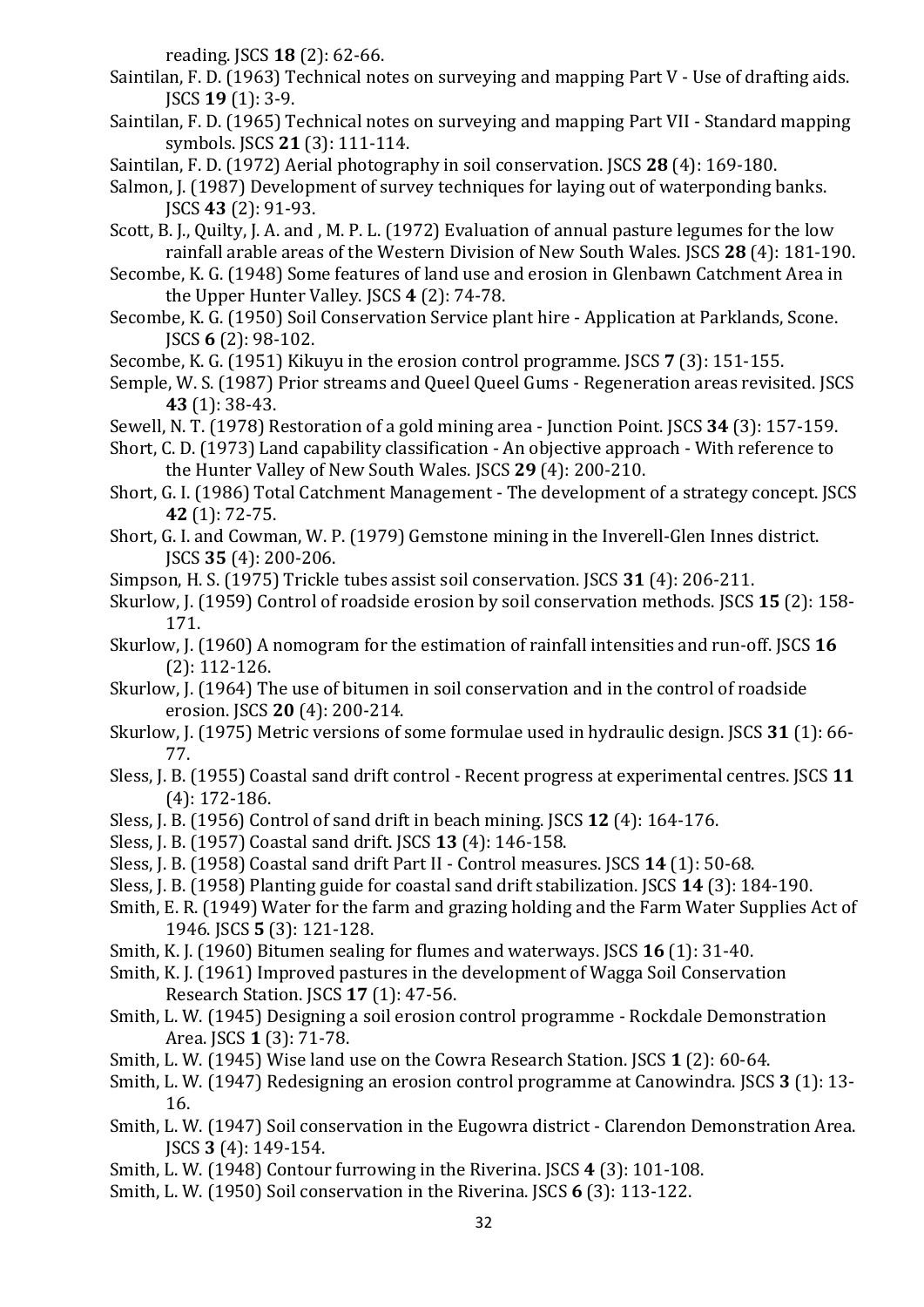- Smith, L. W. (1963) The need for heavy earthmoving machinery for soil erosion control in New South Wales. JSCS **19** (1): 29-36.
- Smith, L. W. (1966) The Goorianawa Soil Conservation Project. JSCS **22** (4): 190-201.
- Smith, L. W. (1968) Soil erosion control in the Lake Burley Griffin catchment. JSCS **24** (1): 27- 34.
- Smith, S. S. and Palmer, J. C. (1984) Trends in soil conservation Conservation options for low slope farming. JSCS **40** (2): 119-120.
- Sonter, R. O. (1959) Waterway problems in the Inverell district. JSCS **15** (4): 326-332.
- Sonter, R. O. (1960) Provision of access on land treated with banks. JSCS **16** (3): 207-213.
- Sonter, R. O. (1971) Topsoil cover for earthworks on pasture lands in the New England Tablelands. JSCS **27** (2): 95-102.
- Sorby, E. D. (1974) Erosion and its control on orchards, Young, New South Wales. JSCS **30** (4): 174-184.
- Sorby, J. W. A. (1957) A general survey of the Taree sub-district. JSCS **13** (2): 60-67.
- Sorby, J. W. A. (1959) Soil conservation practices for the Lower North Coast. JSCS **15** (2): 137- 145.
- Sorby, J. W. A. (1966) The adaptation of conservation techniques to coastal conditions. JSCS **22**  (3): 115-122.
- Spence, W. S. (1955) Soil conservation in the Henty area. JSCS **11** (2): 88-92.
- Spence, W. S. (1958) An erosion control project on "Avondale", Munyabla. JSCS **14** (4): 287- 292.
- Spence, W. S. (1962) Farm planning for soil conservation in the Wellington district. JSCS **18**  (3): 113-124.
- Squires, L. J. (1977) Soil conservation projects in New South Wales. JSCS **33** (1): 7-14.
- Stanley, R. J. (1982) The effect of dryland cropping on natural vegetation in southwestern New South Wales. JSCS **38** (2): 57-64.
- Stanley, R. J. and Lawrie, J. W. (1977) Current trends in soil conservation Tyne pitting on dry pastoral lands. JSCS **33** (1): 38.
- Stannard, A. E. (1967) Soil conservation practices assist in weed control. JSCS **23** (4): 251-256.
- Stannard, A. E. (1977) Shaped gullies for use as waterways. JSCS **33** (4): 236-243.
- Stannard, M. E. (1953) Sand dunes of the Menindee district. JSCS **9** (3): 110-119.
- Stannard, M. E. (1954) A study of soils and erosion in the Menindee district. JSCS **10** (1): 24- 34.
- Stannard, M. E. (1955) Some fodder trees of western New South Wales. JSCS **11** (3): 129-136.
- Stannard, M. E. (1956) Regeneration areas in western New South Wales. JSCS **12** (2): 73-79.
- Stannard, M. E. (1957) Erosion survey of the southwest Cobar Peneplain Part I. JSCS **13** (4): 176-186.
- Stannard, M. E. (1958) Erosion survey of the southwest Cobar Peneplain Part II Soils and vegetation. JSCS **14** (1): 30-45.
- Stannard, M. E. (1958) Erosion survey of the southwest Cobar Peneplain Part III Erosion. JSCS **14** (2): 137-156.
- Stannard, M. E. (1959) Wind studies in western New South Wales. JSCS **15** (1): 25-33.
- Stannard, M. E. (1961) Studies on Kiacatoo Regeneration Area Part I Soils, vegetation and erosion. JSCS **17** (4): 253-263.
- Stannard, M. E. (1962) Erosion survey of the Central East-Darling region Part I Climate and land forms. JSCS **18** (3): 143-153.
- Stannard, M. E. (1962) Erosion survey of the Central East-Darling region Part II Soils. JSCS **18**  (4): 173-182.
- Stannard, M. E. (1962) Studies on Kiacatoo Regeneration Area Part II Effect of stocking on recovery. JSCS **18** (1): 10-20.
- Stannard, M. E. (1963) Erosion survey of the Central East-Darling region Part III Vegetation. JSCS **19** (1): 17-28.
- Stannard, M. E. (1963) Erosion survey of the Central East-Darling region Part IV Erosion.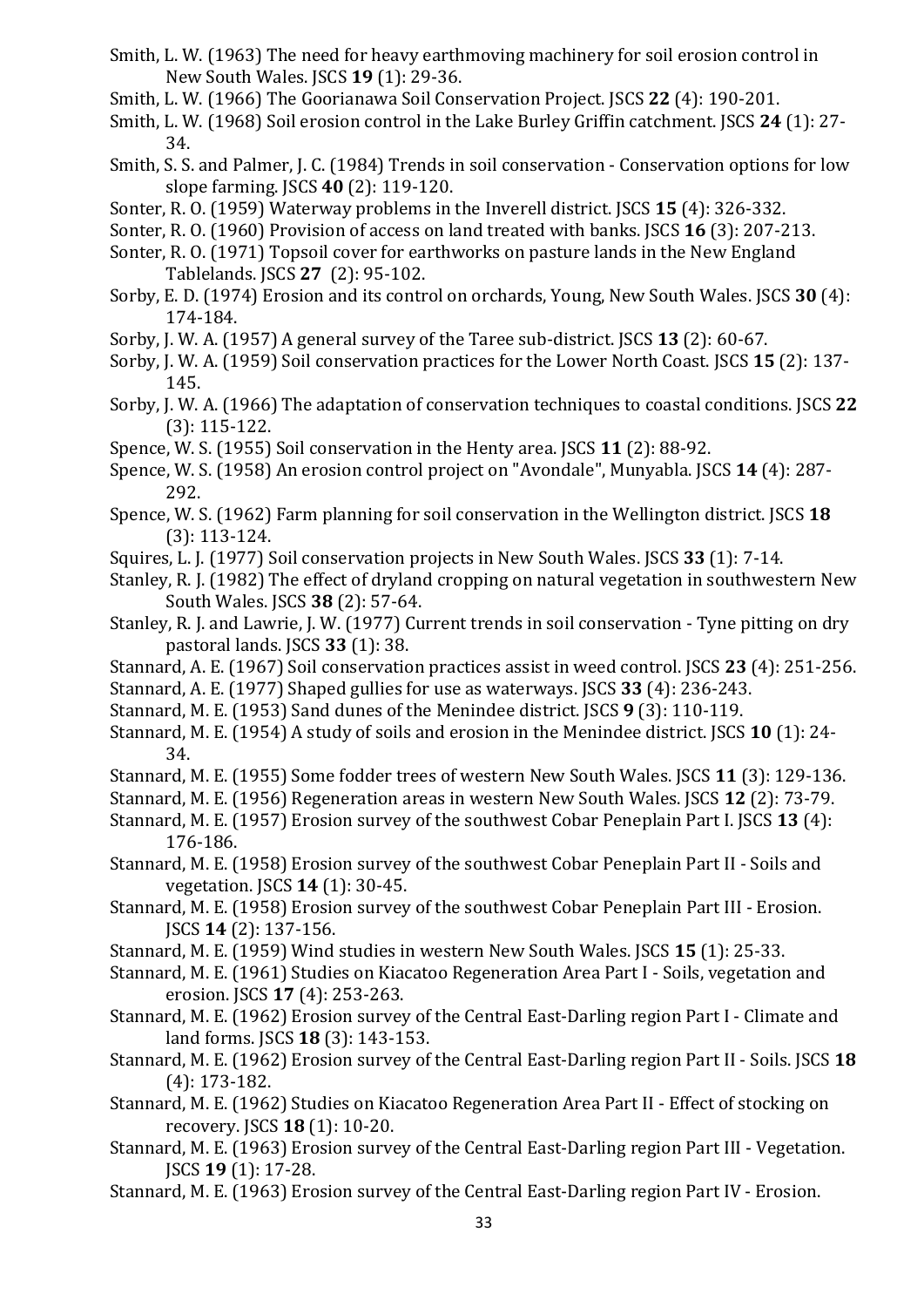JSCS **19** (2): 69-80.

- Stannard, M. E. and Condon, R. W. (1958) Further fodder trees and shrubs of western New South Wales. JSCS **14** (1): 73-83.
- Stannard, M. E. and Condon, R. W. (1958) Studies on the Trida Regeneration Area. JSCS **14** (3): 159-176.
- Stannard, M. E. and Condon, R. W. (1968) Corrigenda Fodder trees of western New South Wales. JSCS **24** (4): 213.
- Stannard, M. E. and Condon, R. W. (1968) Fodder trees of western New South Wales. JSCS **24**  (2): 74-95.
- Starr, B. J. (1977) A practical guide to the gully control structure in the Queanbeyan District. JSCS **33** (3): 174-187.
- Sterelny, I. A. (1950) Protection of Wongo Creek Catchment, Manilla. JSCS **6** (4): 171-178.
- Sterelny, I. A. (1954) Silt dams in Wongo Creek Catchment. JSCS **10** (2): 97-106.
- Stewart, J. (1947) The development of Inverell Soil Conservation Research Station. JSCS **3** (3): 113-118.
- Stewart, J. (1949) Soil conservation on a travelling stock reserve at Inverell. JSCS **5** (2): 79-83.
- Stewart, J. (1950) Erosion control in the Bingara-Gravesend district. JSCS **6** (3): 133-138.
- Stewart, J. (1955) Spacing of graded banks. JSCS **11** (4): 165-171.
- Stewart, J. (1960) Rainfall intensities in New South Wales. JSCS **16** (4): 231-244.
- Stewart, J. (1968) Erosion survey of New South Wales Eastern and Central Divisions Reassessment, 1967. JSCS **24** (3): 139-154.
- Stewart, J. (1968) A note on rainfall intensities in New South Wales. JSCS **24** (2): 129-130.
- Styles, K. A. (1977) Current trends in soil conservation A study of mass movement within New South Wales. JSCS **33** (4): 264.
- Swadling, T. J. (1954) Land use in relation to soil conservation in the Albury district. JSCS **10**  (4): 198-203.
- Swadling, T. J. (1956) Conservation flying in the Hume Catchment. JSCS **12** (2): 80-85.
- Swadling, T. J. (1964) Liquidating gullies in the Albury district. JSCS **20** (3): 152-160.
- Swadling, T. J. and Jolley, J. T. (1971) The Morven-Gerogery road scheme Whole catchment treatment. JSCS **27** (1): 4-13.
- Talbot, J. S. (1979) Urban trunk drainage How to spend \$ millions to destroy time, property and environment. JSCS **35** (3): 133-136.
- Taylor, A. C. (1956) Snow lease management. JSCS **12** (1): 33-43.
- Taylor, A. C. (1957) A soil conservation survey of the Snowy Catchment. JSCS **13** (4): 187-197.
- Taylor, A. C. (1958) A soil conservation survey of the Snowy Catchment Part II Soils, vegetation and land use. JSCS **14** (1): 5-23.
- Taylor, A. C. (1958) A soil conservation survey of the Snowy Catchment Part III Erosion and soil conservation. JSCS **14** (2): 104-130.
- Taylor, T. P. (1945) Gully erosion Control by concrete head structure. JSCS **1** (2): 38-42.
- Taylor, T. P. (1945) Soil Conservation Research Stations Their part in the control of erosion. JSCS **1** (1): 21-23.
- Taylor, T. P. (1946) Erosion control on stock reserves in Tableland areas. JSCS **2** (1): 118-123.
- Taylor, T. P. (1946) Gulgong Soil Conservation Demonstration. JSCS **2** (3): 180-188.
- Taylor, T. P. (1946) A soil conservation demonstration at Goulburn. JSCS **2** (4): 217-224.
- Taylor, T. P. (1947) Erosion control in the Australian Capital Territory. JSCS **3** (3): 101-107.
- Taylor, T. P. (1947) Pasture furrows. JSCS **3** (2): 57-62.
- Taylor, T. P. (1948) Wind erosion in the Harden district. JSCS **4** (2): 69-73.
- Taylor, T. P. (1949) Control of gully erosion, holding dams and diversions. JSCS **5** (1): 15-23.
- Taylor, T. P. (1949) Goulburn Soil Conservation Demonstration. JSCS **5** (2): 67-73.
- Taylor, T. P. (1950) Orchard planting for the prevention and control of erosion. JSCS **6** (4): 187-195.
- Taylor, T. P. (1951) Soil conservation and the farmer. JSCS **7** (4): 171-179.
- Taylor, T. P. (1953) Soil Conservation Service exhibit at the Royal Easter Show. JSCS **9** (3):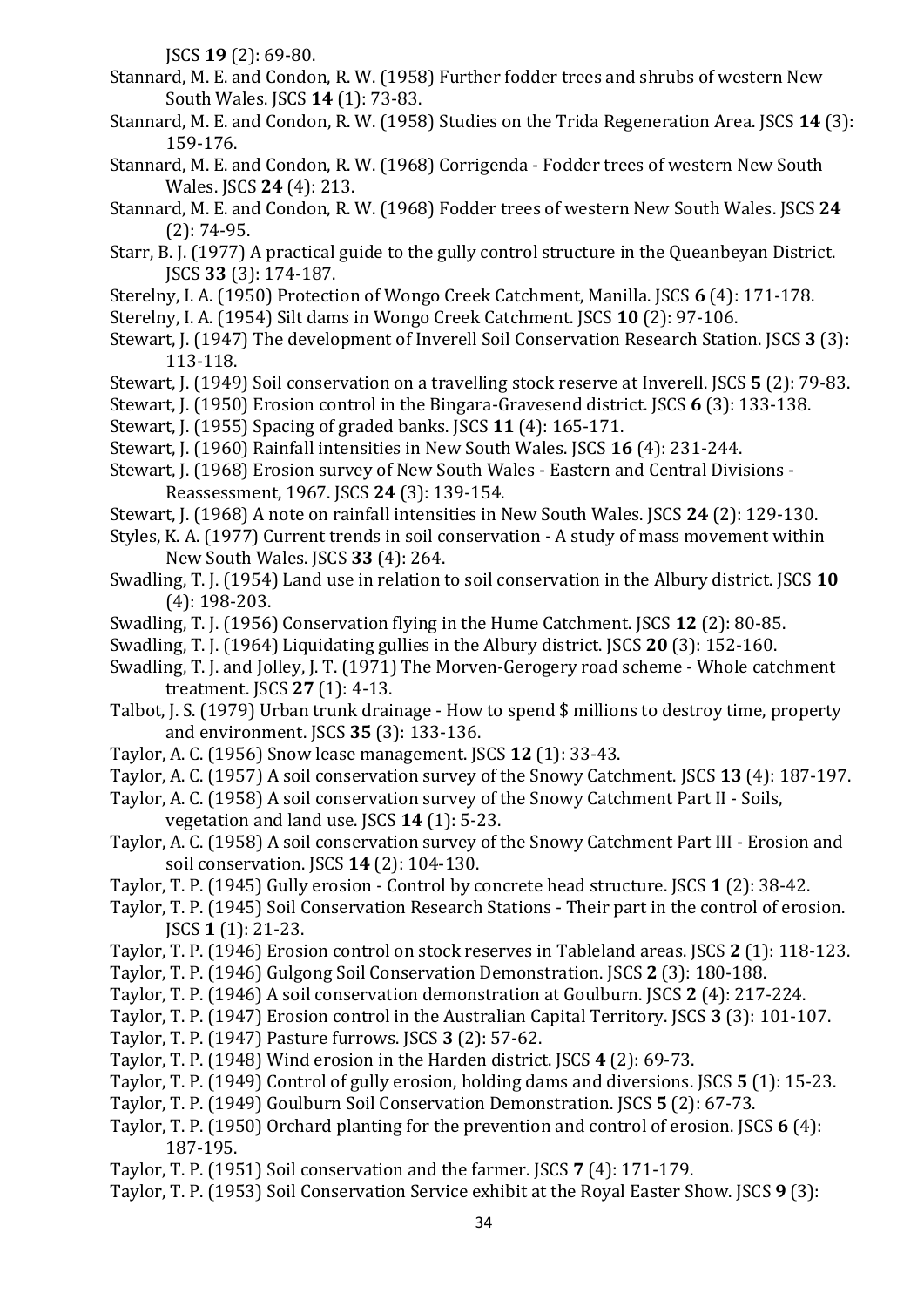101-102.

- Tennie, A. W. (1976) Bitumen sealed waterway-roads on red earths Mimosa District. JSCS **32**  (1): 21-25.
- Tennie, A. W. (1978) Erosion hazards and water harvesting on Ironbark ridges Temora. JSCS **34** (1): 20-25.
- Tennie, A. W. (1979) Energy dissipator for storm runoff. JSCS **35** (2): 91-94.
- Tennie, A. W. (1979) Nodding Blue Lily (Stypandra glauca) A useful colonizer for revegetating gravel pits. JSCS **35** (1): 32-35.
- Tewksbury, A. R. (1948) The erosion problem in the black soils of the Hunter Valley. JSCS **4**  (2): 89-95.
- Tewksbury, A. R. (1949) Final stages of Parkville Demonstration, Scone. JSCS **5** (3): 139-144.
- Tewksbury, A. R. (1951) Management and land use in relation to erosion control. JSCS **7** (2): 107-111.
- Tewksbury, A. R. (1952) Water disposal and spillway provision on Scone Research Station. JSCS **8** (2): 77-81.
- Tewksbury, A. R. (1955) Farm tree planting. JSCS **11** (1): 31.
- Tewksbury, A. R. (1961) Soil erosion and soil conservation problems in northern New South Wales. JSCS **17** (1): 23-30.
- Tewksbury, A. R. (1964) Soil conservation in the Delungra district, 1939-1962. JSCS **20** (1): 22-29.
- Tewksbury, A. R. (1967) Soil conservation development in the Gwydir District, 1947-1965. JSCS **23** (3): 162-173.
- Thompson, D. F. (1972) Aerial surveys aid delineation of land classes in the Cobar-Byrock area, New South Wales. JSCS **28** (3): 141-146.
- Thompson, D. F. (1980) Improved pasture species tested under waterponding on scalds. JSCS **36** (1): 53-60.
- Thompson, D. F. (1981) Wind erosivity indices for western New South Wales. JSCS **37** (3): 157-165.
- Thompson, D. F. (1981) Wind flow in western New South Wales. JSCS **37** (2): 79-90.
- Thompson, R. F. (1987) Vacuum tine marker for waterponding layout. JSCS **43** (2): 94-95.
- Totterdell, C. J. and Nebauer, N. R. (1973) Colour aerial photography in the reappraisal of alpine soil erosion. JSCS **29** (3): 130-158.
- Treffry, P. T. (1981) Use of residual flow waterways in a strip cropping system. JSCS **37** (2): 59-64.
- Tregenza, G. A. (1969) A simple circular slide rule for the correction of soil hydrometer readings. JSCS **25** (2): 199-203.
- Trotman, R. C. (1949) Design and construction of graded banks. JSCS **5** (2): 92-101.
- Trotman, R. C. (1965) Conservation farming The road back to soil stability. JSCS **21** (1): 13- 19.
- Truong, P. N. and McDowell, M. (1985) Indian Bluegrass for soil conservation and land stabilisation in Queensland. JSCS **41** (1): 38-44.
- Turner, W. (1961) Lesson on the Snowy. JSCS **17** (2): 70-72.
- Unwin, G. L. (1978) Gravel pits can be restored. JSCS **34** (3): 150-152.
- Velloso, J. M. (1981) Arable land for future populations. JSCS **37** (4): 207-209.
- Veness, J. A. (1980) The role of fluting in gully extension. JSCS **36** (2): 100-108.
- Wagner, R. (1957) Salt damage on soils of the Southern Tablelands. JSCS **13** (1): 33-39.
- Wagner, R. (1978) Soil conservation in New South Wales 1938-1978. JSCS **34** (2): 124-132.
- Walker, A. R. and Elliott, G. L. (1982) Chemical toxicity and soil erosion problems in the Muswellbrook district. JSCS **38** (1): 18-22.
- Walker, A. R. and Reynolds, K. C. (1980) Rehabilitation of eroded land Liddell Power Station. JSCS **36** (3): 122-128.
- Walker, B. S. (1949) Soil conservation in the North West Some observations at Gunnedah Research Station. JSCS **5** (1): 24-29.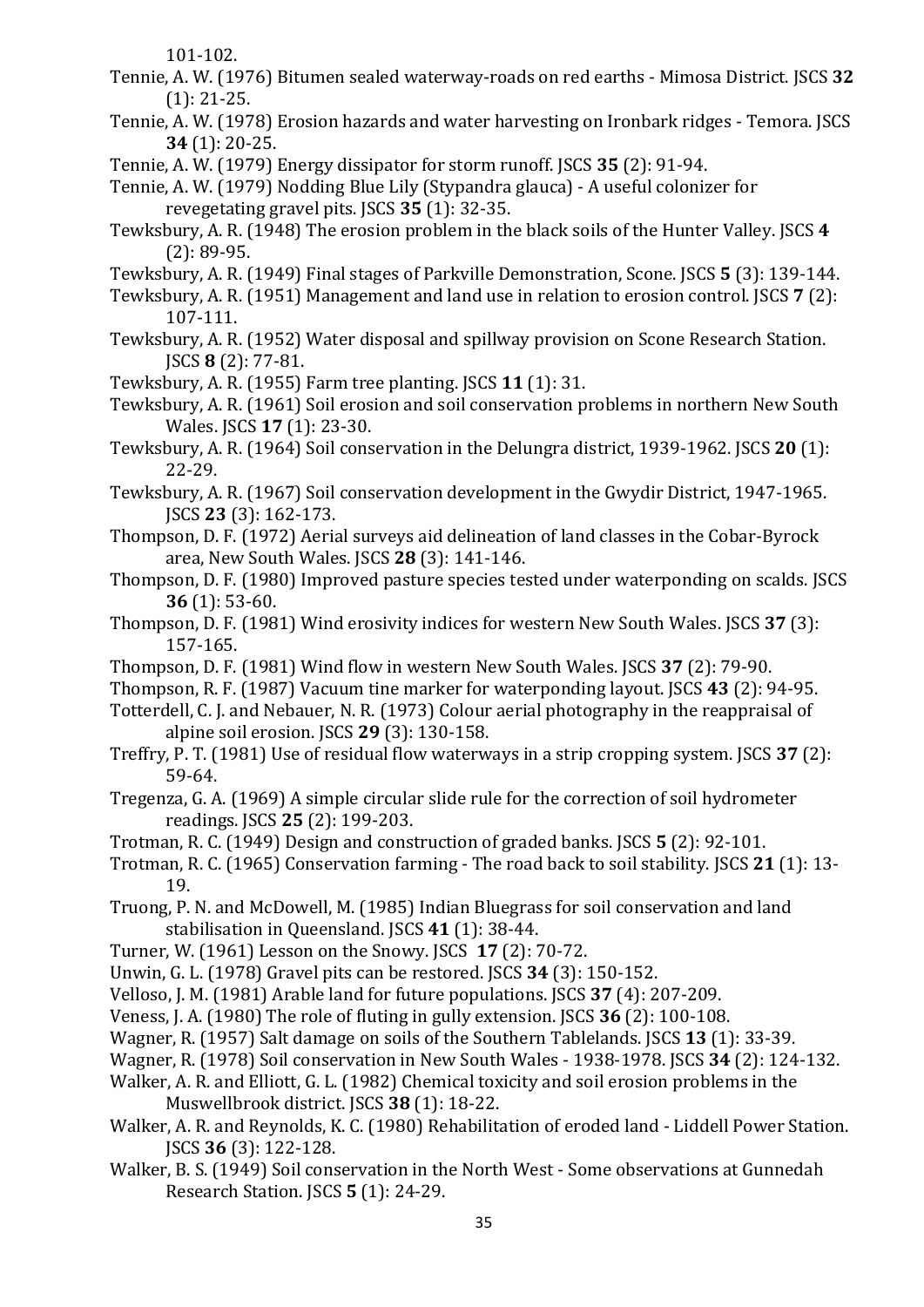- Walker, B. S. (1950) Stubble burning. JSCS **6** (4): 209-210.
- Walker, B. S. (1966) Stabilization of land acquired for soil conservation purposes in Keepit Catchment. JSCS **22** (1): 3-8.
- Walker, D. (1946) Management of travelling stock reserves in relation to erosion. JSCS **2** (4): 244-248.
- Walker, L. G. (1964) Soil conservation in the Temora district. JSCS **20** (3): 143-151.
- Walker, P. J. (1976) Cobar Regeneration Area The first sixteen years. JSCS **32** (3): 119-130.
- Walker, P. J. (1982) Cropping and soil conservation in semi-arid western New South Wales. JSCS **38** (2): 49-56.
- Walker, P. J. and Green, D. R. (1979) A note on the effects of wildfire on trees and shrubs in the Cobar district, New South Wales. JSCS **35** (3): 126-132.
- Walter, P. J. G. (1953) Soil conservation along a road in the Upper Hunter. JSCS **9** (4): 170-176.
- Warburton, B. G. (1956) Soil conservation on the Northwest Slopes and Plains. JSCS **12** (3): 132-139.
- Warburton, B. G. (1966) Experimental Roadside Erosion Control Demonstration in Cudgegong Shire. JSCS **22** (1): 9-17.
- Warburton, J. H. (1951) Soil conservation in the Cootamundra district. JSCS **7** (4): 199-204.
- Warburton, J. H. (1954) Level banks for water disposal in the Cootamundra district. JSCS **10**  (2): 65-69.
- Warburton, J. H. (1957) Gully control in the Cootamundra district. JSCS **13** (3): 116-121.
- Warburton, J. H. (1962) Control of gully erosion at Cootamundra. JSCS **18** (1): 34-39.
- Warburton, J. H. (1962) Soil conservation works aid pasture establishment at Cootamundra. JSCS **18** (2): 48-55.
- Warburton, J. H. (1963) The construction of broad-based banks with a dozer. JSCS **19** (1): 10- 16.
- Warren, J. F. (1961) Dating of erosion by growth rings. JSCS **17** (2): 126-131.
- Warren, J. F. (1964) Condobolin tree and shrub establishment trial. JSCS **20** (1): 12-21.
- Warren, J. F. (1971) Estimating grazing trends in western New South Wales by dung sampling. JSCS **27** (3): 182-186.
- Warren, J. F., Newman, J. C., Jones, R. M. and Unwin, B. (1962) Dew in western New South Wales. JSCS **18** (1): 40-46.
- Warton, D. R. (1965) Experimental Roadside Erosion Control Demonstration Coolah. JSCS **21**  (1): 26-33.
- Watkins, W. A. (1981) The value of topsoiling soil conservation earthworks. JSCS **37** (1): 28- 36.
- Watt, B. G. (1972) An assessment of coastal sand drift in New South Wales. JSCS **28** (1): 7-21.
- Watt, B. G. (1976) Current trends in soil conservation Coastal sand drift. JSCS **32** (4): 202.
- Watt, B. G. (1976) Current trends in soil conservation Management of Port Stephens beaches. JSCS **32** (1): 34.
- Watt, L. A. (1971) Application of a fixed volume method for measuring run-off and soil loss. JSCS **27** (4): 227-232.
- Watt, L. A. (1972) Observations on the rate of drying and crust formation on a black clay soil in northwest New South Wales. JSCS **28** (1): 41-50.
- Watt. L. A. (1973) Construction and operation of a simple controlled temperature room. JSCS **29** (2): 111-115.
- Watt, L. A. (1974) The effect of water potential on the germination behaviour of several warm season grass species, with special reference to cracking black clay soils. JSCS **30** (1): 28-41.
- Watt, L. A. (1975) Evaluation of pasture plants for soil conservation Upper Horton Valley, North Western New South Wales. JSCS **31** (1): 59-65.
- Watt, L. A. (1976) Evaluation of pasture species for soil conservation on cracking black clays Gwydir District, northwestern New South Wales. JSCS **32** (2): 86-97.
- Watt, L. A. (1983) Effects of land use changes on soil erosion in the western Gwydir area. JSCS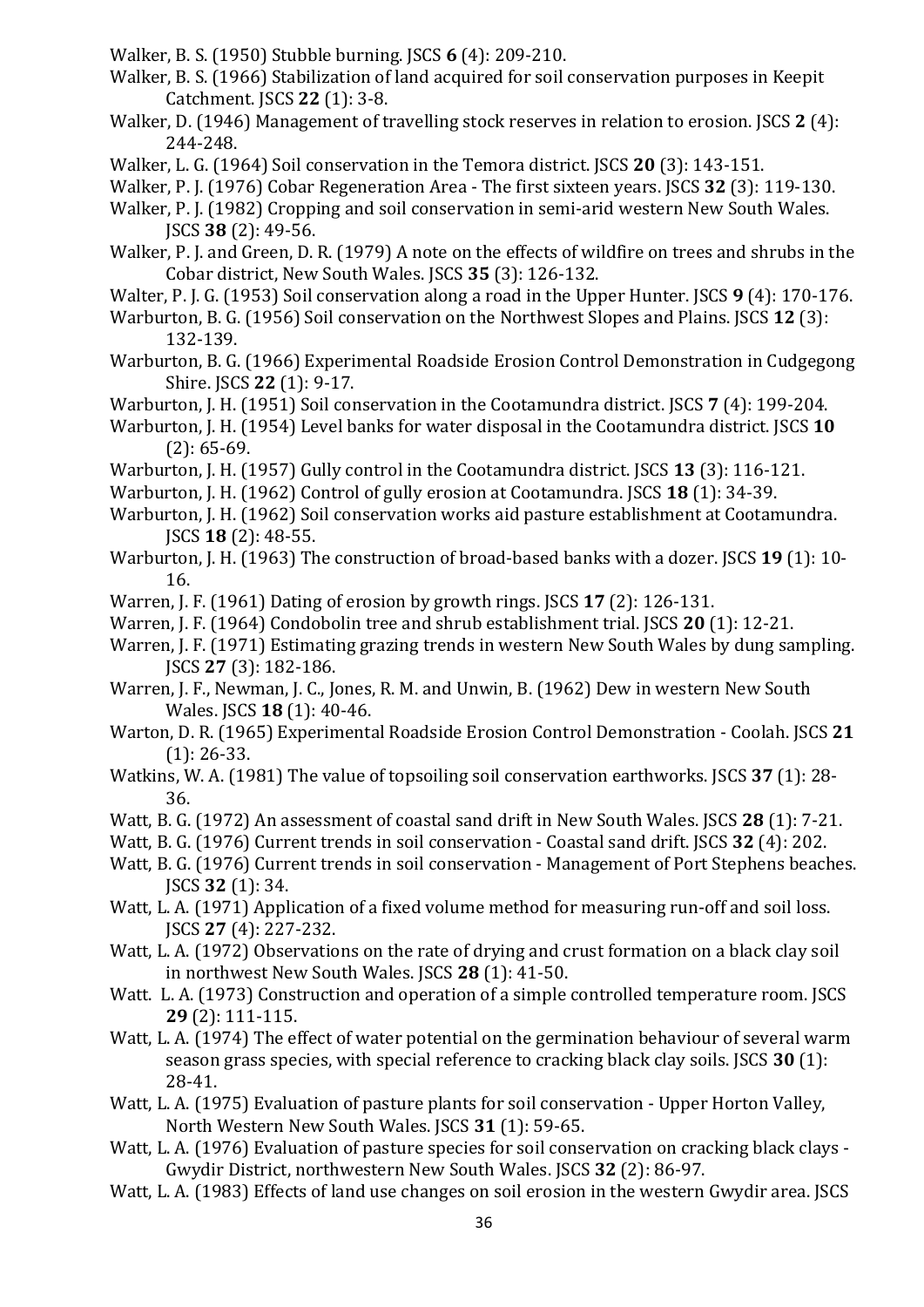**39** (2): 142-147.

- Watt, L. A. (1983) Improving grass seedling establishment on black earths. JSCS **39** (2): 201- 207.
- Watt, L. A. and Wickham, H. G. (1983) Mechanized planting of Sand Spinifex. JSCS **39** (2): 199- 200.
- Wearne, A. H. (1977) Beach changes during the early accretion phase. JSCS **33** (2): 109-116.
- Wearne, A. H. and Quilty, J. A. (1974) Frontal dune studies The effects of Cyclone Pam. JSCS **30** (4): 201-212.
- Weir, The Hon. G. (1946) Soil Conservation Service Decentralisation of activities. JSCS **2** (4): 213-215.
- Weir, The Hon. G. (1948) Soil Conservation Advances Scheme. JSCS **4** (2): 54-56.
- Welch, A. G. (1978) Gully control on a Riverina property. JSCS **34** (1): 14-19.
- White, Col. H. F. (1945) Prevention of soil erosion in New England. JSCS **1** (3): 84-86.
- Wickham, H. G. (1976) Dispersible clay soils for soil conservation structures on the North Coast of New South Wales. JSCS **32** (1): 36-46.
- Wickham, H. G. (1984) Management of vegetated dune reserves on a receding coastline. JSCS **40** (1): 46-55.
- Wickham, H. G. and Harris, G. L. (1976) Sodium tripolyphosphate prevents seepage in red earth structures - Coffs Harbour. JSCS **32** (2): 68-77.
- Wickham, H. G. and Tregenza, G. A. (1973) Modified computation procedures Keen-Raczowski volume expansion test. JSCS **29** (3): 170-176.
- Wild, A. E. R. (1979) Stabilization of a difficult landform Brown Mountain. JSCS **35** (1): 13-18.
- Wild, A. E. R. (1980) The helicopter and soil conservation in alpine areas of the Snowy Mountains. JSCS **36** (2): 72-76.
- Williams, I. R. (1977) Soil conservation in the catchment of Lake Burley Griffin. JSCS **33** (1): 15-26.
- Williams, M. A. J. (1972) Corrigenda The influence of slope, soil and plant cover on runoff and erosion in the Upper Shoalhaven area, 1966-1968. JSCS **28** (1): 103.
- Williams, M. A. J. (1972) The influence of slope, soil and plant cover on runoff and erosion in the Upper Shoalhaven area, 1966-1968. JSCS **28** (1): 51-62.
- Wiltshire, G. R. (1946) Pastures and pasture management in the erosion control programme on the Central Western Slopes. JSCS **2** (3): 204-208.
- Wiltshire, G. R. (1947) Runoff plots and standard runoff and soil loss measuring equipment used by the New South Wales Soil Conservation Service. JSCS **3** (4): 171-178.
- Wiltshire, G. R. (1948) Measurement of runoff and soil loss from plot experiments. JSCS **4** (1): 40-44.
- Wiltshire, G. R. (1950) The control of erosion on farm roads. JSCS **6** (2): 86-92.
- Wiltshire, G. R. (1952) A soil conservation district programme. JSCS **8** (4): 141-148.
- Wiltshire, G. R. (1956) The use of banks in soil conservation. JSCS **12** (3): 99-107.
- Wiltshire, G. R. (1957) The use of banks in soil conservation. JSCS **13** (1): 3-10.
- Wiltshire, G. R. (1960) Rainfall intensities in N.S.W. JSCS **16** (1): 54-70.
- Wiltshire, G. R. (1969) A basis for design of soil conservation projects in the dryland farming areas of Jordan. JSCS **25** (1): 21-46.
- Wood, L. A. and Dyson, J. R. (1976) Current trends in soil conservation Hydrological research in the Isis River Project. JSCS **32** (4): 202-203.
- Woodham, K. M. (1953) Reclamation of eroded grazing country in the Yass district. JSCS **9** (1): 32-37.
- Woodham, K. M. (1953) Soil conservation in the southwest wheat belt of New South Wales. JSCS **9** (2): 81-84.
- Woodham, K. M. (1957) The importance of co-operation. JSCS **13** (4): 170-175.
- Woods, M. G. (1947) Operating farm machinery on land with graded banks. JSCS **3** (3): 129- 134.
- Woods, M. G. M. (1949) Observations on the establishment of grassed waterways in the